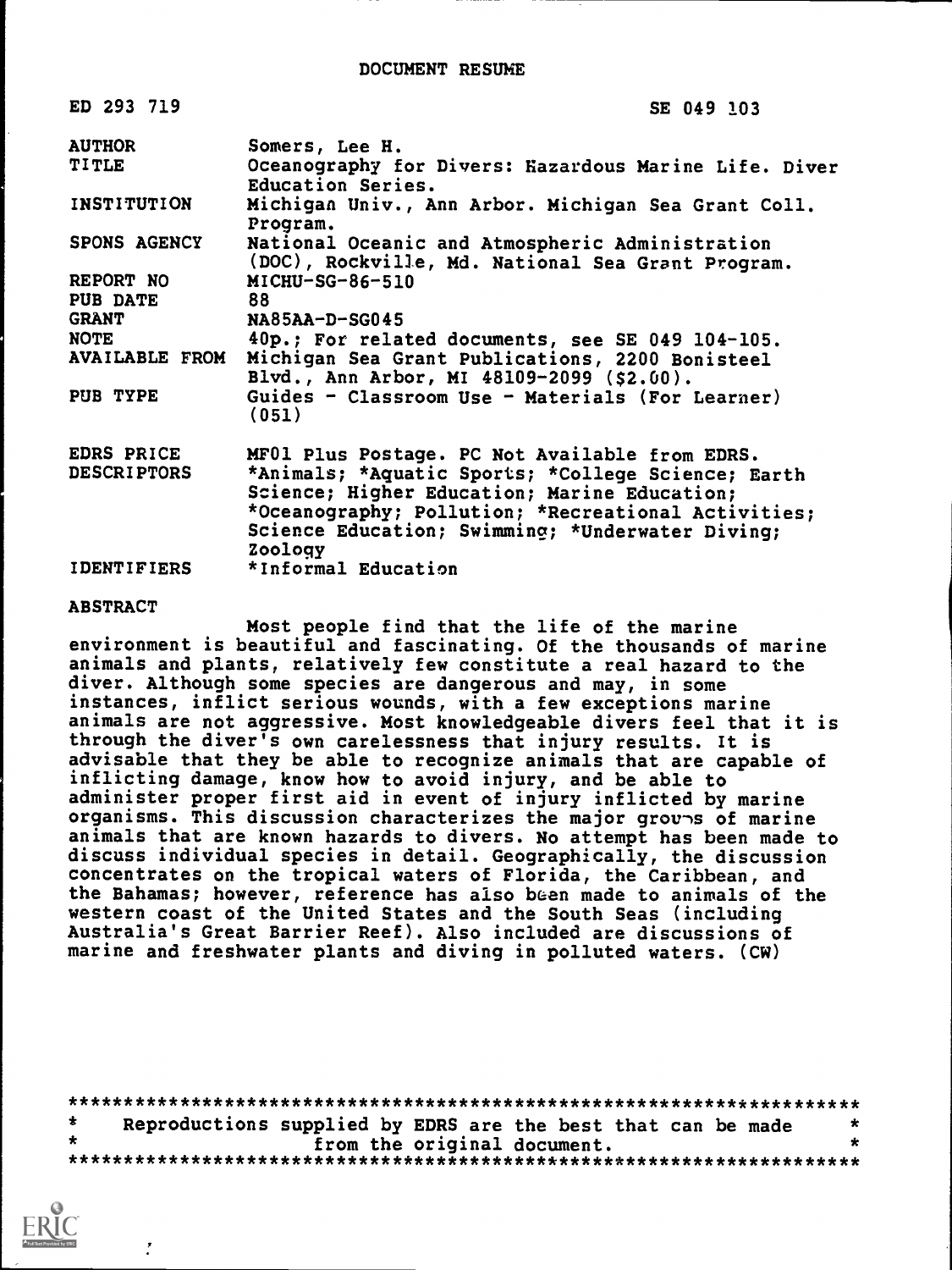U.S. DEPARTMENT OF EDUCATION Office of Educational Research and Improvement

 $\sim$   $\sim$  $\mathbf{v} = \nabla \mathbf{A}$ 

 $\sim$ 

**SALE** 

 $\sigma$  $\ddot{\phantom{a}}$ 

2937

 $\qquad \qquad \Box$  $\mathbf{L}$ 

ţ.

**BE 049 103.** 

EDUCATIONAL RESOURCES INFORMATION MA<br>CENTER (ERIC) HALL

yl This document has been reproduced as ". received from the person or organization originating it.

O Minor changes have been made to improve<br>reproduction quality.

Points of view or opinions stated in this docu-<br>ment ido inot inecessarily represent lofficial<br>OERI position or policy

"PERMISSION TO REPRODUCE THIS MATERIAL IN MICROFICHE ONLY HAS BEEN GRANTED BY

Martha Walter

TO THE EDUCATIONAL RESOURCES INFORMATION CENTER (ERIC)."

# DIVER EDUCATION SERIES

# Oceanography for Divers: Hazardous Marine Life Lee H. Somers



# Michigan Sea Grant College Program

M1CHU-SG-86-510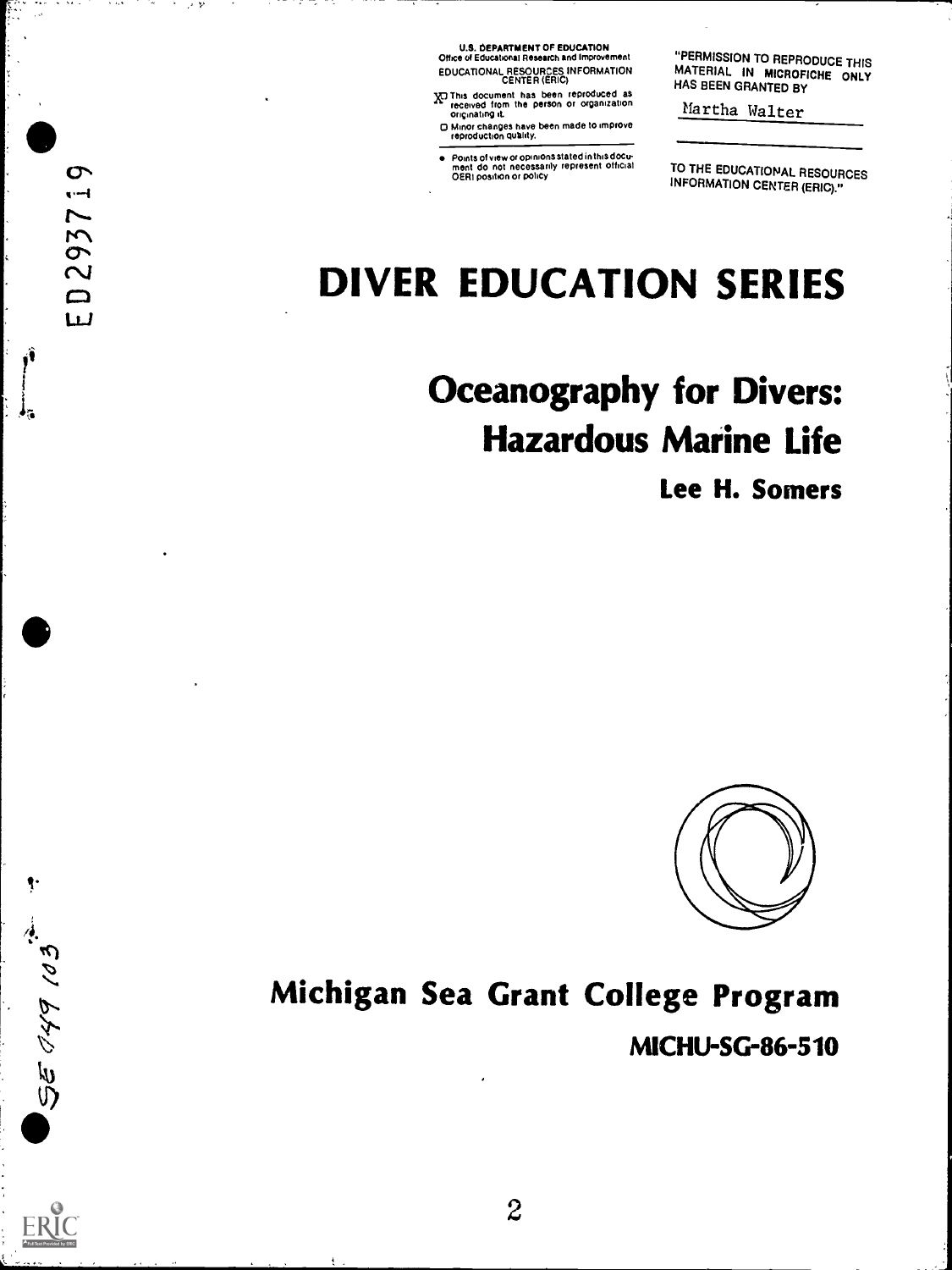# DIVER EDUCATION SERIES

 $\bar{\star}$ 

Oceanography for Divers: Hazardous Marine Life Lee H. Somers



Michigan Sea Grant College Program MICHU-SG-86-510



 $\frac{1}{2}$  .

.,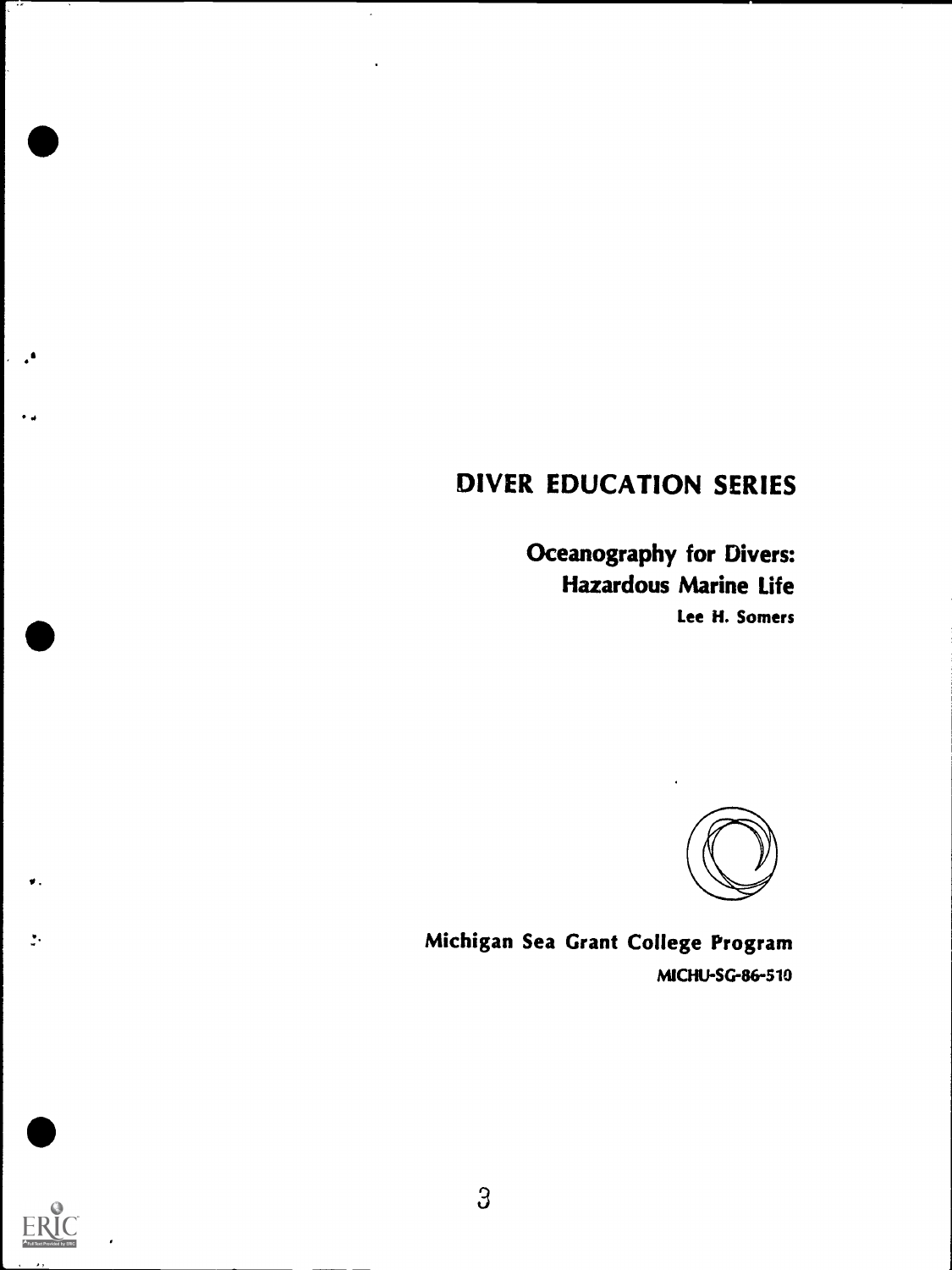This publication is the result of work sponsored by the Michigan Sea Grant College Program with grant NA85AA-D-SG045 from the National Sea Grant College Program, National Oceanic and Atmospheric Administration (NOAH), U.S. Department of Commerce, and funds from the State of Michigan.

Ordering information for additional copies of this publication can be obtained from: Michigan Sea Grant Publications, 2200 Bonisteel Boulevard, The University of Michigan, Ann Arbor, Michigan 48109; 313/764-1138.

Dr. Lee H. Somers is Assistant Professor, Division of Physical Education, and Associate Research Scientist, Department<br>of Atmospheric and Oceanic Science, The University of Michigan. He is also Michigan Sea Grant's Extension Specialist in diver<br>education, diving technology, and aquatic accident management. Dr. Somers' 30-year diving career has included commercial, saturation, research, polar, cave, and ocean diving, and directorship of a hyperbaric chamber facility. He is a certified diving instructor, including Ice Diving Specialty Instructor<br>rating. His research and travels have taken him from the His research and travels have taken him from the Canadian Arctic to the Mediterranean and Africa to Central and South America and the Caribbean.

Price \$2.00

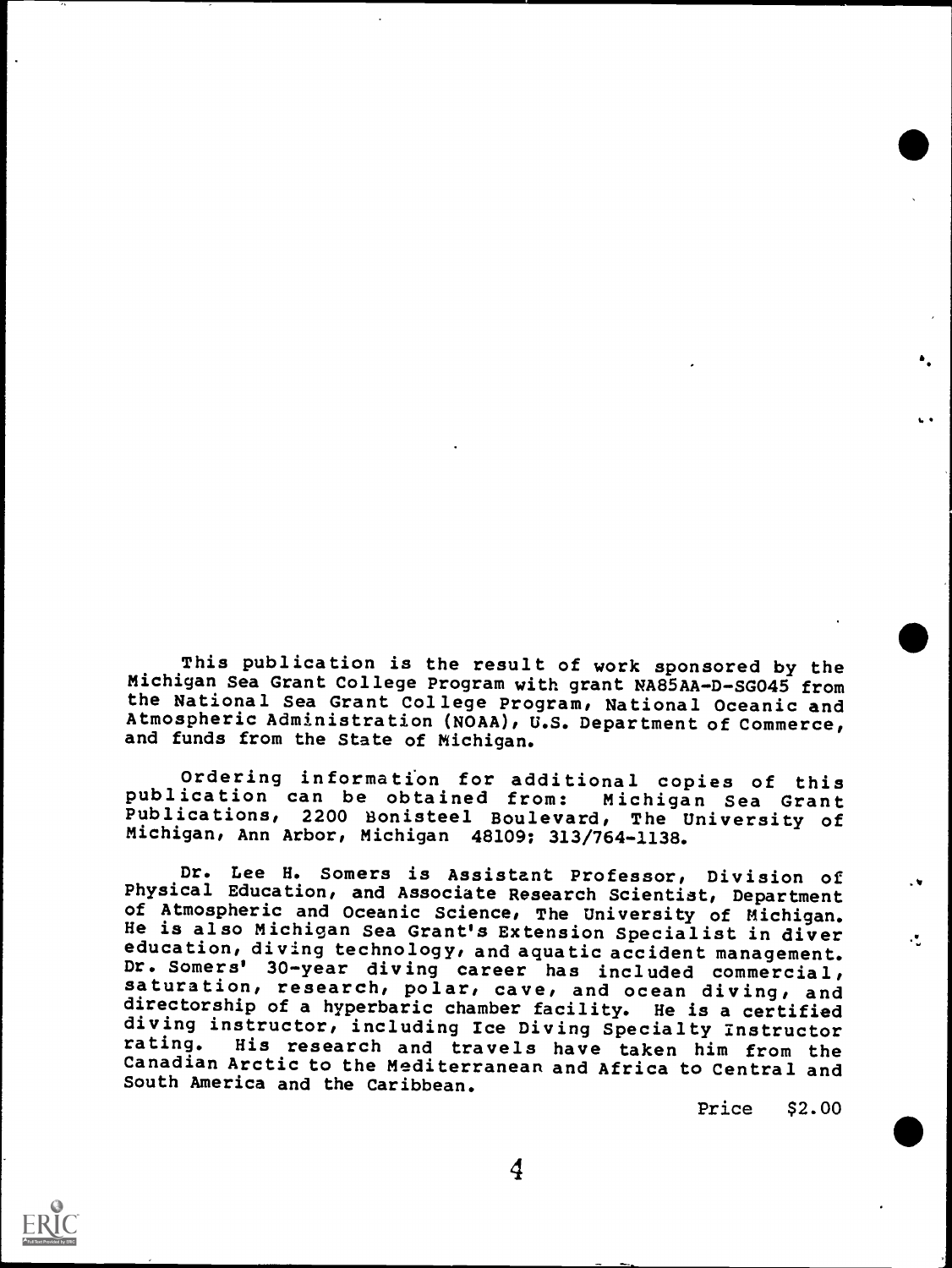# TABLE OF CONTENTS

 $\mathbb{Z}^2$ 

|                                                  | 1      |
|--------------------------------------------------|--------|
| MARINE ANIMALS THAT STING                        | 2      |
|                                                  | 3      |
| Portugese Man-Of-War                             | 3      |
|                                                  | 3      |
| Sea Anemones and Corals                          | 4      |
|                                                  | 4      |
| First Aid for Marine Life Stings                 | 4      |
|                                                  | 8      |
| MARINE ANIMALS THAT ABRADE, LACERATE, OR PUNTURE | 8      |
|                                                  |        |
|                                                  | 8<br>9 |
|                                                  | 9      |
|                                                  |        |
|                                                  |        |
|                                                  |        |
|                                                  |        |
|                                                  |        |
|                                                  |        |
|                                                  |        |
|                                                  |        |
|                                                  |        |
| MARINE ANIMALS THAT HAVE VENOMOUS BITES  20      |        |
|                                                  |        |
|                                                  |        |
|                                                  |        |
| MISCELLANEOUS HAZARDOUS MARINE ANIMALS  22       |        |
|                                                  |        |
|                                                  |        |
| Groupers and Jewfish  23                         |        |
|                                                  |        |
|                                                  | 23     |
|                                                  |        |
|                                                  |        |
| Paralytic Shellfish Poisoning  24                |        |
|                                                  |        |
|                                                  |        |



 $\bullet$  .

 $\mathbf{r}$ 

 $\ddot{\phantom{a}}$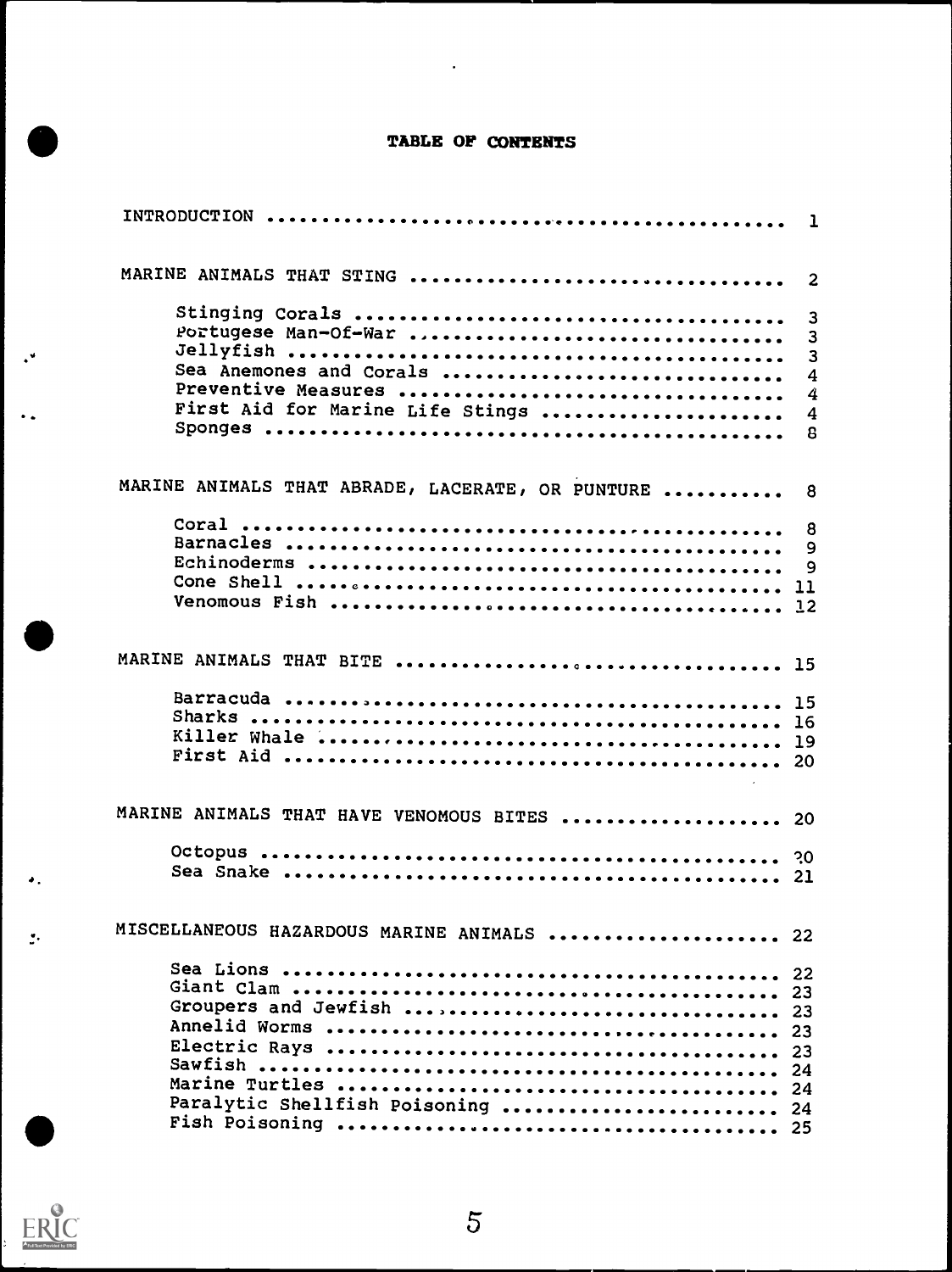| Alligators and Crocodiles  28    |  |  |
|----------------------------------|--|--|
| MARINE AND FRESHWATER PLANTS  29 |  |  |
|                                  |  |  |
|                                  |  |  |
|                                  |  |  |

l,

 $\frac{1}{2}$ 

 $\pmb{\cdot}$ 



 $\ddot{\phantom{1}}$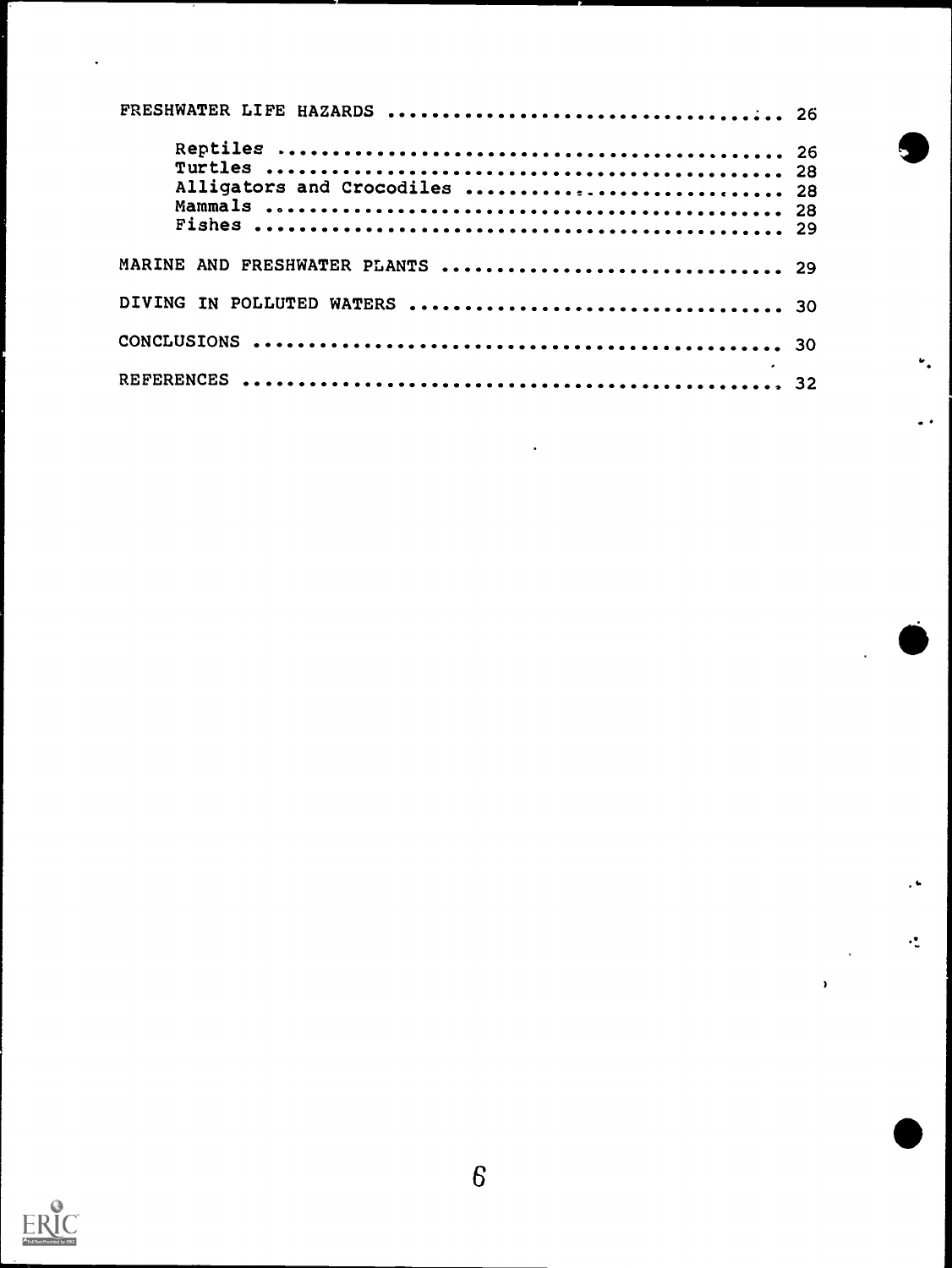#### DIVER EDUCATION SERIES

# OCEANOGRAPHY FOR DIVERS: HAZARDOUS MARINE LIFE

Lee H. Somers, PhD

#### INTRODUCTION

The life of the marine environment is beautiful and fascinating. Of the thousands of marine animals and plants, relatively few constitute a real hazard to the diver. Although some species are dangerous and may, in some instances, inflict serious wounds, with a few exceptions marine animals are not Generally, it is through the diver's own carelessness that injury results. The diver should respect, not fear, marine animals. He must be able to recognize animals that are capable of inflicting damage, know how to avoid injury, and be able to administer proper first aid in event of injury inflicted by marine organisms. In addition to specialized training in diving related accident management/first aid, all divers are encouraged to acquire training in standard American Red Cross first aid practices or the equivalent.

This discussion will characterize the major groups of marine animals that are known hazards to the diver. 'No attempt will be made to discuss individual species in detail. Geographically, the discussion will concentrate on the tropical waters of Florida, the Caribbean, and the Bahamas; however, reference will also be made to animals of the western coast of the United States and the South Seas (including Australia's Great Barrier Reef). Divers are encouraged to consult with local authorities regarding marine hazards whenever they travel to unfamiliar diving areas.

This publication has been developed as a support document for Michigan Sea Grant College Program lectures which include a visual presentation of all organisms discussed. To reduce printing cost, illustrations of the organisms have not been included in this publication. Readers ate encouraged to consult any of a number of popular publications such as National Geographic Magazine, Cousteau publications, nature guides, and the many excellent pictorial publications by various noted photographers [4,5,8,21,25,26].

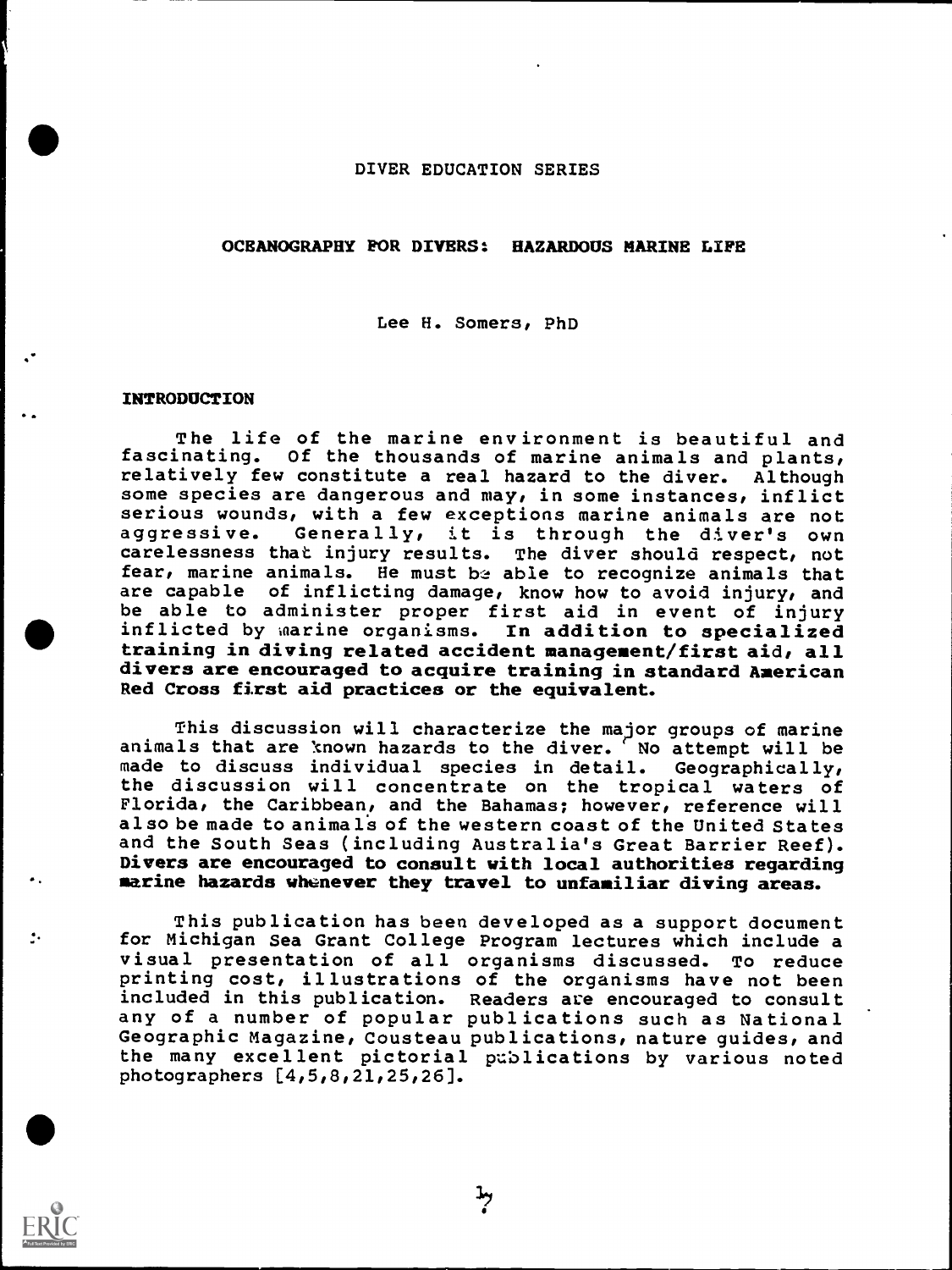For convenience, the marine animals will be divided into the following categories:

- 1. marine animals that sting
- 2. marine animals that abrade, lacerate, or puncture
- 3. marine animals that bite<br>4. marine animals that have
- 4. marine animals that have venomous bites<br>5. miscellaneous hazardous marine animals
- 5. miscellaneous hazardous marine animals

#### MARINE ANIMALS THAT STING

Most marine animals that inflict injury by stinging their victim belong to the phylum Coelenterata. This phylum includes about 10,000 species in three major classes: Hydrozoa (hydroids, . fire coral, and Portuguese man-of-war), Scyphozoa (jellyfish), and Anthozoa (sea anemones and corals). Although all coelenterates have stinging tentacles, only about 70 species have been involved in human injuries. However, over 90% Gf the venomous wounds and stings suffered by divers are from members of this phylum.

Coelenterates are characterized by their unique stinging cells, or nematocysts, which are situated in the outer layer of<br>tentacle tissue. This apparatus consists of a trigger hair This apparatus consists of a trigger hair which, when touched, actuates a spine, followed by a hollow thread through which a paralyzing drug is injected into the victim. When a diver brushes against or becomes entangled in the tentacles of some coelenterates, thousands of tiny nematocysts may release their stinging mechanisms and inject venom.

Symptoms produced by the stings will vary according to the species, locality, extent and duration of contact, and individual reaction variations. Chemical toxins promote an allergic reaction in the skin. Some individuals are more sensitive than others to stings and will exhibit more severe reactions. The more nematocysts that strike the victim, the greater the impact. Thus, it stands to reason that larger specimens can be more dangerous than smaller ones. Conceivably, a sensitive individual in contact with a large Cyanea could suffer physiological shock and then drown. On the other hand, an encounter with Cyanea as well as many other jellyfish species may result in little or no discomfort for some individuals. Symptoms may range from a mild prickly or stinging sensation to a throbbing pain which may render the victim unconscious. The pain may be localized or radiate to the armpit, groin, or abdomen. Local redness may be followed by inflammatory swelling, blistering, or minute skin hemorrhage. Following contact with some large species, certain individuals may experience shock, muscular cramps, loss of sensation, nausea, vomiting, severe backache, frothing at the mouth, constriction of the throat, loss of speech, breathing difficulty, paralysis, delirium, convulsion, and possibly death.



2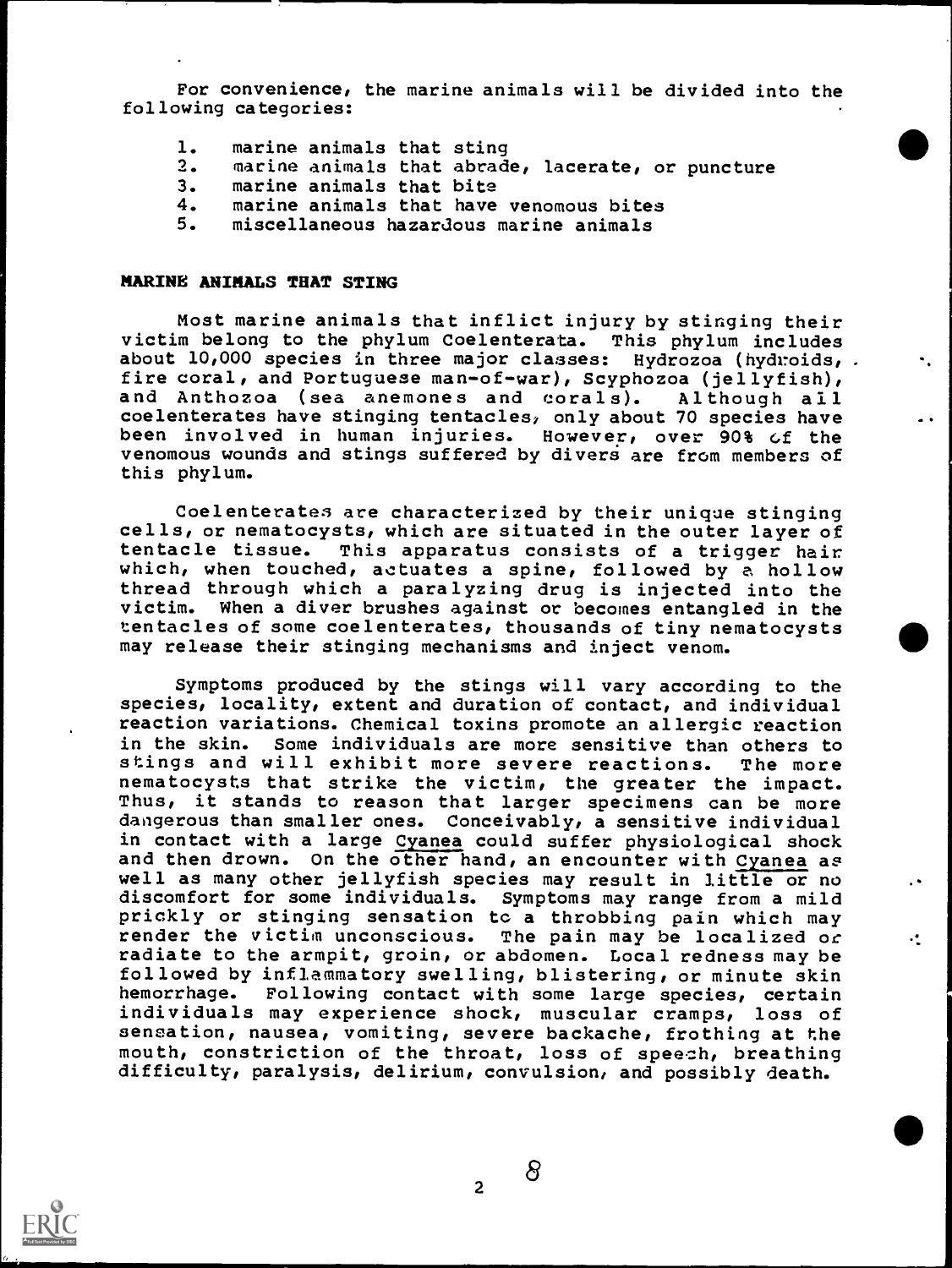# Stinging Coral

Stinging coral or fire coral is actually not a coral, but a member of the class Hydrozoa. Members of the genus Millepora are found among the true corals in warm waters throughout the tropical Indo-Pacific and Atlantic Oceans, Red Sea, and Caribbean. Common Florida and Bahamas species are Millepora complanta or Millepora alcicornis which have a characteristic tan-colored, bladed-type growth with lighter (almost white) upper portions. Millepora may appear in a bladed growth form or an incrusting form over rock surfaces or on the branches of soft corals such as alcyonarians. The Millepora zone of the outer Florida Keys reefs ranges from 10 to 25 feet deep. Contacts with Millepora are relatively common, with symptoms generally limited to a stinging sensation and reddening of the skin.

#### Portuguese Man-of-War

The Portuguese man-of-war (Physalia physalis) is often mistaken for a jellyfish. This hyaroid, also called blue bottle, floats on the water's surface in all tropical oceans and the Mediterranean Sea. It appears as a blue transparent jelly-like mass with tentacles bearing large numbers of nematocysts trailing several feet down into the water. A single tentacle may have as many as 75,000 nematocysts. The Portuguese man-of-war drifts<br>with the currents and may be found in localized large<br>concentrations. This hydroid, producing a cobra-like toxin, has This hydroid, producing a cobra-like toxin, has been responsible for many injuries in Florida and Bahama waters, with symptoms ranging from minor irritation to shock and respiratory arrest. Other species that produce similar injuries include the Velella velella (purple sail) and Porpita umbella.

#### Jellyfish

The class Scyphozoa includes the large, bell-shaped medusae, having eight notches on the margin, and many other species that<br>constitute potential danger for the diver. The sea wasp, represented by several species, including Chiropsalmus quadregatus and Cheronex fleckeri, is one of the most lethal venomous marine animals known to man. It is an especially dangerous inhabitant of Australian and Philippine areas and the Indian Ocean. Stings of the sea wasp have been responsible for a number of human deaths in Australian waters. Death may follow in 3-8 minutes after contact.

Less dangerous, but still painful, are the stings of the sea nettle (e.g., Dactylometra quinquecirrha) and the sea blubber (e.g., Cyanea capillata). The sea nettle is a widely distributed form which has been found as far north as New England coastal waters, as well as in all tropical sea areas. Sea blubbers inhabit areas from the north Atlantic and Pacific Oceans to the Arctic Ocean. Sea bladders increase in size in northern



3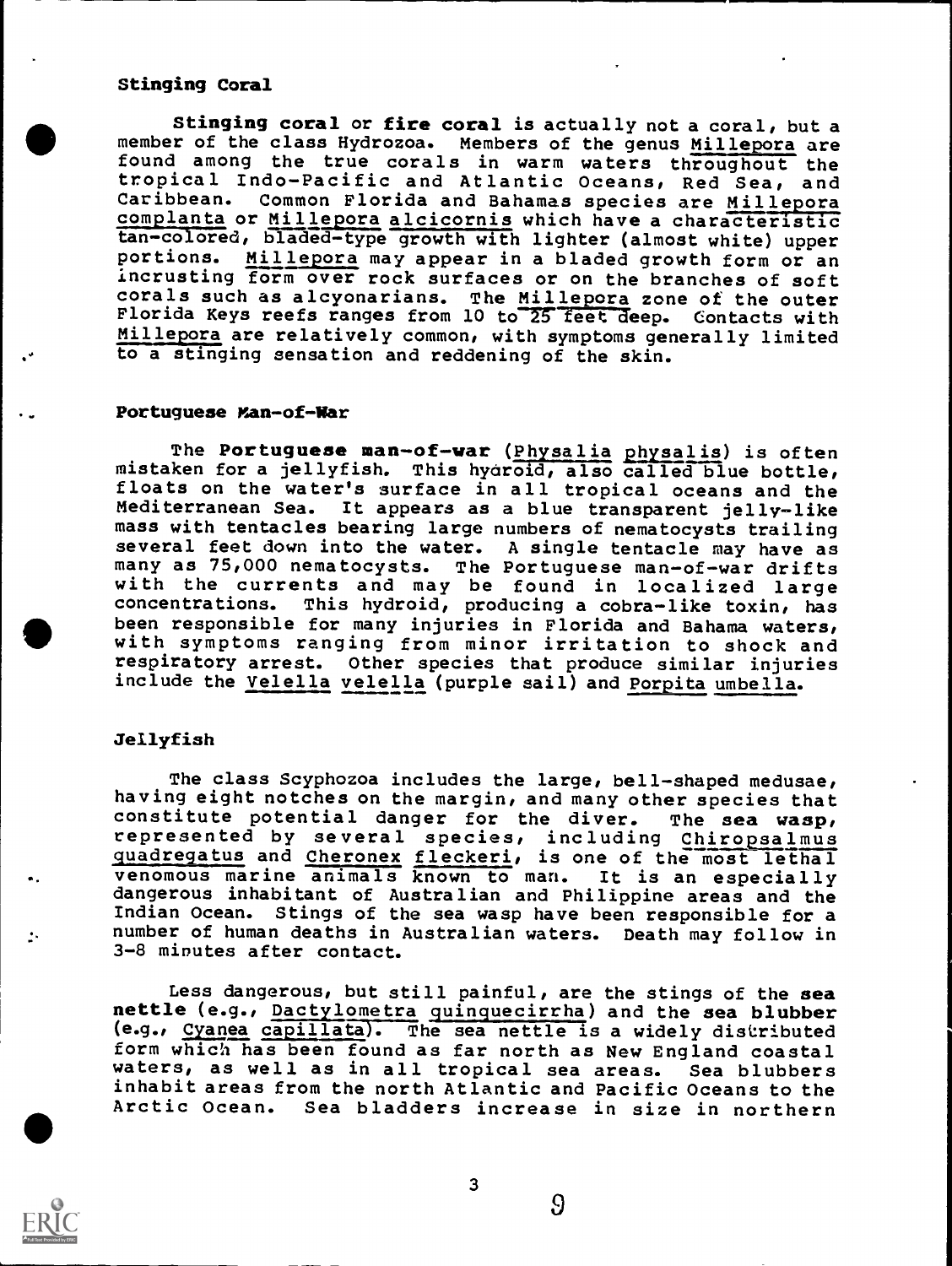latitudes. The Carolina Cyanea are about as wide as saucers; those off southern New England may measure one to two feet across; and farther north the Arctic specimens approach gigantic sizes.

# Sea Anemones and Corals

The sea anemones and corals include venomous members which may produce sting symptoms when contacted. The sponge fisherman's disease, for example, has been found to be caused by the tentacles of very small sea anemones which adhere to the sponge, and not by the sponge itself. Although some forms of coral produce only lacerations, others, such as elk horn coral (Acropora palmata), which inhabits the Florida Keys, Bahamas, and West Indies, produce added reaction by means of stinging cells.

# Preventive Measures

Rubber suits or tight-fitting coveralls (including the recently available Lycra nylon body suits) have proven to be useful protection. However, avoidance of contact with the tentacles is most important. Divers must be able to identify the dangerous species. They should also avoid detached tentacles floating in the water and dead jellyfish found on the beach, since the nematocysts may remain potent for some time.

#### First Aid for Marine Life Stings

The first aid procedures recommended for common non-fatal jellyfish and hydrozan (Portugese man-of-war) stings that are considered non-life threating in healthy individuals vary with author and geographic area. If no other rinsing solutions are available, the injured area should immediately be flushed with seawater and cleaned of debris. Many authorities suggest liberal use of a solution with high alcohol content (e.g., isopropyl rubbing alcohol: 40%) instead of sea water since it allegedly immediately inactivates the nematocysts. Formalin has also been considered effective. Other inactivating solutions cited in various publications include household ammonia, urine, petroleum products (gasoline, kerosene, etc.), and beer.

Never rinse the sting area with fresh water to remove<br>close Exactuator bases constitues for the newsless the second second second second second second second second tentacles. Freshwater has an osmotic effect on the nematocysts causing them to discharge. Beer apparently has the same effect as fresh water. Also, never rub the area with sand since this procedure will cause discharge of more nematocysts. Most authorities also discourage the use of petroleum products.

Recent research at James Cook University (Australia) and by the Royal Australian Navy School of Underwater Medicine has revealed that application of methylated spirits, 100% alcohol, and alcohol mixtures with seawater produced dramatic,

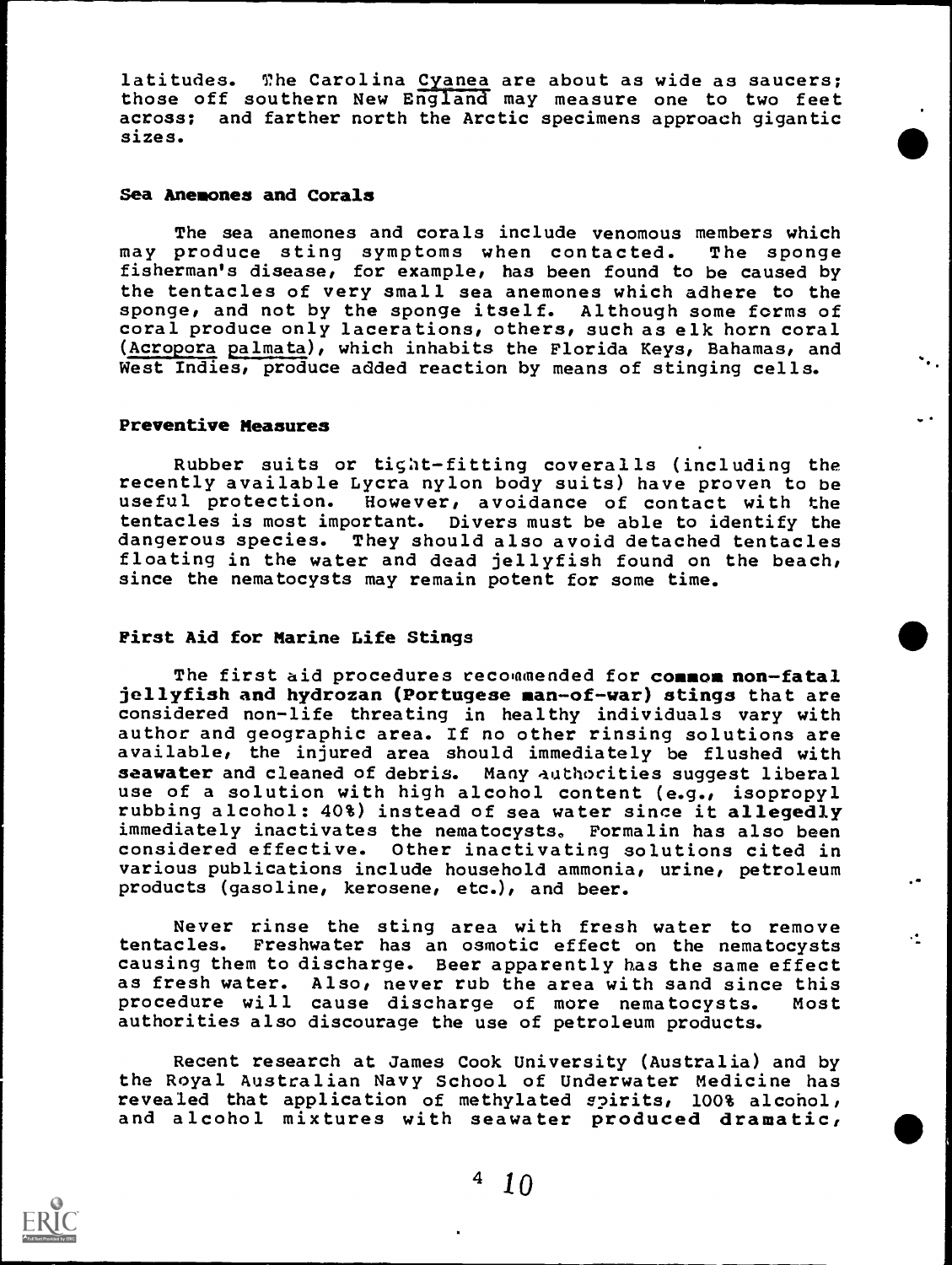instantaneous discharge of the nematocysts, and this was associated with increased clinical sensitivity [13]. The James Cook University group found that the application of 3% to 10% acetic acid (or vinegar) was most effective in preventing the massive discharge of nematocysts associated with the application of alcohol and other common solutions tested. Further studies by Carl Edmonds, M.D., of the Diving Medical Center in Australia (one of the foremost world authorities on marine life injuries) concluded that vinegar and Xylocaine (lidocaine) will prevent further nematocysts discharge. Surprisingly, Edmonds also found that selected commercial preparations, anti-sting lotions, and<br>the enzymatic product, Adolf's meat tenderizer were clinically Adolf's meat tenderizer were clinically ineffective [13]. The same was found for other common solutions such as urine, household ammonia, and so on.

Next, the tentacles that didn't rinse off must be carefully removed with a towel, stick, knife blade, etc. These residual tentacles may also be removed by coalescing them with a drying agent (e.g., flour, baking soda, talc, etc.) and then scraping them from the skin with a thin knife blade. Avoid personal contact with the tentacles.

After tentacles have been removed, some authors recommend<br>neutralizing the toxins by applying one of the compounds/solutions mentioned above and thoroughly scrubbing with an antibacterial soap and water. The sting site is dried and an analgesic-antihistamine ointment applied. To the contrary, Australian authorites specifically state that the affected area must not be washed with soap and water for 24 hours [3,32].

Local anesthetic ointments (lidocaine HC1) or sprays (Benzocaine, 14%), antihistaminic creams, or mild steroid lotions (hydrocortisone, 1%) may be soothing [6]. They are used after the toxin is inactivated. A lidocaine spray (Clinicaine by Johnson and Johnson) may be beneficial as an initial decontaminant agent as well as a soothing solution [personal experience].

Observe the victim for general reactions and shock. It is advisable to lay the victim down and keep him/her as quiet as possible. The symptoms of shock include glassy eyes with dilated pupils; wet and clammy skin; weak and rapid pulse; pale or ashen skin tone; increased breathing rate (shallow or deep and irregular); and sensations of coldness [1]. First aid measures for prevention and management of shock [1] include keeping the victim lying down and covered only enough to prevent loss of body heat. No attempt should be made to add heat since raising the surface temperature of the body can be harmful. Elevate the feet or end of stretcher 8 to 12 inches. Giving fluids by mouth has value in shock; however, fluids should only be given when medical assistance is not available within a reasonable amount of time (delay of more than one hour). Fluids should not be given when the victim is unconscious, vomiting/likely to vomit, or experiencing seizures, since such states may result in aspiration

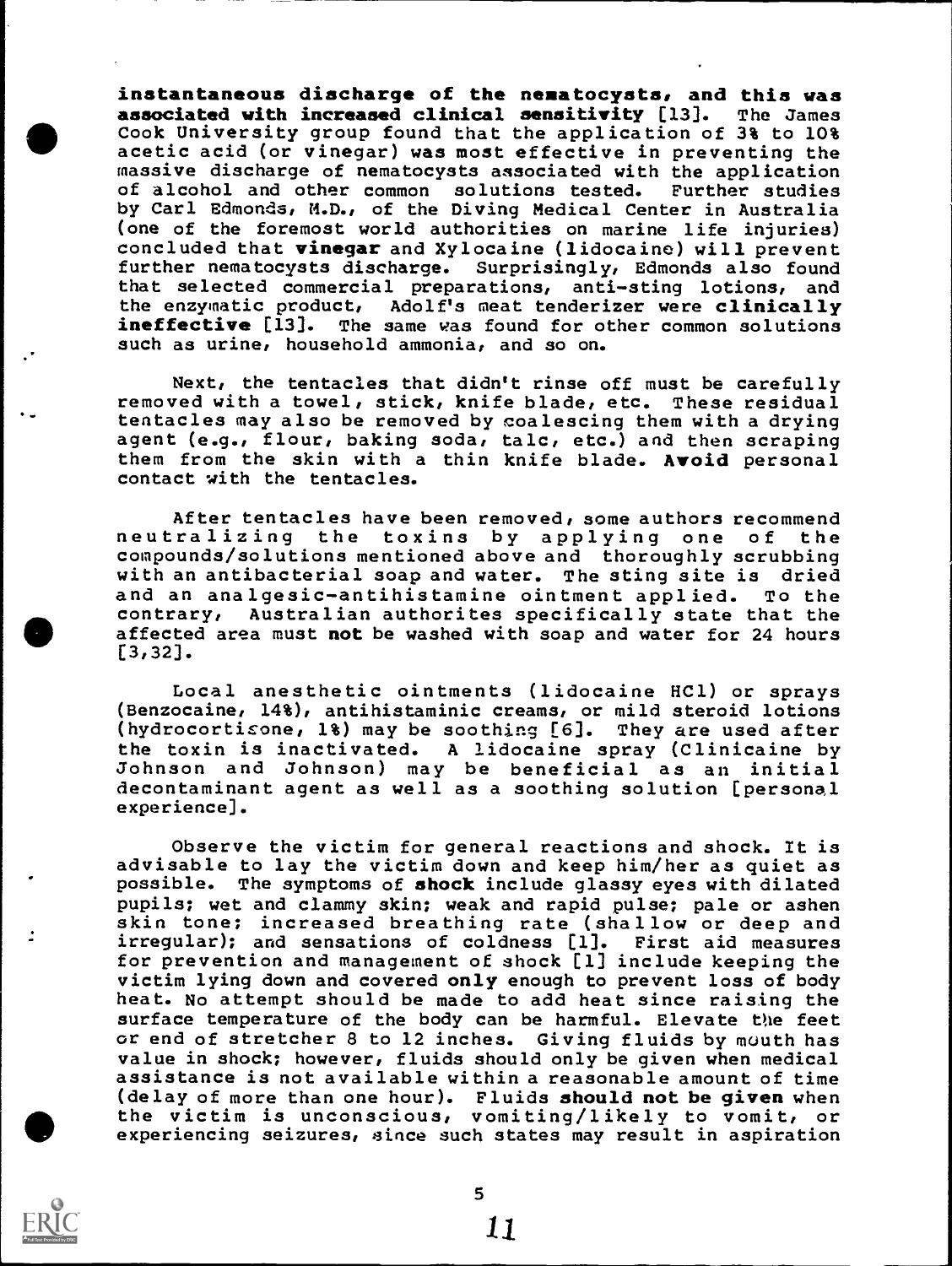of fluids into the langs. Water that is neither hot nor cold (preferably a salt-soda solution, 1 level teaspoon of salt and 1/2 level teaspoon of baking soda per quart of water) is given at about 4 ounces every 15 minutes. Do not give the victim sea water. Discontinue fluids if the victim becomes nauseated or vomits. Obtain medical assistance as soon as possible.

Simple pain relief measures (e.g., aspirin tablets, or equivalent, in accord with dosage instructions on container) are considered acceptable. Do not attempt to administer medications if the victim is unconscious or nauseated/vomiting.

Naturally, all stings will not result in severe reaction or shock and require such aggressive first aid measures. For example, fire coral encounters do not involve tentacle removal, and some small jellyfish stings give only minor, momentary irritation. After minor encounters the diver may continue to dive. However, the victims and their buddies must maintain an awareness for more serious reactions. In rare cases, respiratory or cardiac arrest may occur and require immediate life saving action.

The box jellyfish or sea wasp (Chironex flecheri) found in Australian and South East Asian waters is one of the most dangerous stinging animals in the world. Although fecords are far from complete, at least forty fatalities have been documented<br>on Australian beaches [32]. Examination of records show that Examination of records show that one-third of the fatal cases are said to have died within three minutes or less following encounter. If death does occur, it usually does so within the first ten minutes; survival is likely after the first hour [12]. However, the historical "death within seconds" phenomenon is now questioned by modern authorities. The fact remains that death can occur within minutes and immediate first aid is required. A specimen 7 cm in diameter is capable of killing a healthy child, while a specimen 10 cm or larger in diameter may kill an adult. In any event, contact with a sea wasp can result in excruciating pain, occurring immediately upon contact, and increasing in intensity. The victim may become confused, act irrationally, and, subsequently, drown.

The first aid procedures discussed below are summarized primarily from Australian literature [3,12,32]. However, in accord with more recent research, vinegar or Xylocaine-containing spray has been substituted for alcohol (or methylated spirits)<br>[13]; Auerback and Halstead recognized the use of either alcohol Auerback and Halstead recognized the use of either alcohol or vinegar in their 1983 publication [6].

Since serious, potentially fatal reaction can be anticipated within minutes, the victim must be removed from the water immediately. Avoid personal contact with any adhering tentacles. If at all possible, do not allow the injured area to come into contact with sand or boat surfaces. Such contact may bring more

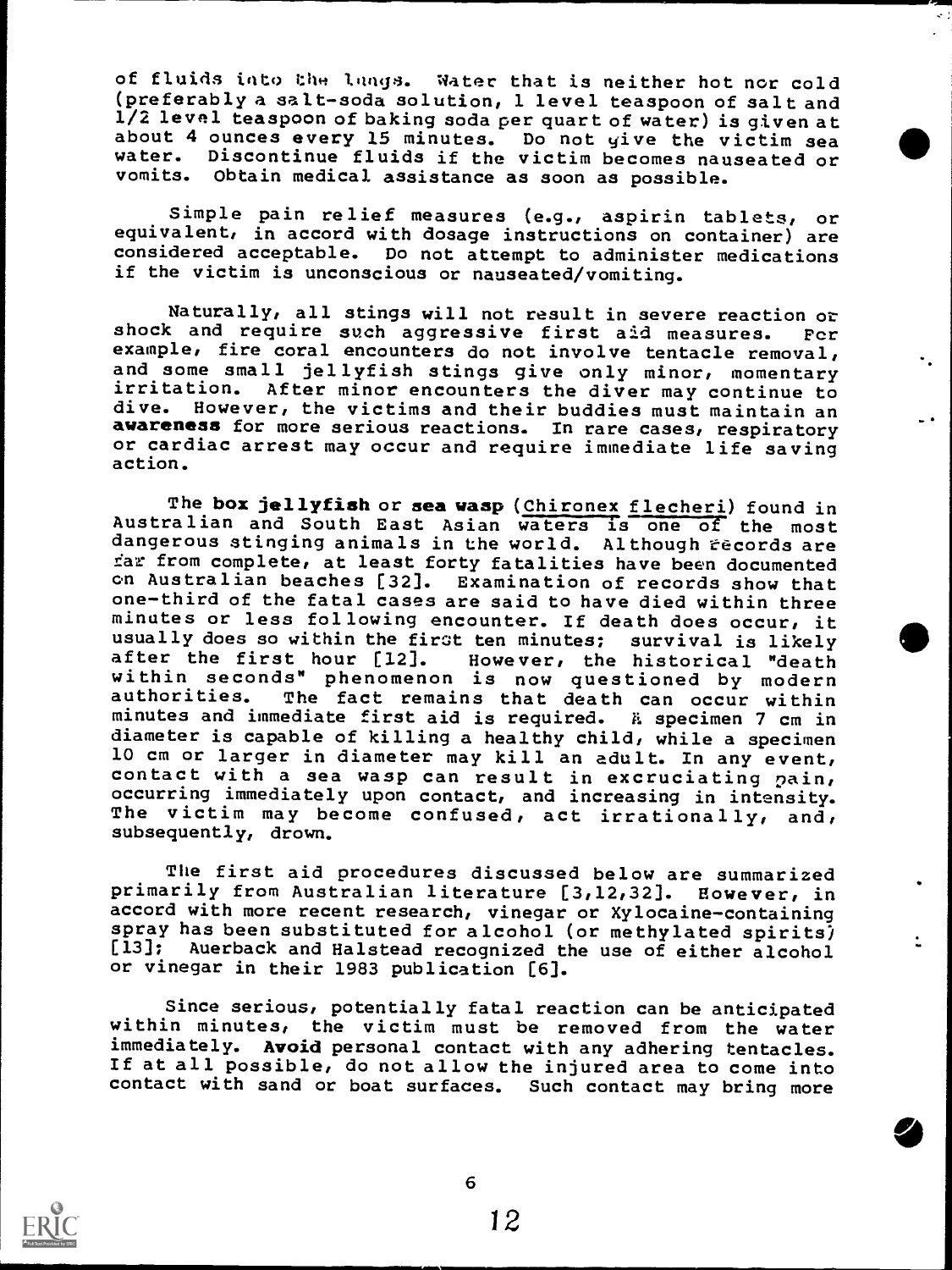stinging cells into contact with the skin and cause the release of more venom. Immediately and thoroughly douse the sting area and tentacles with liberal amounts of vinegar (or Xylocaine spray).

Isolate the envenomed part, if on limbs, from general circulation as soon as possible. Several Australian authorities and publications indicate that a tourniquet should be applied in the middle of the upper arm or thigh above the injury using the most suitable form of binding applied at a pressure sufficient to stop the flow of blood (pulse). This should be kept in place for 1.5 hours or until antivenin has been given, medical attention received, and/or the patient is conscious and breathing normally [3]. Most United States authorities on first aid maintain that once applied, the tourniquet should be removed only by medical personnel since "shock" caus:d by loosening a tourniquet can, in itself, be fatal. Note the time of day that the tourniquet is applied.

Keep in mind that first aid authorities in the United States specifically discourage the use of tourniquets except when absolutely necessary. For example, in the management of poisonous snakebites a constricting band applied with only enough pressure to reduce lymphatic flow, not blood flow, is recommended. The decision to apply a tourniquet is in reality a decision to risk sacrifice of a limb in order to save a life!

In a more current publication, Auerback and Halstead recommend the immediate application of a "loose tourniquet" which only impedes the lymphatic and superficial venous return. This "loose tourniquet" is loosened for 90 seconds every 10 minutes and should be removed after one hour [6].

Respiratory failure is possible. The victim must be monitored continuously and artificial respiration begun<br>immediately if the victim stops breathing; cardiopulmonary immediately if the victim stops breathing; cardiopulmonary resuscitation may be required if there is no obvious pulse. not delay or interrupt this aspect of first aid for any reason if an unconscious victim requires it. Do not terminate resuscitation procedures until directed to do so by medical personnel or as indicated in accord with ARC/AHA procedures. Oxygen breathing is recommended if the equipment is available.

Remove any remaining tentacles by irrigating the area with more vinegar. Do not handle or rub the tentacles unless removal by irrigation technique is unsuccessful.

Send for medical assistance and antivenin as soon as possible. Australian literature specifically discourages moving a seriously affected victim. Maintain constant observation and keep the victim quiet even if his/her condition improves significantly. Transfer responsibility for the patient to qualified medical personnel upon arrival.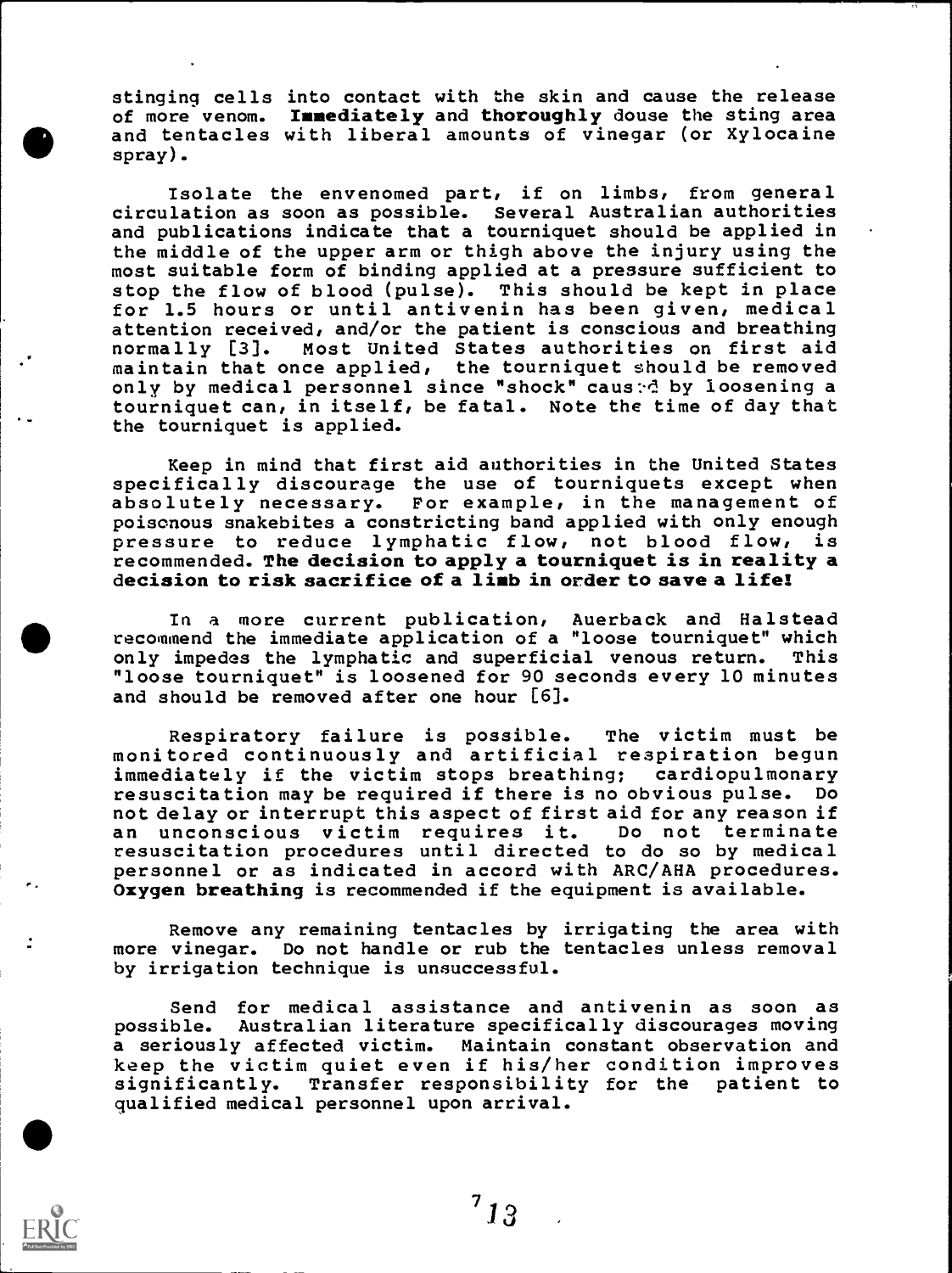The Commonwealth Serum Laboratories have developed an antivenin for stings of the sea wasp, and sublethal stings have been successfully treated. Australian scientists have investigated the use of toxoid that will provide immunization against the sting.

# Sponges

There are approximately 4000 species of the phylum Porifera, or sponges, of which a few can produce a serious dermatitis or skin irritation. Keep in mind that many sponges may be colonized by other sponges, coelenterates, and numerous other organisms. Contact with the sponge can result in coelenterate stings. Skin reactions termed sponge diver's disease are often attributed to these secondary inhabitants. A few sponges can induce either pruritic (itching) or irritant dermatitis.

The fire sponge (Tedania ignis), found off Hawaii and the Florida Keys, and the "Do-Not-Touch-Me" sponge (Neofibularia nolitangere), common to the Caribbean, are typical offenders. Reactions are characterized by itching and burning, which may progress to local joint swelling, blisters, and stiffness. Soaks in dilute (5%) acetic acid (vinegar) are considered beneficial [6].

Most sponges are composed, in part, of small silicon dioxide or calicum carbonate spicules. These spicules are tiny and difficult to detect with the naked eye. If penetration of the skin by these small spicules is suspected, the particles may be removed by gently applying adhesive tape to the injured area and then removing it. Many of the embedded spicules will adhere to the tape during removal. Toxic sponges may possess toxins which will enter the lesions caused by the spicules. Application of isopropyl alcohol or vinegar should follow this removal procedure. Steriod lotions may help to relieve secondary<br>inflammation. Severe secondary reactions may require medical Severe secondary reactions may require medical attention.

#### MARINE ANIMALS THAT ABRADE, LACERATE, OR PUNCTURE

A number of marine organisms cause abrasions, lacerations, or punctures when contacted by the diver. Some of these organisms possess venom injection structures and may cause serious complications.

### Coral

Wounds inflicted by contact with stony coral are an ever present annoyance to divers in the tropics. The sharp calcareous edges produce wounds which are generally superficial but notoriously slow to heal. Coral cuts, if left untreated, may become ulcerous. Sting cells may further complicate conditions.



8

ţ.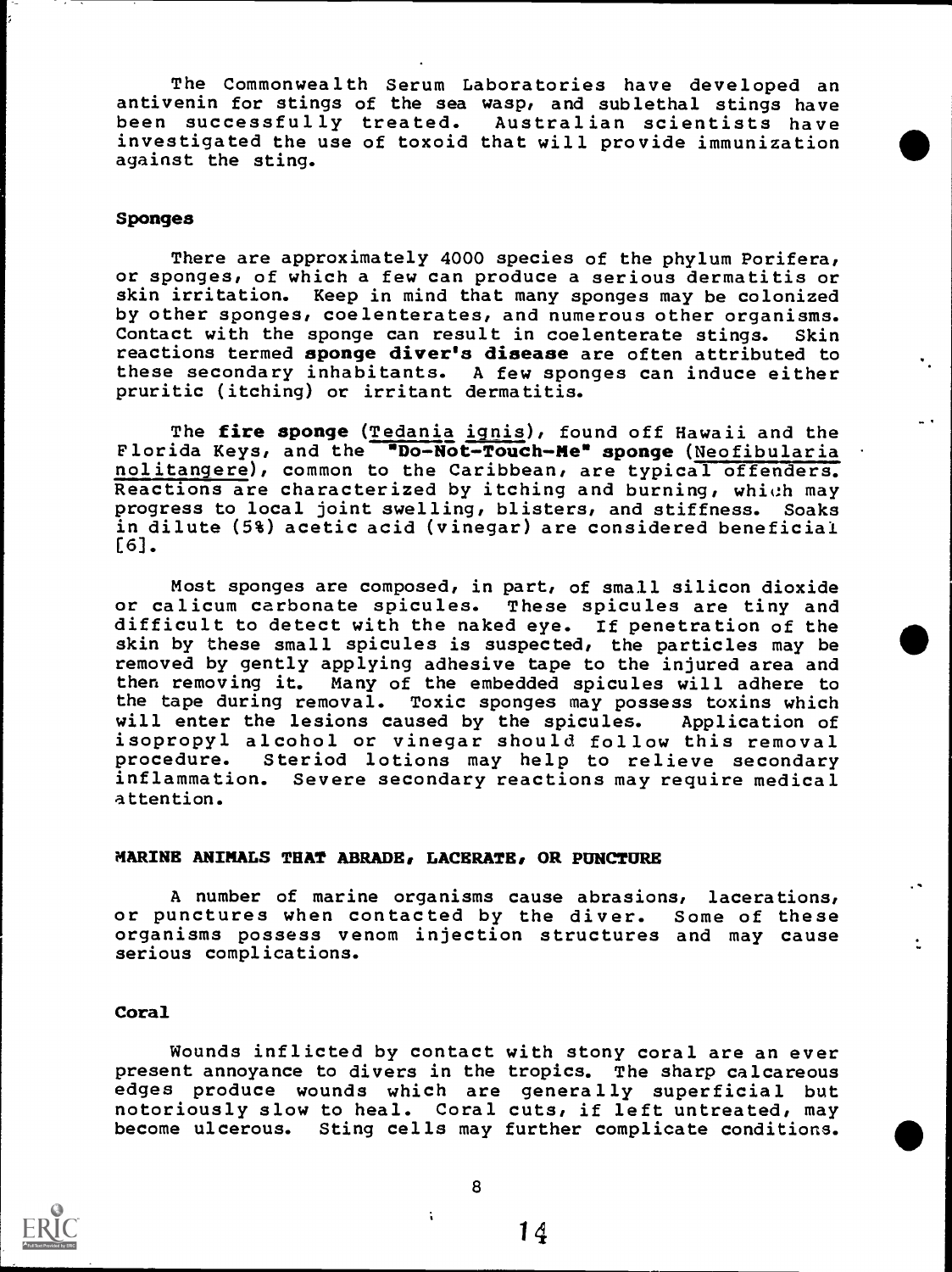The initial effects of coral poisoning are pain and an itching sensation in and around the wound accompanied by reddening and welt formation in the surrounding areas. Secondary infection is common.

First aid involves prompt removal of visible debris and cleansing of the wound with hot water and antibacterial soap. It is occasionally helpful to use hydrogen peroxide to bubble out coral "dust." Promote free bleeding; however, keep in mind that excessive probing can cause unnecessary tissue damage. Deeply embedded materials may require removal by a physician. Elevation of the involved limb is strongly recommended. The use of antiseptic creams is a matter of personal preference. Monitor the wound closely and cleanse/change dressings as soon as possible upon return from subsequent dives. Even minor wounds can become seriously infected. Current tetanus immunization is recommended for all divers. For severe wounds, or if recommended for all divers. For severe wounds, or if complications appear, seek immediate medical attention. Divers are encouraged to wear canvas or leather gloves and diving suits or cloth coveralls for protection when swimming in the vicinity of coral.

#### Barnacles

Barnacles, a marine arthropod, in the adult shell form are found attached to rocks, timbers, ship hulls, etc., in and near<br>the intertidal zone. These shells are sharp and especially These shells are sharp and especially hazardous to divers who must enter the water from rocky shore areas, work on ship hulls near the waterline, or dive around pilings or offshore structures such as oil rigs. An abrasive injury may be further complicated by the presence of hydroids on and among the barnacles. Caution and protective clothing are First aid measures are the same as for coral lacerations.

#### Echinoderms

Most members of this group of marine organisms are characterized by radial symmetry and may bear a rigid or semirigid skeleton of calcareous plates or spines on a flexible<br>body way. Included are starfishes, sea cucumbers, and sea body way. Included are starfishes, sea cucumbers, and sea<br>urchins. Of all echinoderms, the sea urchins are probably Of all echinoderms, the sea urchins are probably responsible for most injuries to divers.

Sea urchins occur in large numbers and variety in the shallow coastal waters of. the world. The spines, common to all sea urchins, vary greatly from species to species. Most spines are solid, with blunt or rounded tips, and are not venomous. Others, however, are long, slender, sharp, and brittle, permitting easy, deep entrance into the flesh. Because of the extreme brittleness, these spines may be difficul<sup>+</sup> or impossible to withdraw in one piece. Some may secrete a painful, or even deadly, venom. In some species, small, delicate, globe-shaped



9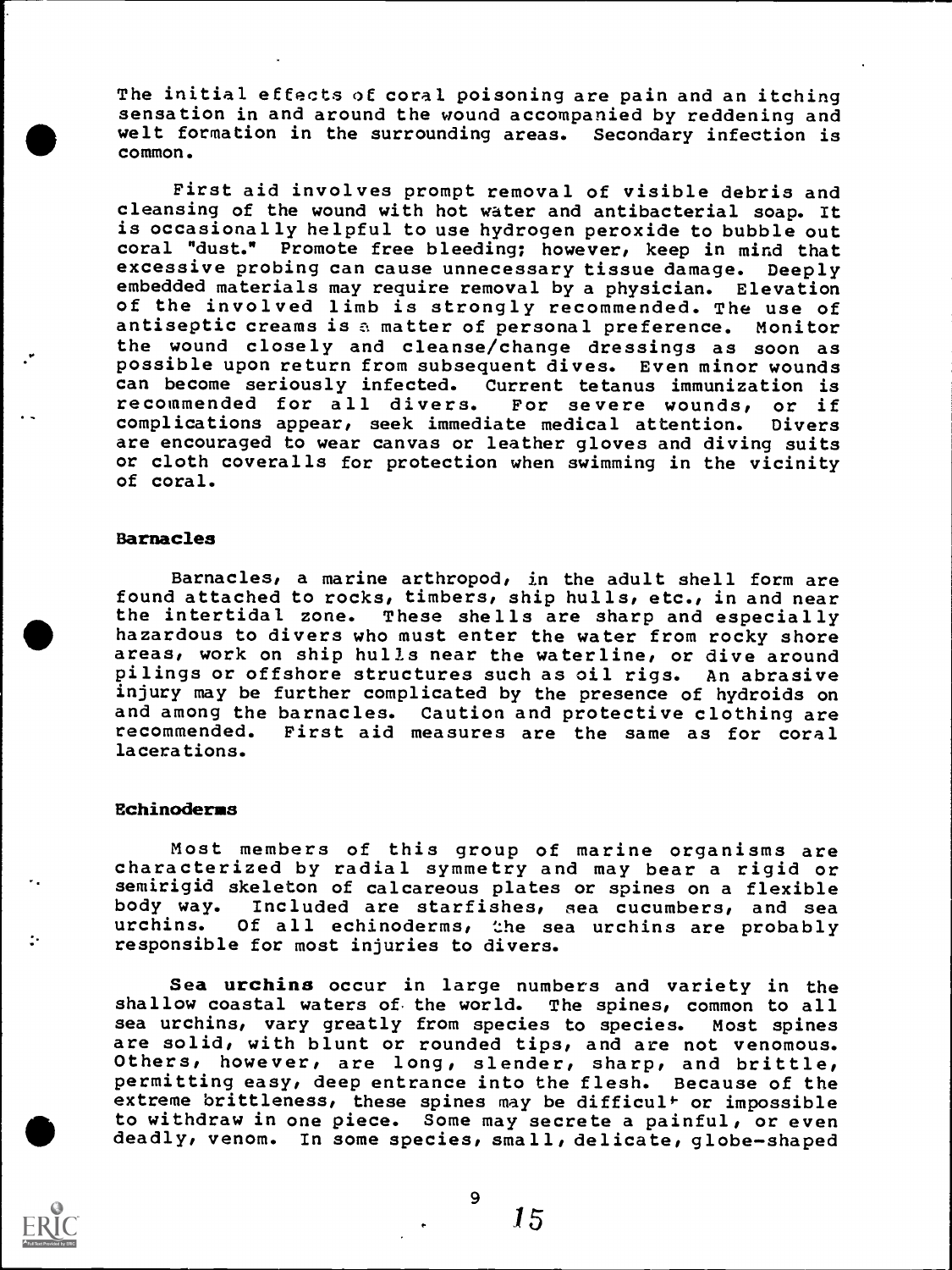seizing organs called pedicellariae are distributed among the spines. This globe-shaped head, in at least one type, serves as a venom organ and is armed with a set of pincer-like jaws. One such venomous genus, Toxopneustes, inhabits the Indo-Pacific and Japanese waters. Symptoms vary from radiating pain to paralysis and respiratory distress. Fatalities have been reported.

More familiar to the United States diver is the genus Diadema, which includes the long-spined or black sea urchin common to the Bahamas, Florida Keys, and West Indies. These sea urchins with long, brittle spines are not considered to be a serious hazard by most divers; however, they may produce a painful puncture-type wound with redness and swelling. The fragments of the spine will produce a purple discoloration in the area of the wound. In minor injuries, the spines of some species will dissolve with few complications besides localized<br>discomfort. However, deeply embedded spines will cause discomfort. However, deeply embedded spines will cause irritating discomfort of long duration if not removed. These should be removed with a fine tweezer or small needle (sterilized), the area thoroughly scrubbed with hot water and antibacterial soap, and a sterile dressing applied. Medication to control pain, inflammation, and infection may be required. Consult a physician immediately if symptoms of infection or other complications appear. Surgical removal of deeply embedded spines may be necessary.

Sea urchins with long needle-like spines should not be handled. Ordinary foamed-neoprene, canvas, or leather gloves do not afford adequate protection. Divers must exercise extreme caution, especially at night.

Some sea urchins are enomous. It appears that those which can cause serious reactions in a human are more common to the South Pacific. One genus, Tripneustes, found in the Pacific Ocean, has a neurotoxin. Injury from the pedicellariae (small, delicate seizing organs scattered among the spines of some species) can cause serious reactions. The symptoms may include immediate intense radiating pain, local swelling, and hemorrhage. This may be accompanied by faintness, numbness, generalized muscular paralysis, loss of speech, respiratory distress, and occasionally death [6]. In such cases first aid/ treatment is in accord with the severity of the symptoms. Hot water may provide pain relief [6]. Seek medical attention immediately in the event of such severe reactions.

Some species of starfish can produce a contact dermatitis from a slimy venomous substance produced in the animal's tissue. The "crown-of-thorns sea star" (Acanthaster planci) is a particularly venomous species fcund from Polynesian waters to the Red Sea. Envenomation can induce acute systematic reactions that include paresthesia (sensation of prickling and tingling), nausea, vomiting, and muscular paralysis. First aid measures include immediate application of hot water and subsequent use of a topical solution such as calamine with 0.5% menthol. Medical attention may be required for serious reactions [6].

÷.

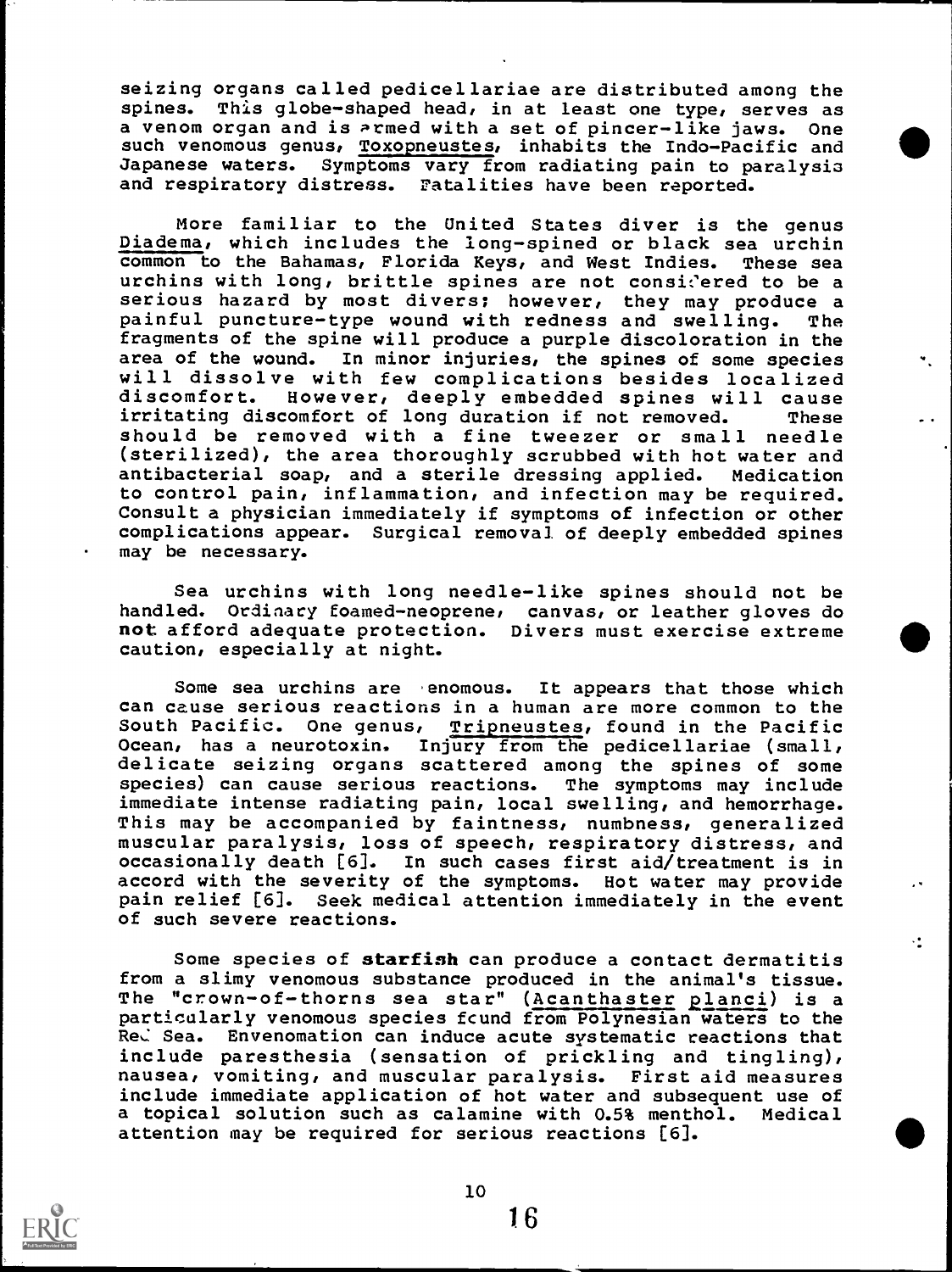#### Cone Shell

The family of marine gastropod Conida is comprised of more than 500 species distributed throughout the tropical seas of the world, but concentrated in the reef areas of the Indo-Pacific. Some species are highly valued by collectors, with Conus gloriamaris being worth more than \$1,000 per specimen. Every species of Conus makes a venom peculiar to that species, and most have a fully developed venom delivery apparatus near the shell opening. Radular teeth are thrust into the victim, and the venom is believed to be injected under pressure into the wound. The venom of a given species of Conus may only affect certain animals and be totally ineffective on others. Only about six species of Conus are considered deadly to man. Conus geographus has been officially indicated in human fatalities and other species such as Conus magus are just as deadly.

The sting of a Conus usually produces a numbness, tingling, or burning sensation which may spread rapidly and become particularly pronounced about the lips and mouth. Paralysis and coma may follow. Death from respiratory or heart failure may Unfortunately, many authorities list no specific treatment for cone shell injuries. Some manuals suggest that cone shell injuries be managed the same as venomous fish Edmonds suggests that the use of a constricting band with incision and removal of venom, as in the treatment of a snake bite, may be of value if performed early [12]. This procedure is also supported by other authorities [6,32]. In light of the recommendations in the literature, the procedure given below should be considered in the first aid management of cone shell injuries.

The first-aider should immediately immobilize the victim and take measures to combat shock. Elevate the affected limb if Apply a venoconstrictive tourniquet or constricting band sufficient to reduce lymphatic and superficial venous return<br>[6]. Sterilize area (and instrument) and make a small incision Sterilize area (and instrument) and make a small incision over the wound. Suction (using components of a snakebite kit, not by mouth) may be applied to promote bleeding and remove poison. This procedure should be started as soon as possible. Soaking the site of injury in hot water or applying hot compresses for 30 minutes can be effective in inactivating the venom and reducing pain or other symptoms. Paralysis and respiratory/cardiac failure may occur. Make routine observations of respiration and circulation continuously. Employ resuscitation or CPR if and when indicated. Immediate medical attention and hospitalization is generally required.

Specific precautions and ample protection for the hands are necessary when handling cone shells. Avoid contact with the fleshy portion of the animal. Divers must learn to identify dangerous species peculiar to their locality, and specific precautions must be taken in Indo-Pacific waters.

11

 $\mathcal{L}$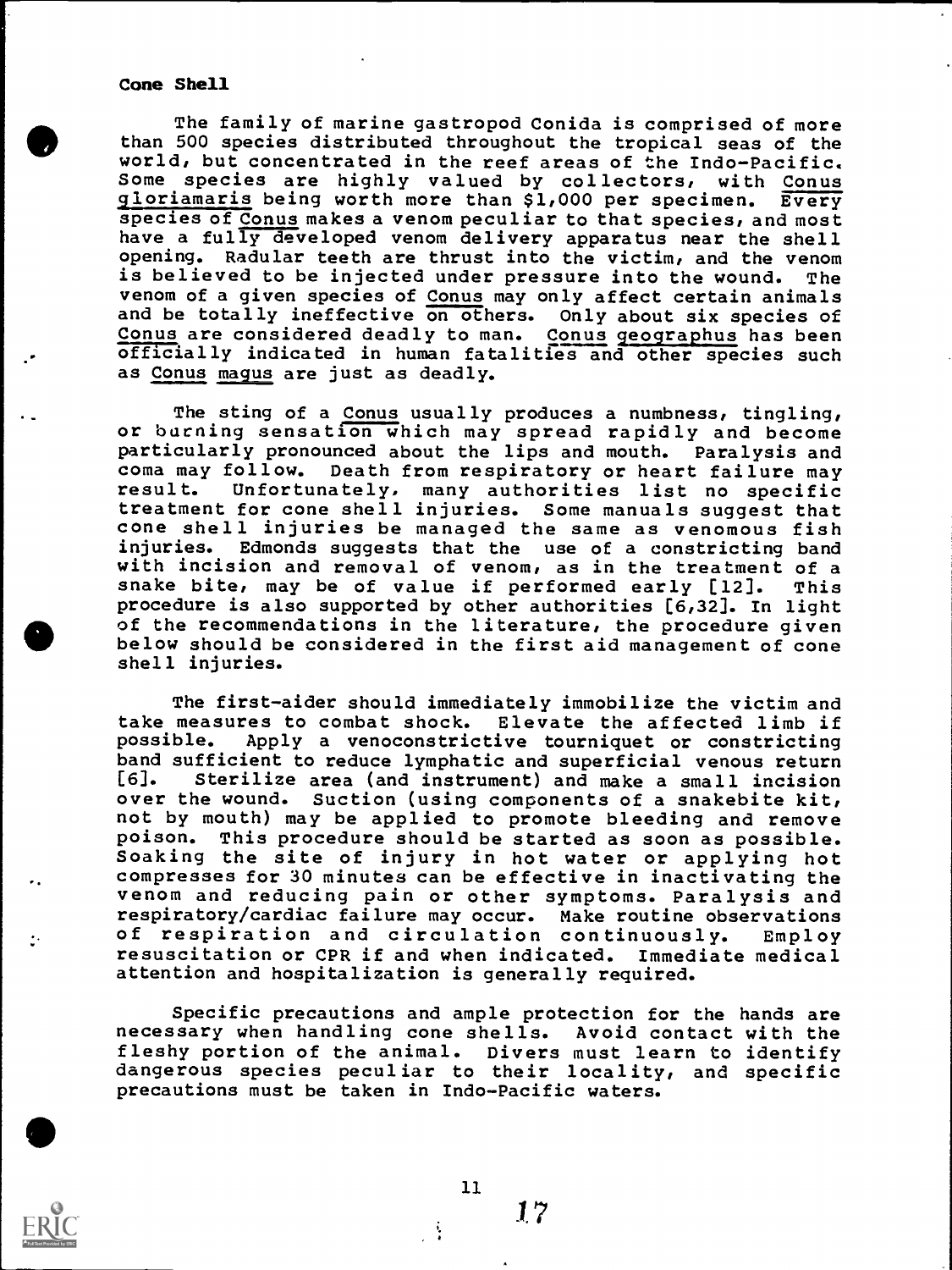#### Venomous Fish

Fish that inflict poisonous puncture-type wounds are found throughout the world, but are most common in tropical waters. They are generally nonaggressive, and injury generally results from careless contact with venom-bearing spines, commonly located on or associated with the fins of the fish.

The common spiny dogfish is a small (up to 3.5 feet in length) shark found along the coast of the Atlantic and Pacific<br>Oceans throughout temperate and tropical seas. Two short, stout Oceans throughout temperate and tropical seas. spines, one situated immediately in front of each dorsal fin, can cause painful wounds. The venom is found in a shallow groove of the spines and enters the victim with the spine. Injury is immediately followed by an intense, stabbing pain of long duration (possibly 6 hours), severe swelling, and redness. Handle dogfish with caution.

Stingrays of many kinds inhabit tropical and subtropical seas at moderate to shallow depths. They are common in sheltered sandy bays and lagoons where they lie in shallow water on top of or partially buried in the sand or mud. Most rays have a sharp spine near the base of a whip-like tail. Deep, glandular grooves<br>of the spine contain poisonous tissue. The menace is most of the spine contain poisonous tissue. serious to persons wading or crawling on the bottom in very shallow, protected waters. When stepped on, the ray strikes upward with its tail and may drive the spine deeply into the foot or leg. This usually produces a ragged, dirty wound. The wound usually causes immediate and severe pain. Swelling of the wound area is accompanied by an ashy appearance which later turns red. Symptoms of shock along with fainting, nausea, and weakness may follow, depending on the severity of the injury and the species of stingray. Medical attention is recommended. Wounds in the chest or abdomen are extremely serious and may be fatal. Deaths have been reported. Immediate hospitalization is necessary.

The diver can avoid contact by entering the water cautiously and shuffling his feet as he moves through shallow water and never lying on the bottom without first looking for rays. Fins and foamed rubber boots offer only limited protection.

About 1,000 species of catfish are found primarily in fresh water and may assume many sizes and shapes. Generally, the body is elongated with oversized head, and the mouth area usually has long barbe<sub>r</sub>s or feelers. The skin is usually thick and slimy, the state of without scales, although bony outer plates may exist in some.

Some species have a stiff spine in the front part of the dorsal and pectoral fins. Venom glands are located in the outer skin or sheath of the spine. The venomous spine is equipped with a device which can lock it into an erect position. The wound is generally accompanied by an almost instant stinging, throbbing, or scalding sensation, with radiating pain and numbing; redness and swelling follow. Bacterial infection is possible. Care must be taken to avoid injury when handling venomous species.

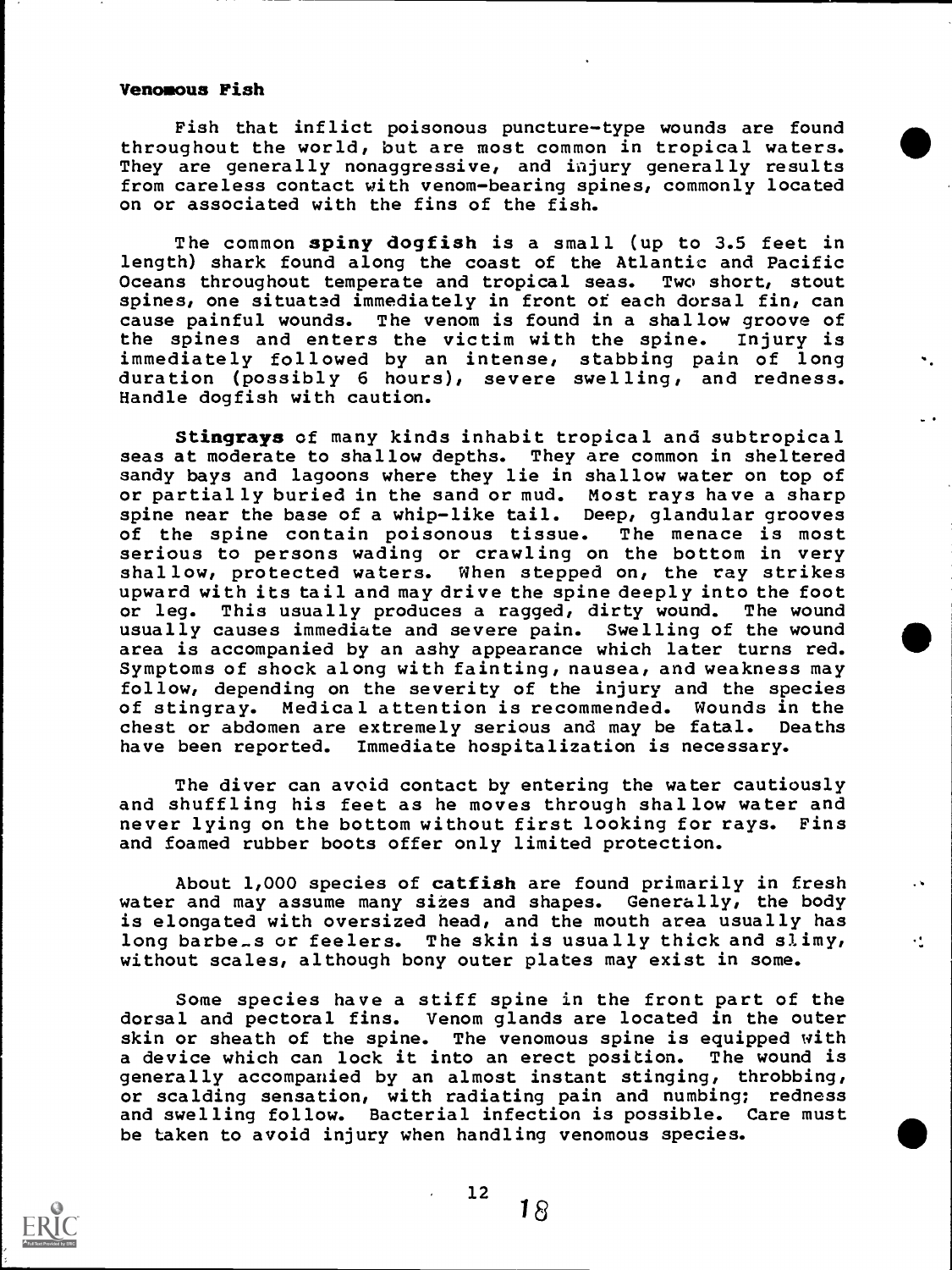Weeverfish, of the family Trachinidae, are small but extremely venomous fish found along the eastern Atlantic and Mediterranean coasts. Because of an aggressive temperament, combined with a well-developed venom apparatus, they present a specific danger to divers. Weevers habitually bury themselves<br>with only part of the head exposed. With little or no with only part of the head exposed. provocation, they dart out with fins erect and gill covers expanded and strike at any offending target.

The dorsal and opercular spines are venomous. This venom is similar to some snake venoms and acts both as a neurotoxin and a A weever wound normally produces instant burning or stabbing pain that intensifies and spreads. Within 30 minutes the pain may be severe, and the victim may lose consciousness. A large spectrum of symptoms includes headache, fever, chills, delirium, nausea, vomiting, sweating, palpitations, and convulsions.

Weevers are commonly encountered while wading in shallow water; care must be taken to avoid contact. Adequate footwear (high-top tennis shoes) may provide some protection. This fish should neither be antagonized into an attack or handled in a careless manner.

The members of the scorpionfish family can be found in all tropical and temperate seas. The wound from any of these fish will produce serious results, and a few of the stonefish group, Synanceja, may rank with the cobra in the deadliness of the poison secreted. Most species have venomous dorsal spines; some have venomous anal and pelvic spines. into three main groups:

- 1. scorpionfish (Scorpaena)
- 2. zebrafish (Pterois)<br>3. stonefish (Synancei
- stonefish (Synanceja)

Scorpionfish inhabit shallow-water bays, lagoons, and reefs--and have also been observed 60-80 feet deep in the waters of the Bahamas. Scorpaena gutlata ranges from central California south into the Gulf of California and Scorpaena plumieri (and related species) are found on the Atlantic coast from Massachusetts to the West Indies and Brazil. They may be found among debris, rock, or seaweed. Scorpionfish have nearly perfect protective coloration which enables them to blend into their background and become almost invisible.

Zebrafish are beautiful and ornate fish which swim about coral reefs of the Red Sea and Indo-Pacific seas with their fanlike fins extended in a display fashion. Although extremely beautiful and prized by fish collectors, the fins of this fish contain 18 potentially lethal spines, each equipped with venom.

Stonefish are encountered in tidepools and shoal areas of the Indo-Pacific [16]. They lie motionless while concealed or partly buried and appear to be fearless. The fish is equipped

 $13 \t 19$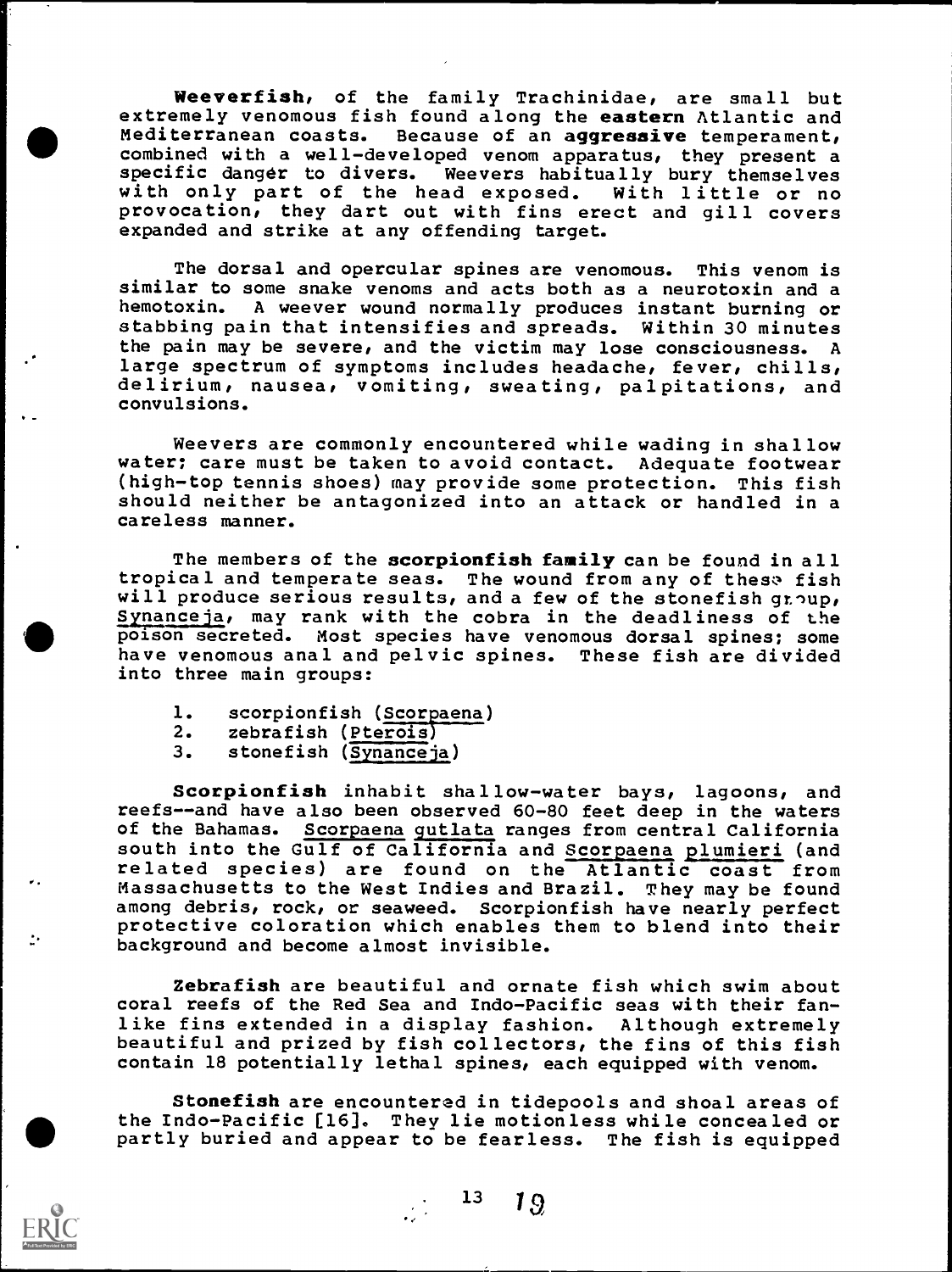with as many as 18 spines with enlarged venom glands. In natural concealment, the fish looks like a piece of mud or debris. They concealment, the fish looks like a piece of mud or debris. present a particularly dangerous hazard to a bare-footed wader.

Other fish which may inflict venomous wounds include toadfish, surgeonfish, dragonets, rabbitfish, and star-gazers. For a detailed account of these fishes, consult Halstead (18,20).

Prevention of injury from all venomous fish is based on the diver having a healthy respect for the potential serious wound, being aware of the habits of particular species common to the waters in which he is swimming, and being alert and observant to avoid contact with concealed or camouflaged fish. When diving in an unfamiliar area, it is recommended that divers consult with local authorities.

First aid for venomous fish wounds includes alleviating pain, combating shock and the effects of the venom, and preventing infection. Since unconsciousness is common, the victim should be removed from the water promptly. Pain will be severe. Have the victim lie down and apply measures to prevent/combat shock. Keep the affected limb level with the body and as still as possible to minimize the spread of venom. Carefully wash out or irrigate the wound with cold salt water or with sterile saline. Although the use of a tourniquet is indicated in some manuals, the practice is considered to be of limited value [12,17]. However, Auerbach and Halstead do indicate that the application of a "loose tourniquet" which occludes only superficial venous and lymphatic return may be of some value [6]. This "loose tourniquet should be released for 90 seconds every 10 minutes in order to preserve circulation. Considering the inherent risk associated with the use of tourniquets, this practice is generally discouraged for first<br>aiders. Attempt to remove any remaining portions of the spine Attempt to remove any remaining portions of the spine sheath.

Soak in plain water, as hot as can be tolerated (up to 50<sup>0</sup> C/122<sup>0</sup>), for at least 30 minutes. Use hot compresses on areas that cannot be immersed. Heat may produce rapid pain relief and is believed to destroy the venom. Be careful not to scald the tissue. Immersion in hot water appears to be the most important first aid procedure for venomous fish injuries universally agreed upon by authors/authorities.

Although some diving manuals recommend that the first aider make a small incision at the site to encourage bleeding and facilitate irrigation, Halstead [17] indicates that the incision may be of limited value, and Edmonds [12] indicates that a small incision can be made across the wound and parallel to the axis of the limb, to encourage mild bleeding, and pain relief if other methods are not available. In light of modern trends in first aid and the potentially limited value of the incision method indicated by physicians, this author is inclined to not recommend this procedure unless future evidence supports its banefit.

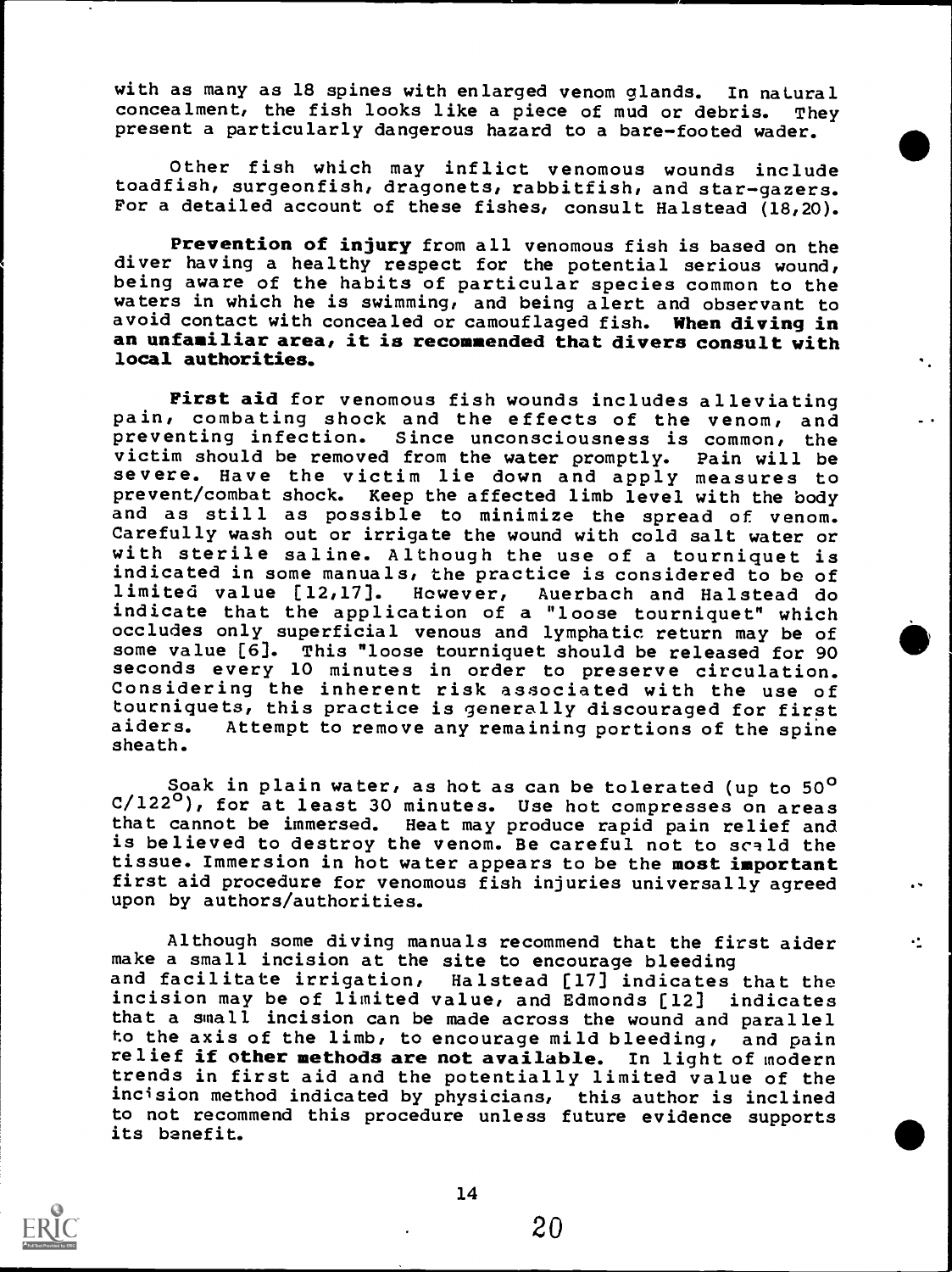Visible foreign material should be removed. Auerbach and Halstead suggest that local suction may be of some value,<br>however, they do not indicate the use of incision [6]. Medical however, they do not indicate the use of incision  $[6]$ . attention will be needed for further treatment of the wound and prevention of infection.

#### MARINE ANIMALS THAT BITE

Moray Eels, family Munaenidae, are represented by about 20 species and are confined primarily to tropical and subtropical seas, although several temperate-zone species do exist in Californian and European waters. Morays dwell mostly on the<br>bottom in crevices and holes under rocks or in coral. They bottom in crevices and holes under rocks or in coral. possess powerful jaws with strong, sharp teeth capable of inflicting severe lacerations. The morays seldom attack unless  $\overline{\phantom{a}}$ provoked; however, several unprovoked attacks have occurred. Their bite is of the tearing, jagged type.

The diver should exercise due diligence and caution when exploring crevices and holes in areas where morays are known to<br>exist. A moray should not be agitated. Though some divers A moray should not be agitated. Though some divers successfully hand-feed morays, this activity is not recommended. In some dive resort waters moray eels aggressively approach divers in search for a "handout." If approached, do not strike at the eel; remain calm, do not hold out your hand as if offering food. A moray may become aggressive in defense of its territory.

#### Barracuda

Barracudas are potentially dangerous fish found widely distributed throughout the tropical and subtropical waters of the Atlantic and Indo-Pacific. Their size (which may exceed 6 feet); knife-like, canine teeth; and failure to exhibit any undue fear of man have earned barracudas the false reputation of an extremely pugnacious and dangerous fish that will attack rapidly and ferociously. Although several spearfishermen have been severely injured when attempting to handle speared barracuda, it must also be noted that there are few, if any, documented unprovoked barracuda attacks on divers.

Barracudas are curious fish that may be attracted by excessive movement, bright or colored objects, and, particularly, shiny metal objects that reflect light (i.e., jewelry). It is not unlikely that a barracuda would strike at a speared fish. This is a particular hazard for spearfishermen who carry fish on a stringer attached to their belts. The potential of an accidental encounter with subsequent injury is probably higher in murky water where the barracuda is less likely to see the entire diver and strike at a portion of the diver or the movement which resembles prey.



15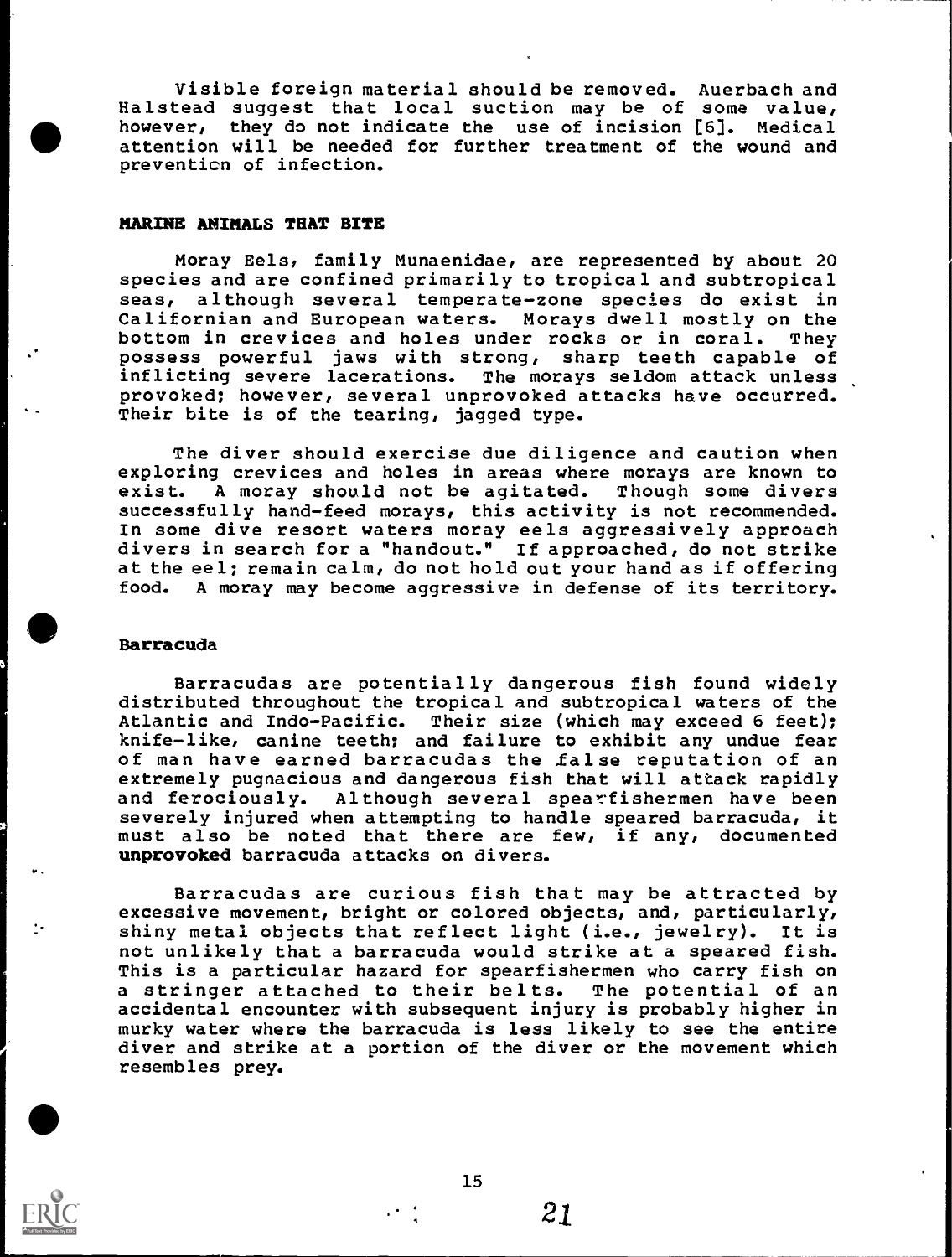Prevention of attack appears to be one of respect and caution when diving in waters inhabited by barracuda. Divers<br>should avoid wearing bright or shiny objects. Unnecessary should avoid wearing bright or shiny objects. agitating and hand-feeding of barracuda are discouraged, as is spearing.

#### Sharks

Sharks are probably the most feared of all marine animals. There are about 250 species of sharks which inhabit all the oceans of the world; however, only 32 have been implicated in attacts on humans and are considered potentially dangerous to<br>divers and underwater swimmers. There are considerable divers and underwater swimmers. differences of opinion regarding the potential risk of a shark attack. Myth and public opinion fostered by popular film productions such as "JAWS" has resulted in unwarrented anxiety for many novice divers. There are only 50 to 100 shark attacks reported annually worldwide [8]. Cross (19:57) gives the following figures on the frequency of shark attacks. During 1959 there were 11 authenticated attacks in the vicinity of the United States, of which three were fatal. By comparison, in the same year in the United States there were over 400 people killed by lightning and another 1,000 injured. In 1960, there were 42 reported shark attacks on humans throughout the world; none were<br>fatal. Of all reported shark attacks during these two years, Of all reported shark attacks during these two years, none have involved helmet-equipped divers, and only a few have involved scuba divers. Almost all attacks have been on swimmers, Almost all attacks have been on swimmers, waders, or persons dangling their arms or legs from surface floats or rafts. However, in more recent years the incidence of shark attacks on scuba divers appears to be progressively increasing and now accounts for one-third of all shark attacks [12].

Statistically, the greatest danger of shark attack exists in tropical and subtropical seas, between 30 degrees north and 30 degrees south of the equator. Particularly dangercus areas are Queensland, Australia, and South Africa. Seventy percent of all the attacks have occurred within 5 feet of the surface and 62.2 percent within 300 feet of shore. Most attacks have occurred when the water temperature was greater that  $70^{\circ}$  F, with January as the peak attack month in tropical waters. The greatest risk appears to be between 1500 and 1600 hours (3:00-4:00 pm).

Sharks appear to be attracted by blood (fish or human), flashing lights, colored material, thrashing about, explosions,<br>or unusual noises. The presence of blood highly excites sharks The presence of blood highly excites sharks<br>alter their normal habits. The diver is and may radically alter their normal habits. certainly in most danger if he is injured, bleeding, or carrying speared fish that are bleeding. Sharks apparently have a welldeveloped sense of smell and will "home in" on blood. They have unique sensory mechanisms which enable them to hear (feel) vibrations from a considerable distance. Tnus, they are more apt to "home in" on surface splashing or underwater noises. Erratic, panic-like movements executed by a frightened swimmer are believed to excite sharks and increase the probability of attack.

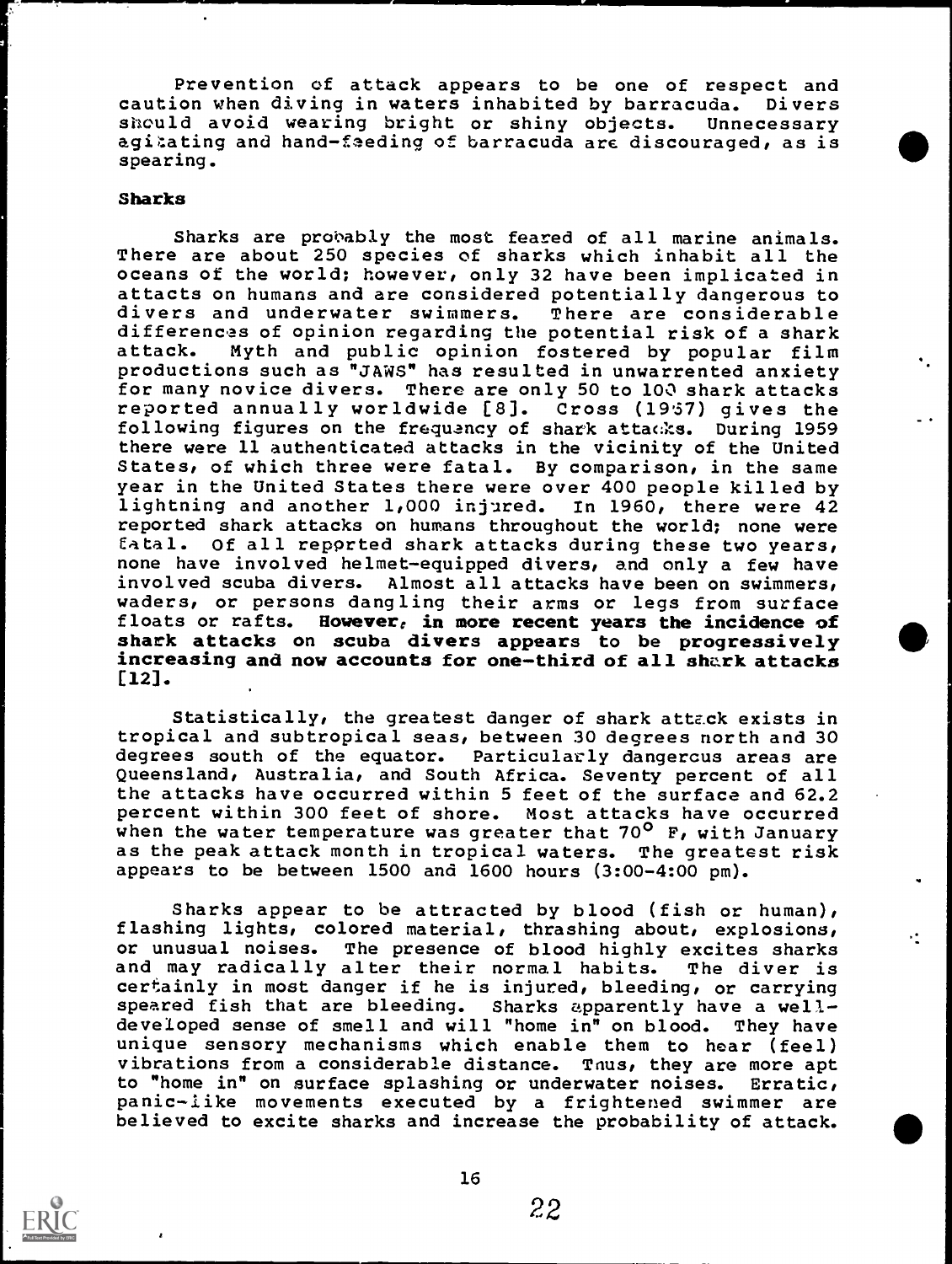In spite of differences of opinion about many aspects of sharks, all authorities agree that sharks are completely unpredictable. Although sharks usually seem aloof and quiet, they can become viciously aggressive, and for no apparent reason. Although nurse sharks, sand sharks, and leopard sharks are considered harmless by some divers, attacks have been reported. A University of Michigan scientist was bitten on the leg during July 1972 while diving in the Florida Keys; the attack was without warning or provocation.

Many opinions have been expressed on how to chase sharks away; however, it has been fairly well established that procedures such as shouting underwater, blowing bubbles, striking on SCUBA cylinders, striking rocks together, or, if on the surface, splashing with a cupped hand will not frighten a shark. In fact, it is believed by some authorities that these actions will actually attract sharks. Although several chemical and electronic shark repellents have been developed and used with some success, most authorities feel that there is still no guaranteed effective repellent.

Many divers use a pole (4-8 feet) equipped with an explosive power head for protection or to kill sharks. The power head consists of a chamber and firing device which detonates a 12 guage shotgun shell or 38- to 45-caliber bullet when pressed against the target. This type of weapon is popular in Australia<br>and said to be extremely effective in killing sharks. A certain and said to be extremely effective in killing sharks. degree of accuracy is required to hit the shark behind the eyes and dead center over the base of the spine for an effective kill. A wounded shark may be more dangerous, and the blood and thrashing movements may attract more sharks. The power head is also an extremely dangerous weapon, and accidental firing could result in considerable injury to the diver or other swimmers. Some authorities feel that the hazard of the weapon is greater than the hazard of shark attack. Keep in mind that some states and countries have strict laws regulating the possession and transport of firearms and that some authorities may consider such devices to be illegal.

Many authorities advocate the use of a "shark bully," constructed to meet personal preference. This defensive weapon consists of a short pole (3-4 feet) made of hardwood, metal, or weighted plastic with a blunt end fitted with a roughened material to prevent slipping on the shark's skin. The best place<br>to strike an aggressive shark is on the snout, or nose. The to strike an aggressive shark is on the snout, or nose. strike or blow should be as hard as possible. This blow may discourage the shark, and the reactive force pushes the diver aside as the shark passes.

Some divers prefer the use of a gas injection device or "shark dart" [24]. The device consists of a CO<sub>2</sub> cylinder contained in the holder; a firing mechanism; a sharply pointed, stainless steel, 5/16-inch, hollow needle; and a pole (length varies depending on the model). The size of  $CO_2$  cylinder also varies with the model. This weapon is effective to depths of 25

.

 $\frac{17}{23}$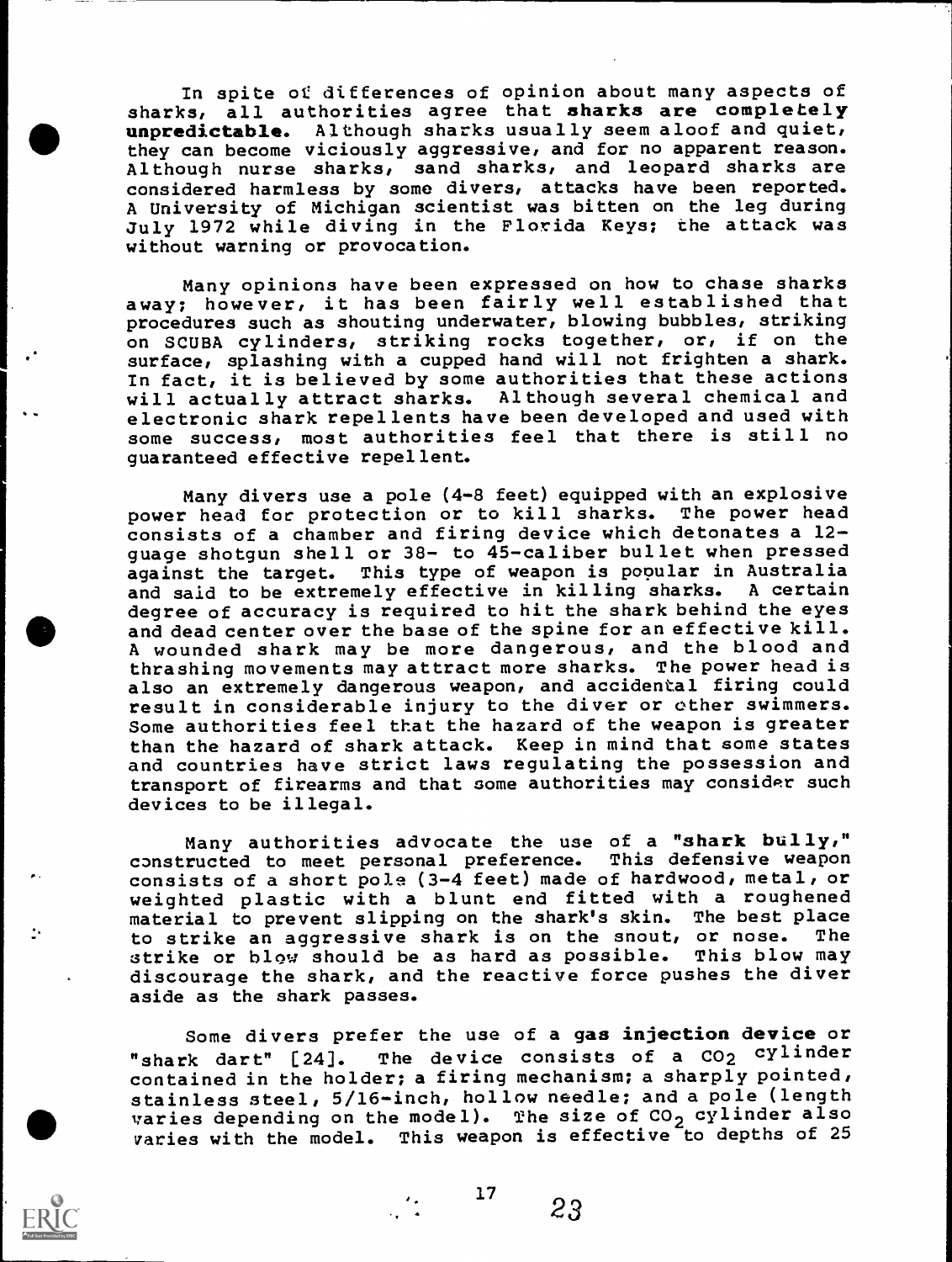feet with a 12-gm CO<sub>2</sub> cylinder, 40 feet with a 16-gm cylinder, and 100 feet with a 26-gm cylinder. A multiple-shot, compressedair model is also available. Divers must handle these devices with care in order to prevent injury to themselves or others. Keep in mind that a gas injection weapon may also be subject to local laws and regulations. For example, under strict interpetatiou of Michigan law, a shark dart (gas injection weapon) is illegal to possess.

To disable a shark, the diver thrusts the needle of the shark dart into the shark'3 abdominal area. The needle easily punctures the skin and, subsequently, the  $CO_2$  cylinder is punctured by the firing mechanism, and the gas is released. This small volume of high-pressure gas entering the shark suddenly displaces the water inside him and forces it to take the path of least resistance. The pressure wave reverberates throughout the shark, blows the stomach out his mouth, and destroys his internal organs. The expanding ges forces the shark to the surface. He is instantly immobilized.

When diving in water known to be inhabited by sharks, the diver should observe the following:

- Avoid solo skin or scuba diving. Visual sighting and early warning will allow the divers time to leave the water at signs of aggression. One of the two divers is more apt to sight the shark immediately. Also, in the event of an attack, help is immediately available.
- The diver should leave the water immediately if injured or bleeding.
- Diving or swimming in turbid, shark-infested waters should be avoided, if possible. A portion of a diver's leg and fin might have the appearance of a fish on which the shark would feed whereas a fully visible diver might be discouraging. Moreover, if the diver is aware of the shark's presence and activities, he has a better chance of taking defensive measures, if necessary.
- \* Light-colored clothing and bright, flashing equipment are more likely to attract sharks according to some authorities and should be worn with caution or avoided in high shark risk areas.
- \* Panic must be avoided if a shark is sighted. Half the battle of shark safety is over once the shark is sighted. Rapid movements or immediate ascent to swim on the surface may excite the shark and cause it to move in and investigate. The diver should remain calm and face the shark. If the shark appears to simply be passing by (most of them do), leave it alone. If the shark moves in



24

∹.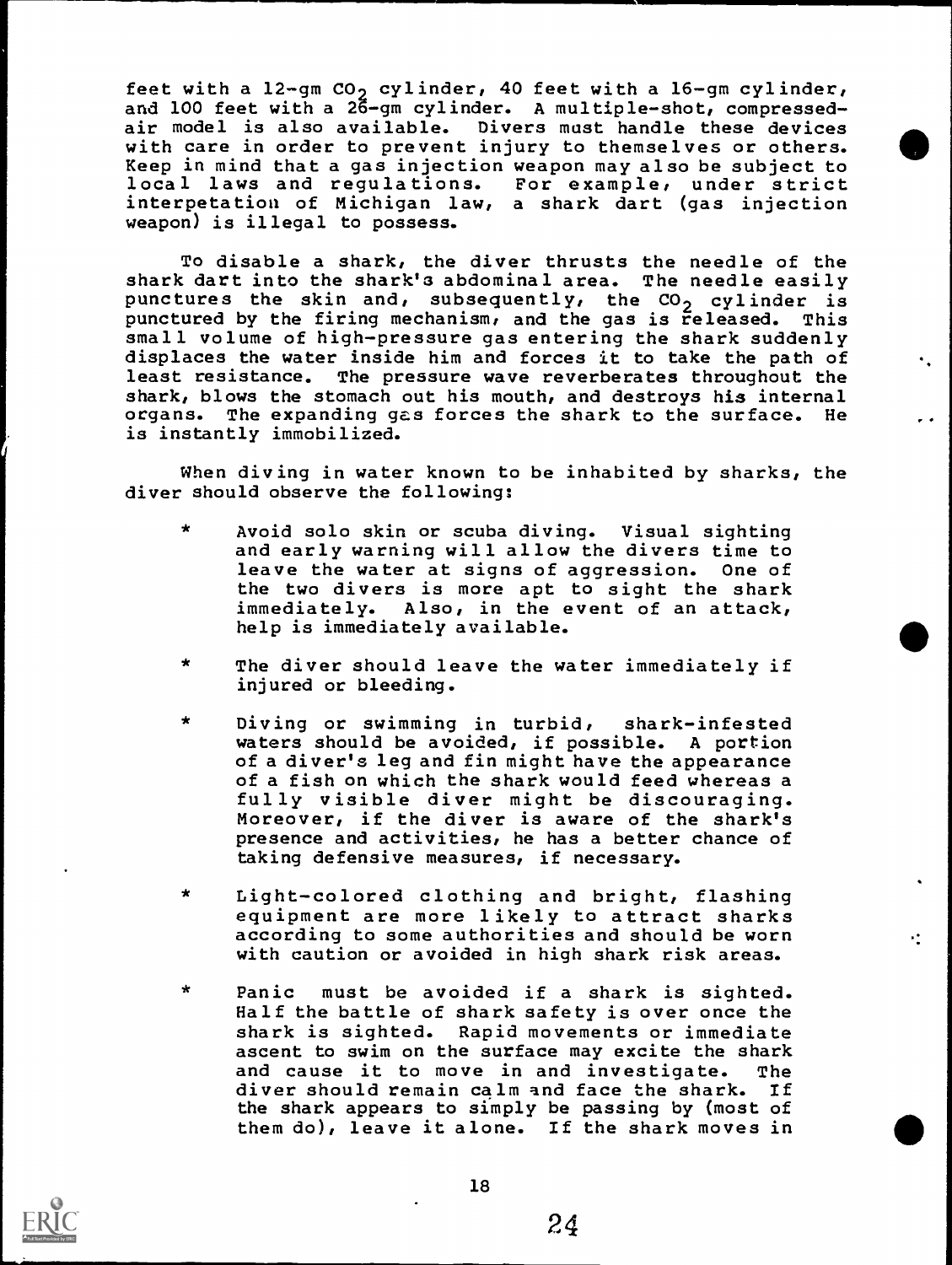and is persistent, the diver should stay on the bottom and move slowly and quietly out of the area, preferably toward the boat or other safe place (i.e., shark cage). The diver should not surface but stay on the bottom as he moves toward his boat position. Safe refuge may be sought in a crevice or behind rocks.

- \* The diver should never attempt to wound the shark with a spear gun or knife. These actions are virtually useless and may make matters worse.
- \* Teasing and spearing sharks is discouraged. They are difficult to kill and can react in a fantastic frenzy if hurt.
- \* Speared fish should never be carried on a stringer attached to the diver.
- \* A "shark bully" or "shark dart" is recommended for defense in areas of excep'zionally large shark populations or where sharks are noted for aggressive behavior. Striking a shark with the bare hand can result in lacerations and bleeding.
- \* Divers should not dangle arms and legs from surface floats.
- \* Since the shark is unpredictable, he must be respected, and the diver must be prepared to abort the dive in some instances.

The diver should not give up diving just because there are sharks in the ocean. He should learn to respect them, not fear or dislike them. For additional information about sharks and shark attacks, consult Gilbert [15], Cross [9], Baldridge [7], and the U.S. Navy [29,30].

#### Killer Whale

The killer whale, Orcinus orca, is found in all seas and oceans from the Barent Sea or Bering Straits to beyond the Antarctic Circle. This species is characterized by a bluntly rounded snout; high, black, dorsal fin; white patch behind the eye and a striking jet-black color above the eye; and contrasting white underparts. They are swift swimmers with a reputation of being ruthless and ferocious killers. Killer whales are reported to hunt in packs and are serious enemies of the seal, walrus, and penguin. In spite of recent notoriety of trained killer whales in marine exhibits/seaquariums and various published pictures of divers riding them in the ocean, they must still be considered an unpredictable, potentially serious hazard. They should be treated with respect and at a distance. A human, mistaken for a sea lion, would be a nice snack for a killer whale. Divers are



÷.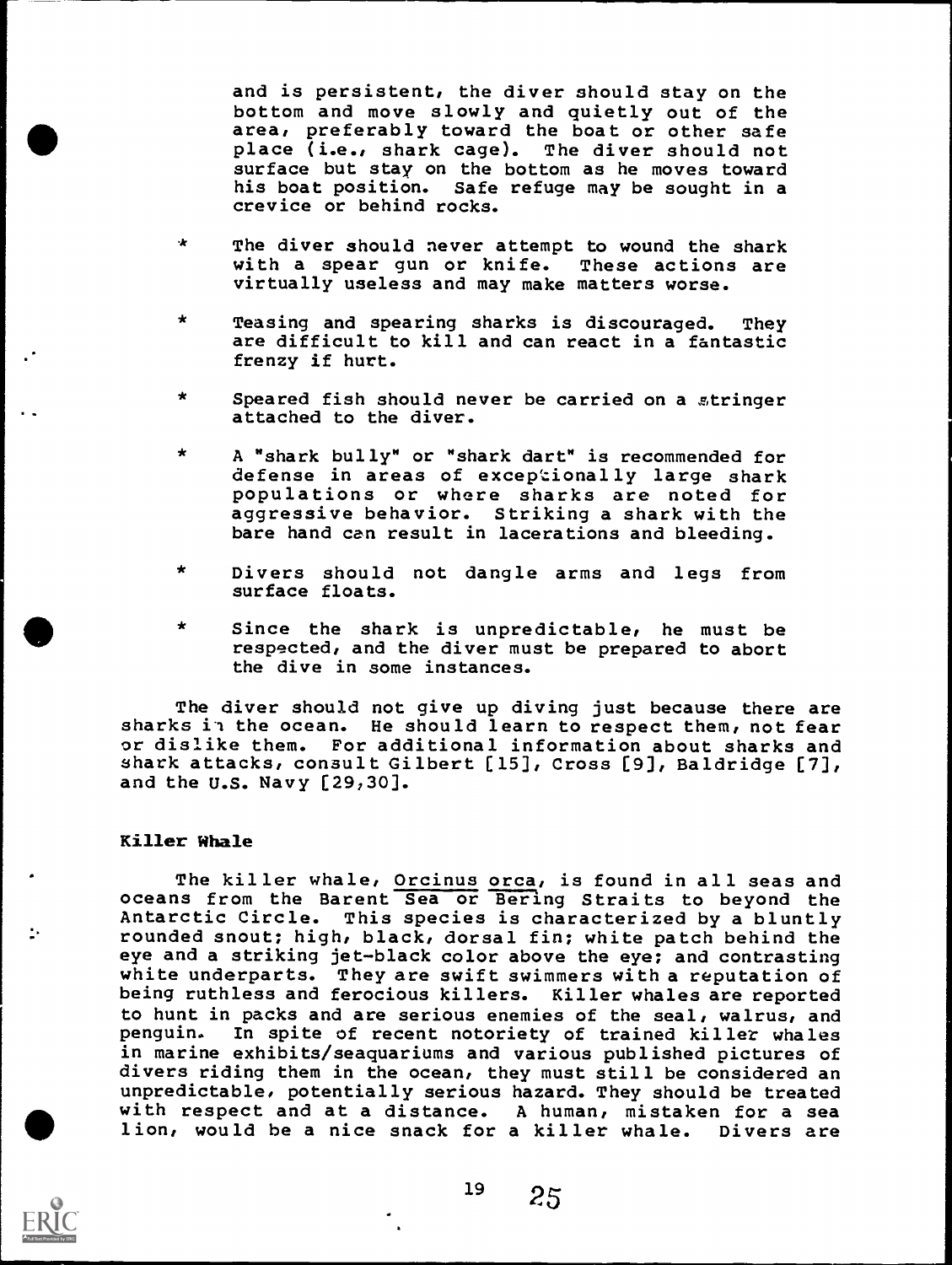encouraged to leave the water immediately when killer whales are sic nted in the area.

#### First Aid

Injuries inflicted by moray eels, barracuda, and sharks are<br>ally severe lacerations with profuse bleeding. First aid generally severe lacerations with profuse bleeding. procedures for controlling bleeding and subsequent shock should be started immediately [1]. Prompt medical attention will usually be required.

#### MARINE ANIMALS THAT HAVE VENOMOUS BITES

#### **Octopus**

Along with squid, nautilus, and cuttlefish, the octopus<br>gs to the class Cephalapoda, phylum Mollusca. The octopus belongs to the class Cephalapoda, phylum Mollusca. has a powerful, parrot-like beak concealed in the mouth, and, in some species, a well-developed venom apparatus associated with the salivary glands. Because of public notoriety and myth, the octopus is vastly over-rated as a hazard. Actually, the octopus octopus is vastly over-rated as a hazard. Actually, the octopus is timid and prefers to stay concealed in holes. In the northwestern United States, skin and scuba divers actually hunt large octopi (up to 20 feet in overall length) and "wrestle" them<br>for sport. Certainly, some precautions are required if the Certainly, some precautions are required if the octopus must be handled; heavy gloves are recommended. In Florida and the Bahamas the octopi are much smaller, generally not exceeding 2 feet in length.

The bite is similar for all species and usually consists  $o$ . two small puncture wounds. A burning sensation with localized discomfort may later spread from the bite. Bleeding is usually profuse, and swelling and redness are common in the immediate<br>area. First-aid measures include scrubbing the bite with First-aid measures include scrubbing the bite with antibacterial soap. Measures to combat shock should be taken, and medical attention may be required. Recovery is fairly certain.

the Australian blue-ringed octopus (Octopus maculosus) and spotted octopus (Octopus lunulates) could inflict a fatal bite. The blue-ringed octopus is being found in ever increasing numbers off the beaches of South Queensland and other areas of Australia, and several fatalities have been recorded [10,19]. It rarely  $\cdot$ exceeds a length of 4 inches, and has dark brown to ocher bands<br>over the body and tentacles. Brilliant blue circles are over the body and tentacles.<br>scattered over the animal. T The venom of this octopus is a neurotoxin and a neuromuscular blocker which can cause painless muscular paralysis.

The initial bite is usually painless and may go unnoticed. The area around the bite will begin to swell within 15 minutes, and the victim will experience abnormal sensations around the mouth, neck, and head; mouth dryness; nausea and/or vomiting;



 $^{20}$   $^{26}$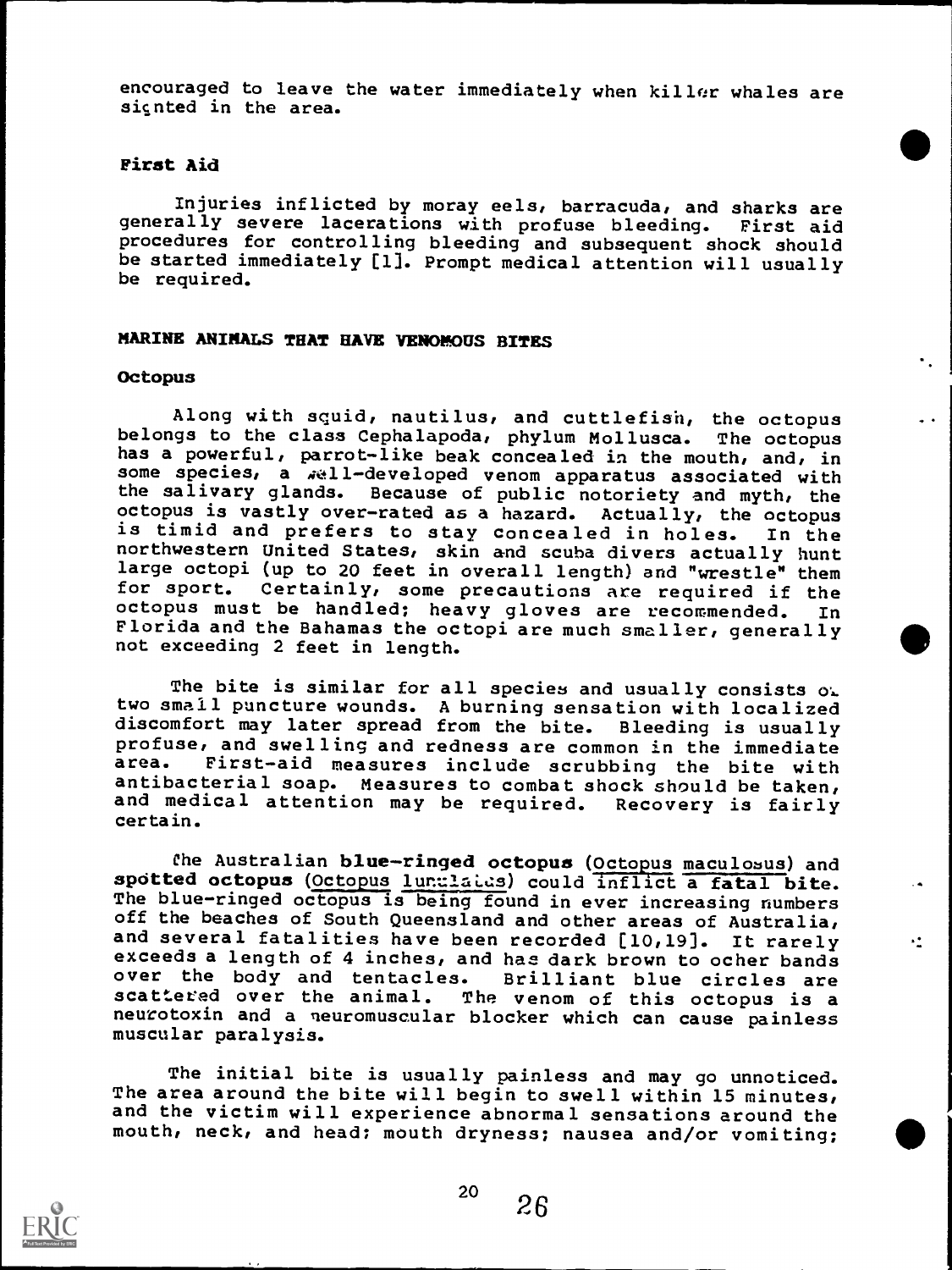visual disturbances; respiratory distress; and a variety of neurological disorder symptoms. The victim's conscious state is **Exercise 12** or respond to his environment. Respiratory paralysis finally initially normal, even though he may not be able to open his eyes results in unconsciousness (as a result of hypoxia and hypercapnia) and death occurs unless resuscitation procedures are begun and continued.

> If the victim is still breathing, immediately have the victim lie down and immobilize the limb. Apply a constricting bandage between the wound site and the heart [12] and make a small incision over the wound to encourage bleeding and venom removal [12,32]. Take appropriate measures to prevent/manage shock, and place the victim on his side in case of vomiting. Maintain the victim under constant observation! Be prepared to begin mouth-to-mouth artificial respiration if respiratory paralysis occurs. Artificial respiration may have to be<br>continued for hours and CPR may be necessary. Reassure the continued for hours and CPR may be necessary. victim who can hear but cannot communicate that he will be alright, and that you understand his condition. Transport to a hospital and/or obtain on-site medical assistance as soon as possible.

#### Sea Snake

r.

About 50 species of sea snakes are found primarily in the tropical Indian and Pacific Oceans. At least one species is found on the Pacific coast of Central America and in the Gulf of California. The sea snakes are closely allied to the cobra and form a specialized group adapted by structure and habit to a marine existence. All are poisonous and many are deadly: All are poisonous and many are deadly; however, they will generally not attack without provocation and have often been described as docile in habit although<br>aggressiveness has been observed in some specimens. Only a few aggressiveness has been observed in some specimens. appear to be of significant danger to humans. They have been noted to be attracted by fast-moving objects such as divers being towed by boats [12]. Bites usually result from unintentional contact; fatalities are most common in the Gulf of Siam and the Philippine area.

Few sea snakes exceed a length of 4 feet. They are distinguished from land snakes by a paddle-shaped tail. Coloration is dark above and light below with cross-bands of black, purple, brown, gray, green, or yellow. They inhabit sheltered coastal waters, particularly the areas near river mouths, and may penetrate upstream to the limits of brackish water; a few species are found in fresh water. Sea snakes tend to collect close to shore and among coral reefs in breeding season. The sea snakes generally float on the surface for<br>extended periods of time. Although they are air breathers, they Although they are air breathers, they are capable of remaining submerged for long periods.

411 of 1 hour) between the injection of venom and the reaction. Some The bite is usually small with considerable delay (average

21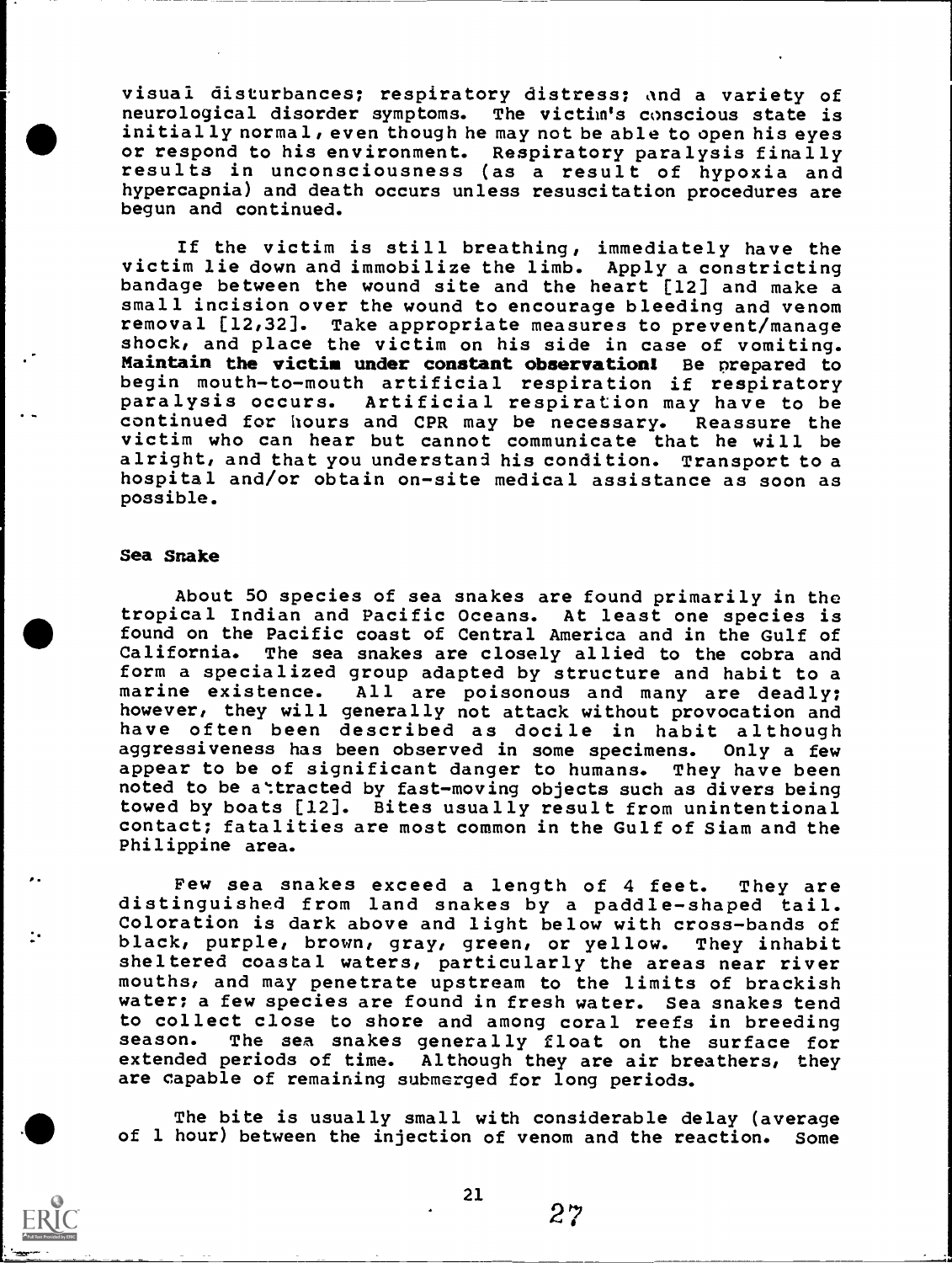victims fail to notice the connection between the bite and the illness since there is no pain or reaction at the site of the bite. Sea snake venom is approximately 2 to 10 times as toxic as that of the cobra; however, they tend to deliver less of it. Only about one-quarter of those persons bitten by sea snakes ever exhibit signs of poisoning [12]. Symptom onset progresses from mild to severe, generally beginning with an ill feeling or anxiety, thickening of the tongue, muscular stiffness, and aching. Later symptoms include shock, general weakness, paralysis, thirst, muscle spasms, respiration difficulties, convulsions, and unconsciousness. Deaths have been reported. Sea snake venom appears to block neuromuscular transmission, inducing generalized and painless skeletal paralysis. The diver should avoid aggravating the sea snake, and, in water known to be inhabited by the snake, he should be alert to avoid accidental contact. Wet suits will offer some protection since, in the average size snake, the mouth and fangs are relatively small.

First-aid measures include keeping the victim quiet, taking measures to combat shock, and applying a constricting band above the bite, if bitten on the arm or leg, with sufficient pressure to restrict superficial venous and lymphatic return (this band should not restrict arterial blood flow). Release the band for 90 seconds every 10 minutes and do not use for more than 4 hours<br>[6,17]. Monitor the victim continuously and be prepare to begin Monitor the victim continuously and be prepare to begin artificial respiration/CPR if indicated. Transport the victim immediately to the nearest medical facility since antivenin<br>treatment must be started as soon as possible. If possible, treatment must be started as soon as possible. accurately identify the offending snake or capture and kill it for later identification. This is helpful for determining<br>treatment procedures. For further details, consult medical For further details, consult medical references [6,12,18].

#### MISCELLANEOUS HAZARDOUS MARINE ANIMALS

#### Sea Lions

Sea lions and harbor seals are normally curious but nonaggressive as they swim about divers. There are reports of playful but potentially damaging "nips" and loss of a swim fin. During the breeding season, the large bulls become irritable and may take exception to any intruder. Also, a female may exhibit protective reactions toward a diver molesting her young. Divers have been bitten and should avoid ill-behaved animals. One California diver has indicated that a potentially greater danger when swimming with seals is that of being shot with a rifle by a person sitting on a cliff. Some divers wear bright markings on their hoods for this reason.

If bitten by a seal or sea lion, cleanse the wound with soap and water and be aware of the possibility of infection. The diver should consult a physician.

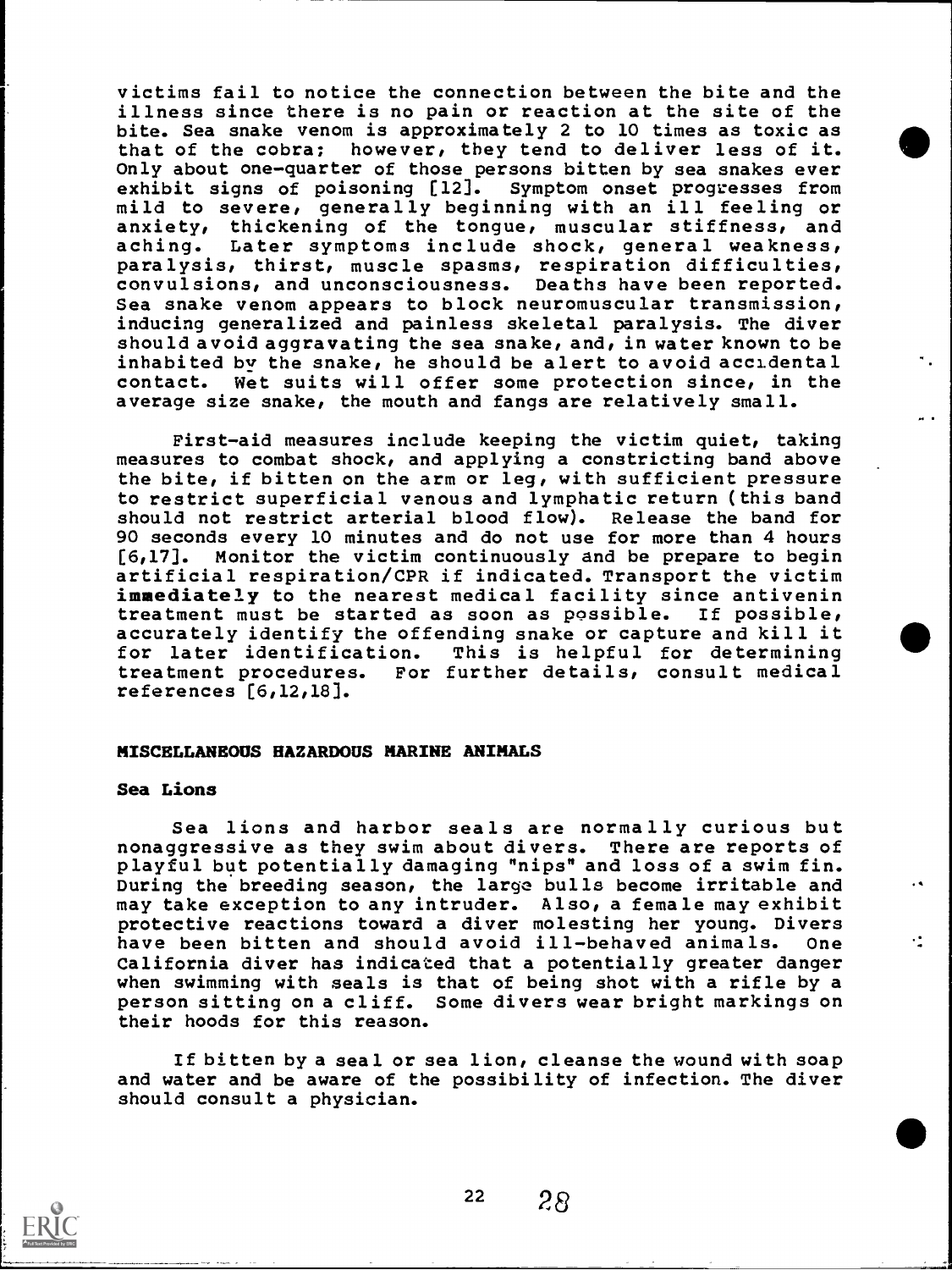# Giant Clam

The giant clam, Tridacna gigas, abounds in the reefs of Pacific tropical waters. Specimens may attain a length of 4 feet and weigh several hundred pounds. Some authorities claim that Tridacna have trapped divers by closing on a hand or foot with a  $\overline{v}$ ice-like grip. However, discussions with several scientists who have worked on the Great Barrier Reef of Australia indicate that "trapping of divers by giant clams" is questionable and probably fears are unfounded. In any event, the grip can be released by inserting a knife between the valves and severing the two<br>adductor muscles which hold the valves together. The diver is, adductor muscles which hold the valves together. however, discouraged from experimenting with his own foot.

### Groupers and Jewfish

Some species of giant grouper and jewfish may attain a length of 12 feet and weigh more than 700 pounds. They are frequently found around rocks, caverns, and submarine structures such as offshore oil rigs. These fish are not considered vicious but can be unintentionally dangerous because of their curious nature and huge size. One of the most interesting accounts of an aggressive jewfish is given by Zinkowski [33].

### Annelid Worms

The segmented marine bristleworm, Eurythoe complanata, possesses tufted, silky, chitinous bristles in a row along each side. Upon contact or stimulation of any kind, the bristles rise on edge as a defensive mechanism. The fine bristles penetrate the skin and are very difficult to remove. This results in a burning sensation, inflammation, and possibly local swelling and numbness. Bristleworms are found in the Bahamas, Florida Keys, Gulf of Mexico, and throughout the tropical Pacific.

Bristles are best removed with forceps or, if exceptionally small, by applying tape to the area and gently removing. After removal, application of ammonia or alcohol will alleviate the discomfort. Divers should avoid contact or take special precautions in handling.

The bloodworm, Glycera dibrochiata, is found on the Carolina coast northward into Canadian waters. These worms, up to 12 inches long, may be encountered under rocks or coral. They possess strong jaws and may inflict a painful bite. Swelling, numbness, and itching follow the bite.

#### Electric Rays

Electric rays, or torpedo rays, grow from 1 to 6 feet in length and weigh up to 200 pounds. They may be found on both the Atlantic and Pacific coasts of the United States, as well as

r .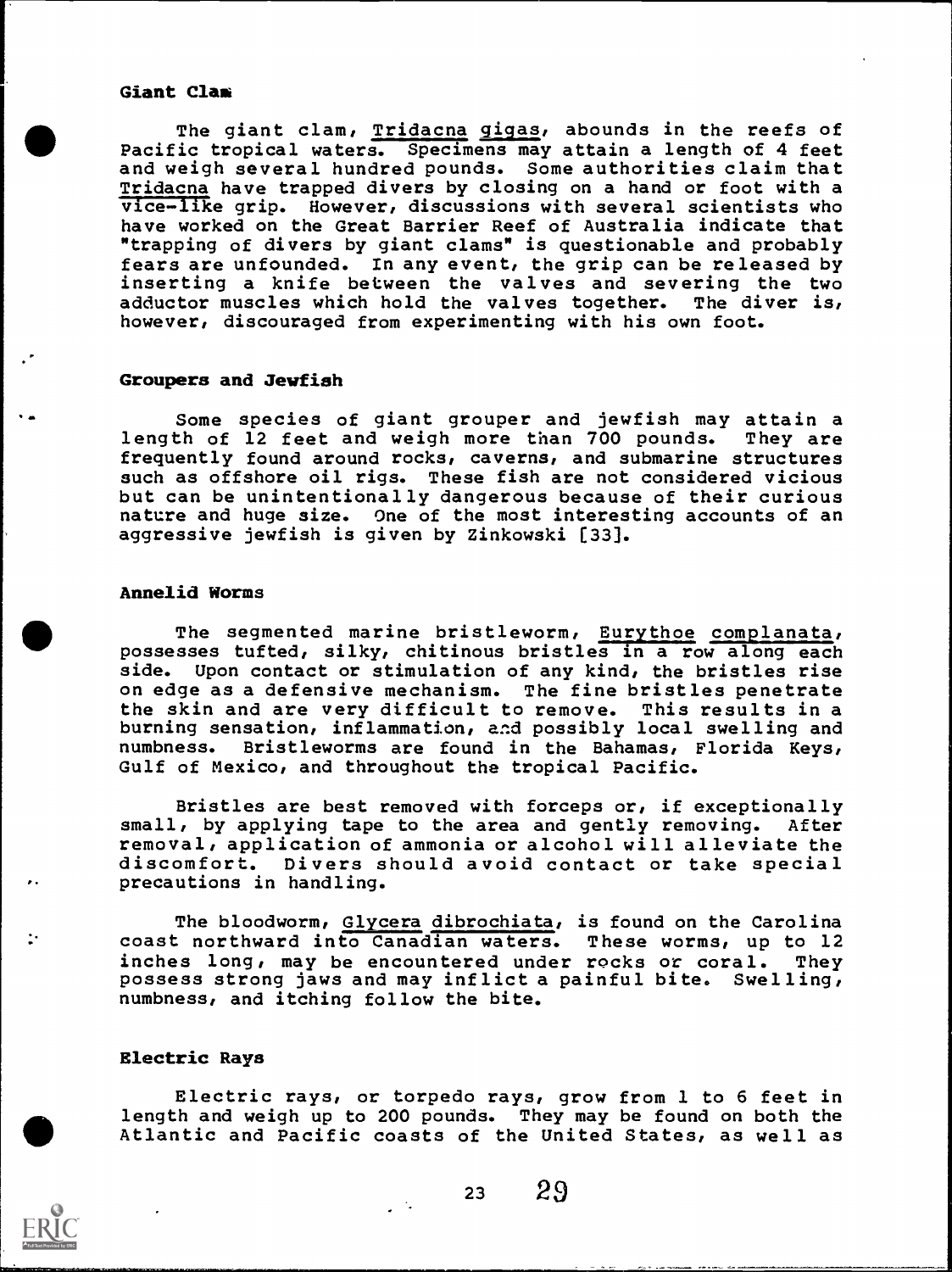other areas of the world. They are shaped somewhat like a normal sting ray; however, their wings are thick and heavy, and their tails are modified for swimming. The giant Atlantic torpedo ray can produce a current of 50 amp at 60 v, enough to electrocute a large fish or knock down a full-grown man. Needless to say, divers must be cautious when approaching or attempting to handle specimens from this group.

#### Sawfish

Sawfish are members of the ray family that have shark-like shapes and swim by sculling their tails. They are sluggish but powerful and commonly reach a length of 16 feet. The cartilaginous snout is extended in a long, flat "saw," equipped on both sides with sharp scales or denticles which have been enlarged into teeth. Large specimens have been recorded at a length of 22 feet with a 6-foot snout. The snout is swung from side to side to impale fish. The size and snout make this ray a potential hazard for divers; however, it is not likely to attack unless provoked. Caution is recommended.

#### Marine Turtles

Recently, divers in the Florida Keys have reported minor injuries resulting from aggressiveness by large marine turtles. Several divers were "nipped." Authorities feel that these "nips" were of a playful nature. Still, the size and power of a swimming turtle must be respected by the scuba diver.

#### Paralytic Shellfish Poisoning

Paralytic shellfish poisoning is a well-recognized annual problem on the Pacific coast and occurs occasionally along the Gulf of Mexico. Under environmental conditions of warm weather in summer months (March to November on the West Coast) and an influx of nutrients, the toxic dinoflagellates, Gonyaulax sp., undergo a population explosion or "bloom," resulting in the "red tide." The waters abound with patches of planktonic algae that turn the water into a variety of colors including red, yellow, brown, green, black, blue, or milky white.

Unlike many marine animals, mussels and clams ingest and sequester the poison without damage to themselves. Contrary to popular belief, there is no practical method of distinguishing contaminated (or poisonous) mussels and clams from edible ones. Usual cooking methods do not remove the toxin. In some areas, taking of certain clams and mussels is banned during critical months. Abalone, as well as crabs, do not feed on plankton nor are their viscera usually consumed; for both reasons, there is no danger of shellfish poisoning from them. Divers must be

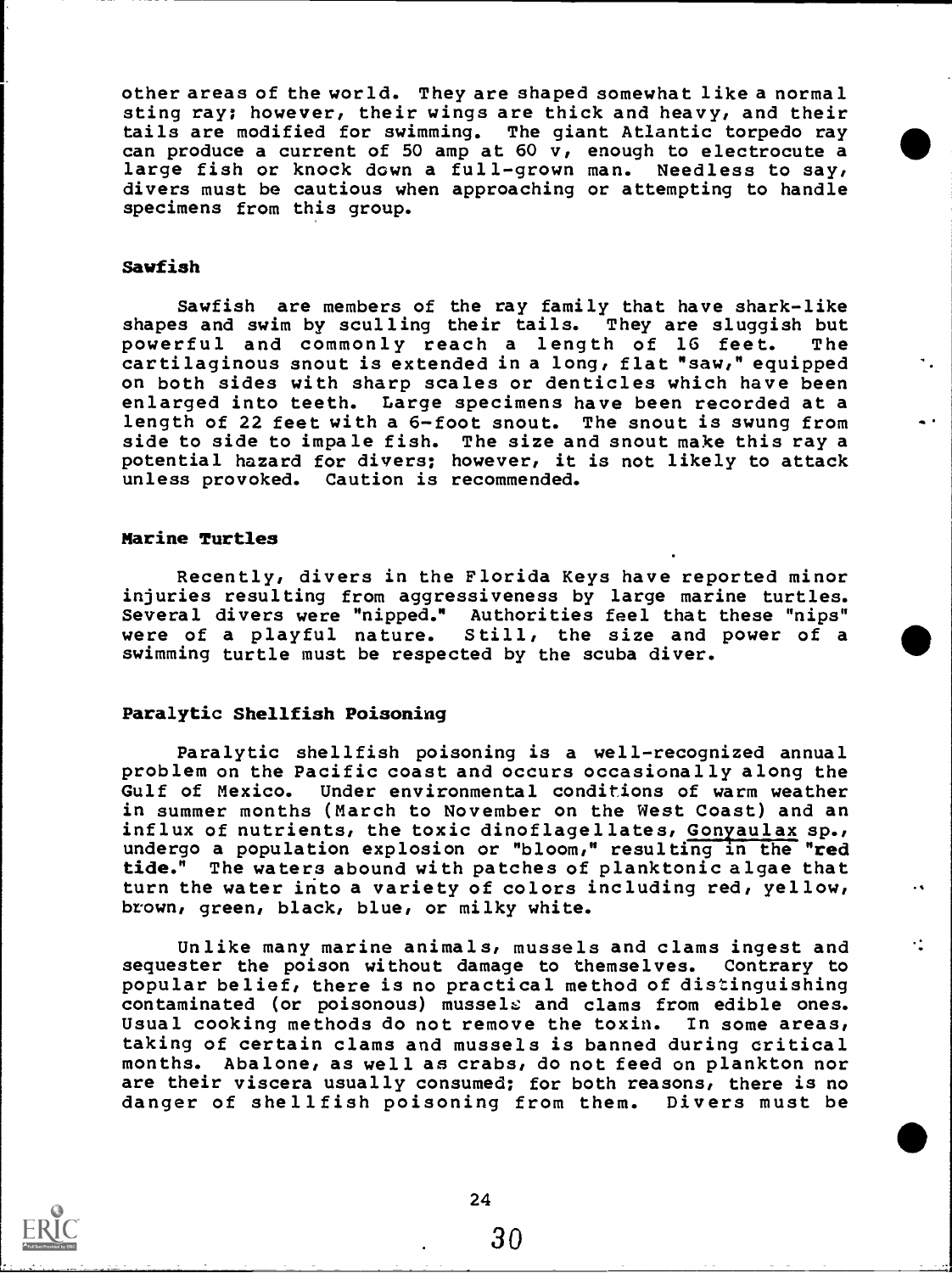especially cautious and consult with local authorities before collecting marine animals for human consumption. All plankton feeders may/ at times, become poisonous.

When consumed by humans, the toxin acts directly on the central nervous system, affecting respiratory and vasomotor centers, and on the peripheral nervous system, producing complete depression. With large doses, respiration may cease instantaneously; with smaller doses, symptoms of nervous system involvement are slow and progressively worsen. Gastrointestinal symptoms (nausea, vomiting, etc.) are less common. Death in severe cases is almost invariably the result of respiratory paralysis and usually occurs within 12 hours. Medical attention should be sought immediately if unusual illness occurs after eating mussels or clams. For details of treatment, consult medical references [6,12].

#### Fish Poisoning

Ciguatera poisoning results from eating a wide variety of unrelated fish that contain ciguatoxin. Ciguatoxic fish feed on certain plants or bottom fish, implicating specific species of algae. It has been suggested that the proliferation of toxic algae may be triggered by contamination of the water by industrial waste, metallic compounds, ship wreckage, and other pollutants. As the feeding progression develops, the toxins appear to accumulate in the fish. Larger and older fish are more toxic [8]. More than 400 species have been implicated. Over 75% of the cases reported involve barracuda, snapper, jack, or grouper. Hawaiian carriers also involve the parrot-beaked bottom feeders.

Approximately 24 persons are hospitalized annually in southern Florida for ciguatera poisoning from barracuda. There is no seasonal variation, but larger specimens are believed more likely to be toxic.

The onset of symptoms is generally within 15 to 30 minutes of ingestion, with an increase in severity over the following 4 to 6 hours. Rarely, the onset may be delayed for up to 24 Many (about 40-70%) victims have a sudden onset of abdominal pain followed by nausea and vomiting, a watery diarrhea, and a metallic taste in the mouth. There is a wide spectrum of other symptoms, from numbness of the lips, tongue, e.nd throat to fever and chilling sensations. If poisoning is untreated, death from respiratory failure may occur. Divers must be cautious about fish they eat. Unusual illness following consumption of fish, especially barracuda, should receive<br>immediate medical attention. The attending physician should be The attending physician should be informed that fish has been consumed within the last 30 hours.

Tetrodotoxin poison is one of the most potent poisons found in nature and is characteristic of pufferfish, porcupine fish and sun fish. The toxin is distributed throughout the entire fish

25

 $\sqrt{31}$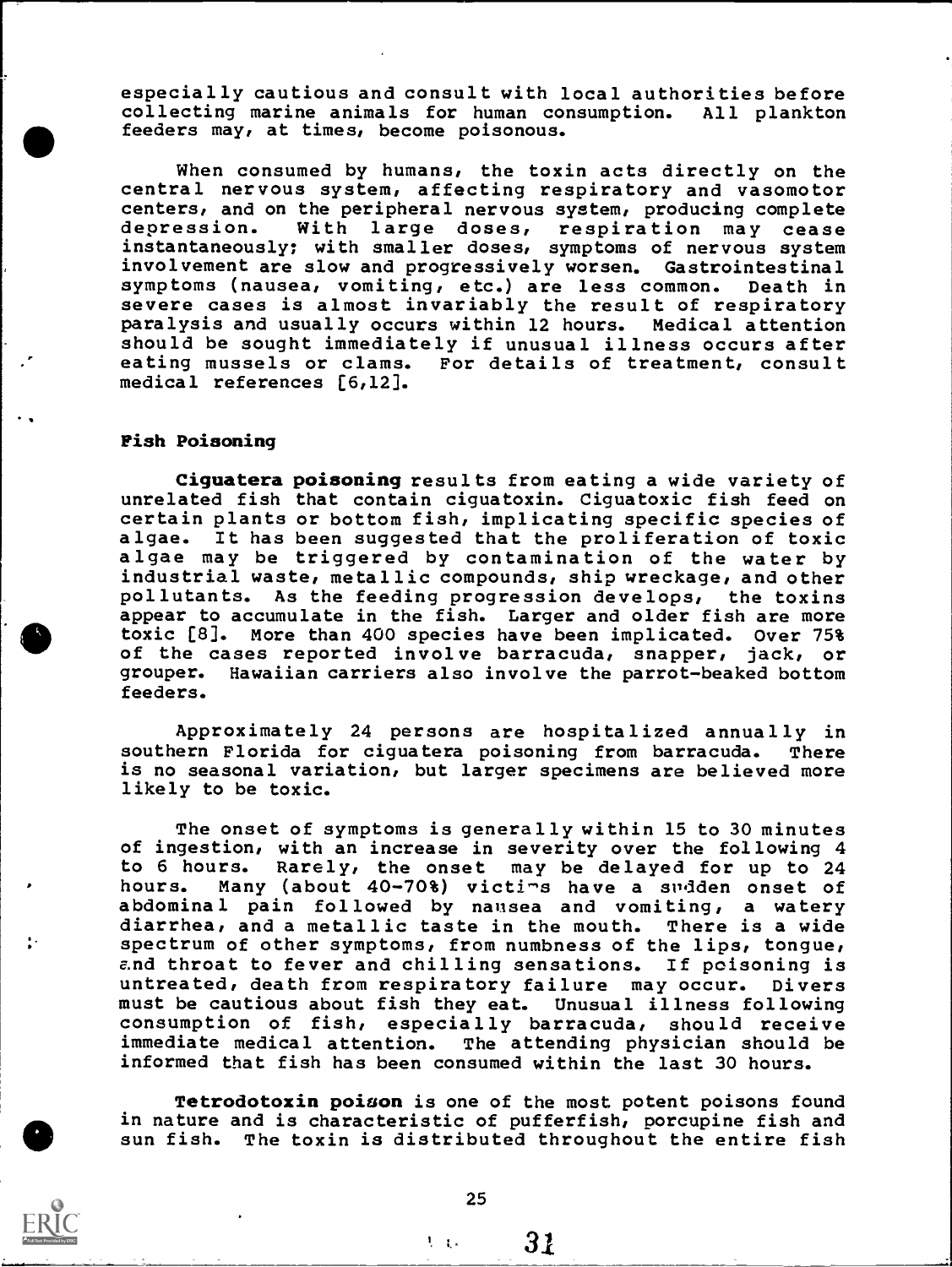with the greatest concentrations in the liver, gonads, intestine, and skin. In Japan, eating fugu has been a gastronomic version of Russian roulette for centries. The meat has no fiber; it is almost like gelatin -- light in taste, like chicken -- a<br>gourmet's delight. The consumer is said to experience<br>extraordinary neurological sensations. In a 10-year period the toxin claimed nearly 200 lives in Japan with about 60% of the puffer poisionings proving to be fatal. Yet fugu is the epitome of gourmet dining in Japan [31].

The onset of symptoms is as rapid as 10 minutes or can be delayed up to 4 hours. Initially, the victim develops oral tingling (paresthesia), which rapidly progresses to lightheadedness and generalized tingling sensation. These sensations<br>are rapidly followed by nausea, vomiting, and paralysis. Monitor are rapidly followed by nausea, vomiting, and paralysis. victims continuously and acquire immediate medical attention. Resuscitation procedures may be required shortly after the onset of symptoms [6]. Most western authorities feel that it is best to avoid consumption of all puffers, even when prepared by experts. Keep in mind that toxic puffers are found in the Indian Ocean, South Pacific, Hawaiian waters, Sea of Cortez, tropical Western Atlantic (including Florida, Bahamian, and Caribbean waters) and in other waters throughout the world. A few nontoxic northern puffers are used as food fish [31].

Scombroid poisoning is possible from fish tissue that has been exposed to the sun or left to stand at room temperature for extended periods. Within a few minutes of eating the toxic fish, which has a peppery or sharp taste, the victims develop nausea and vomiting. Various other symptoms, such as intense headache, massive red welt development, and intensive itching, follow. Immediate medical attention is needed.

#### FRESHWATER LIFE HAZARDS

Compared to the oceans, freshwater streams, ponds, and lakes have relatively few forms of animal life that present a specific danger to divers. The diver must, however, be aware of those few species that can inflict considerable harm. Shelby and Devine were among the first to emphasize aquatic hazards to the diving community [27].

### Reptiles

The venomous cottonmouth water snake, Agkistrodon piscivorus, is found in lakes and rivers south of latitude 38 degrees north. This snake is probably the diver's most serious<br>aquatic hazard. It predominantly inhabits stagnant or sluggish It predominantly inhabits stagnant or sluggish water but has been observed in clear and moving water.

There has been a persistent notion that the cottonmouth would not bite underwater; however, Shelby and Devine documented two fatalities caused by cottonmouth bites [27]. The cottonmouth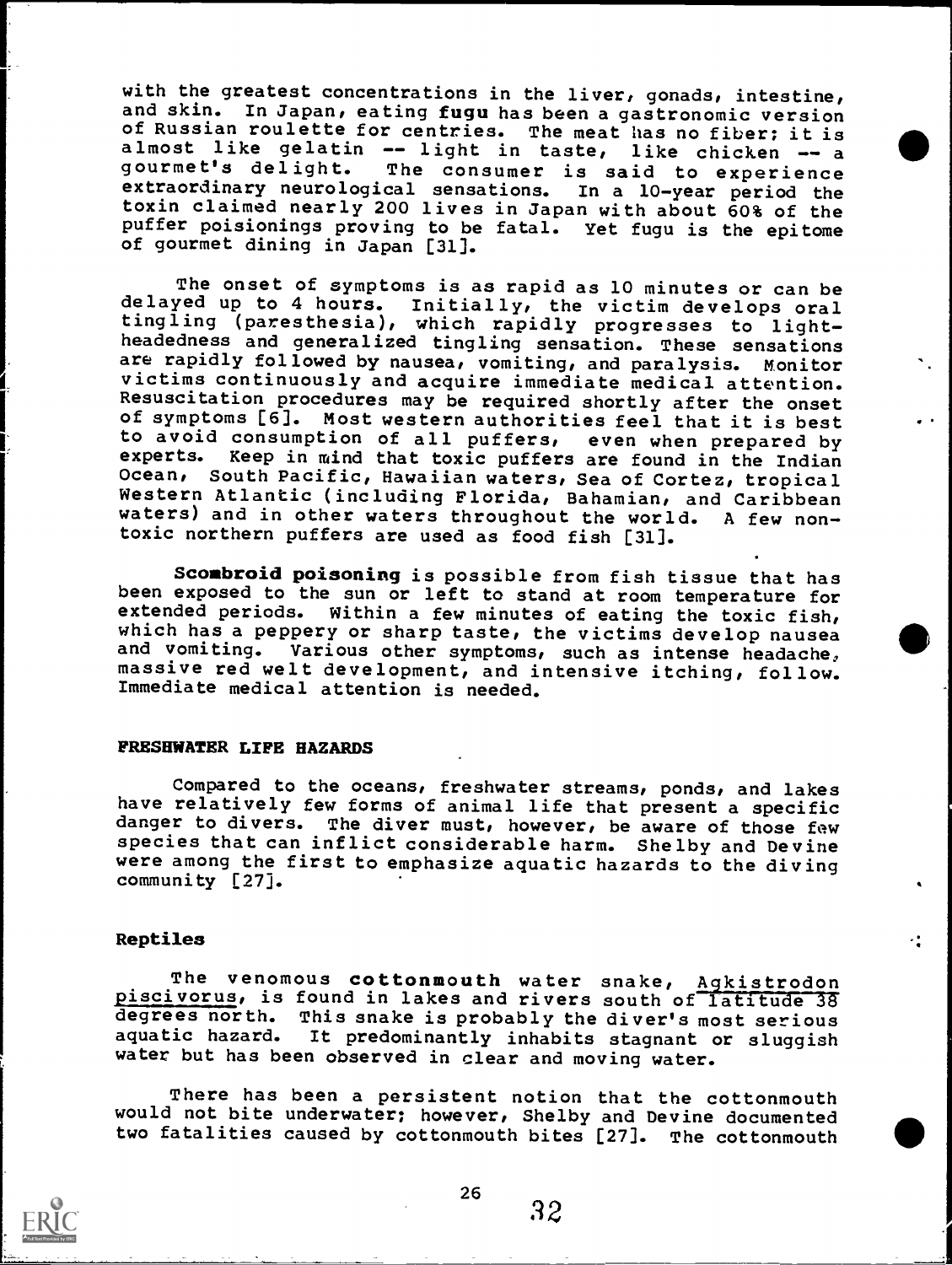is considered pugnacious, adamant, and vindictive when disturbed and will attack unprovoked. It does not show fear toward the human as most other aquatic snakes do; its behavior is unpredictable. Attack is more likely to occur in the evening.

Recognition is difficult since its color varies from jet black to green with markings absent or vaguely similar to the copperhead (Agkistrodon contortrix). Consequently, in areas where the cottonmouth is known to exist, it is advisable for the diver to regard any snake that does not swim away when encountered as a cottonmouth. The best defense is a noiseless, deliberate retreat. Wet suits afford reasonably good protection<br>but can be penetrated by larger specimens. Bare hands should be but can be penetrated by larger specimens. tucked under the armpits. The diver should never attempt to fight since this will probably only result in multiple bites. Although evidence is inconclusive, it appears that the snake will not dive deeper than about 6 feet.

The timber rattlesnake (Crotalus horridus) is an excellent swimmer on the surface. Skin divers should be alert and avoid contact.

First aid for venomous snake bites includes:

 $\star$ Keep the victim quiet and take measures to combat shock.

Immobilize the bitten extremity and keep it at or below heart level.

NOTE: If the victim can be hospitalized within 4 to <sup>5</sup> hours and no other symptoms develop, no further first aid measures need be applied.

- $\star$ If mild to moderate symptoms develop and the bite is on an extremity, immediately apply a constricting band about 2 to 4 inches above the bite. Periodically check the pulse in the area beyond the band to insure that the flow of blood has not stopped. Loosen the band, if necessary, but do not remove.
- If severe symptoms develop, apply skin antiseptic over and around the bite and incise (about 1/2 inch long and not too deep; cut along the long axis of the limb) with a sharp blade.
- $\star$ Apply suction with devices available with snakebite kits if available.
- $\star$ Acquire immediate medical attention. Antivenin treatment may be required.

Consult American Red Cross first aid manuals for further informaton [1].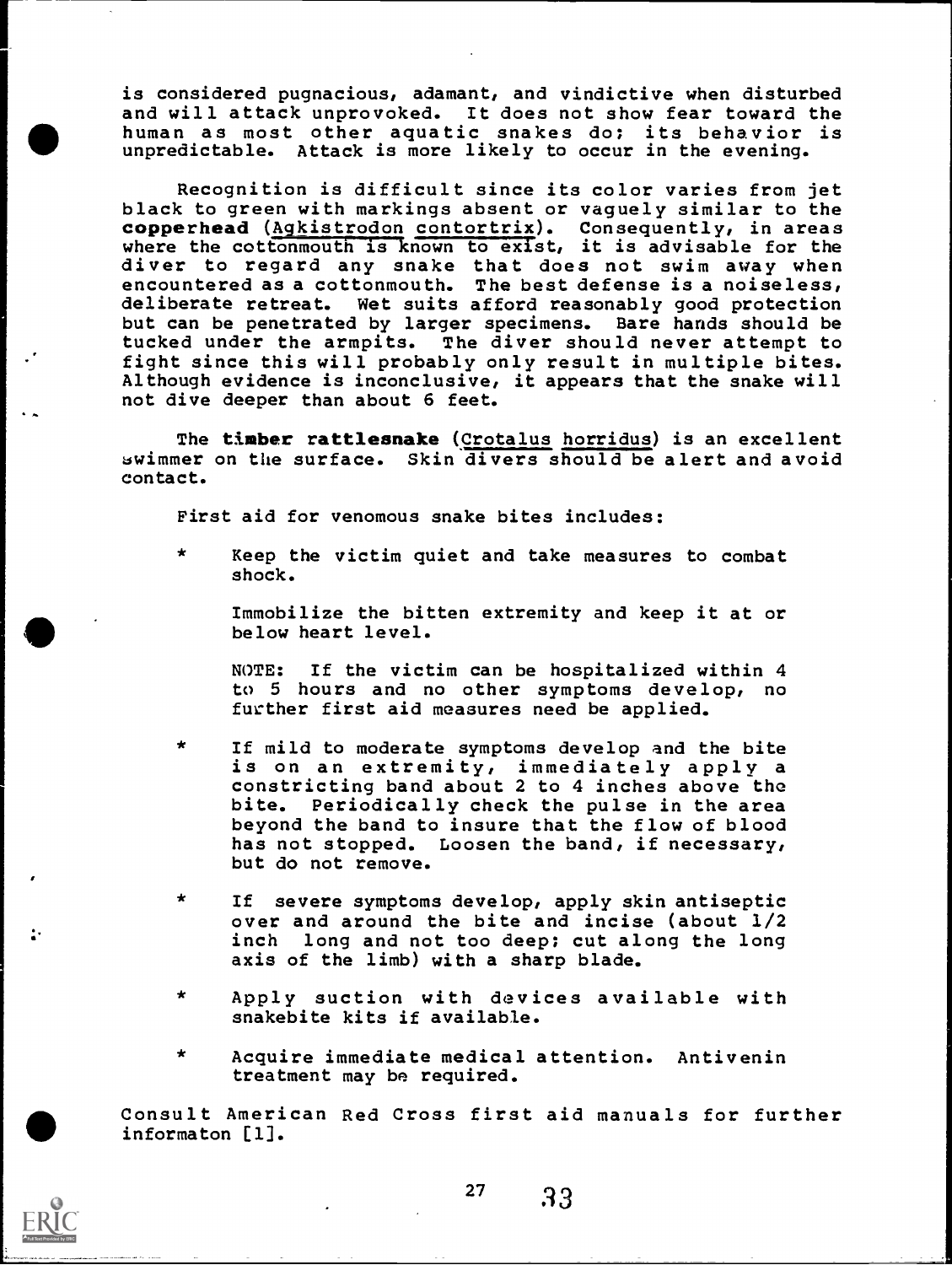# Turtles

Three species of aquatic turtles may be hazards to the diver<br>if provoked and mishandled, especially large specimens. Though<br>not venomous, they may inflict a serious, dirty wound. The<br>alligator snapping turtle (Macrochelys the watershed of the Mississippi River, is vicious and aggressive<br>when provoked. It has powerful jaws and sharp claws. The<br>alligator snapper is recognized by three, distinct, keel-like<br>lines running longitudinally the full There are also wart-like projections about the head and forelimbs. The alligator snapper is extremely long and muscular and can strike rapidly by extending the neck.

The common snapper (Chelydra serpentina) is smaller and similar in appearance to the alligator snapper. This species is considered by some authorities to be more vicious when provoked than the alligator snapper.

The softshell turtle may also inflict a serious wound. Contact with these turtles should be avoided or special precautions taken in handling.

Standard first aid for laceration wounds is recommended [1]. Tetanus immunization is recommended.

# Alligators and Crocodiles

The **American alligator** has been encountered by divers but is<br>not known to be aggressive or to cause injury. Yet the potential<br>of injury is present, and divers should be cautious. In Central<br>and South America, the crocodi many human deaths each year. The saltwater crocodile of the coast of Queensland, Australia, is very large (up to 30 feet) and reported to be a vicious aggressor.

#### Mammals

The common muskrat is the only warm-blooded animal that would probably attack a diver in U.S. fresh waters. It attacks only in defense, and the wound is usually minor. However, the possibility of rabies is present and serious. It is important for the diver to seek medical advice if bitten and for the animal to be captured or killed for laboratory examination. If encountered while diving, the muskrat should not be provoked. If it is provoked into attack, escape is virtually impossible.

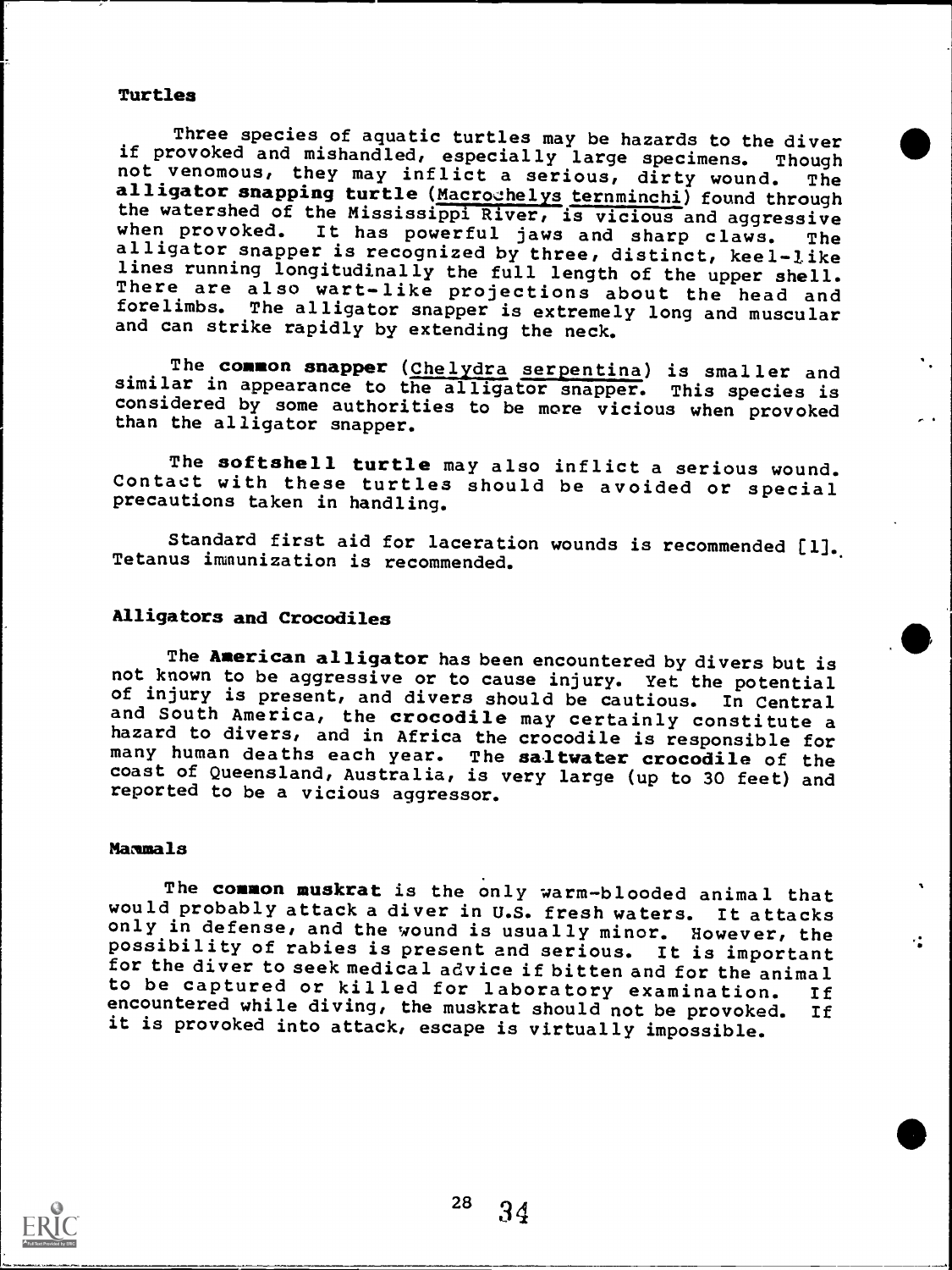#### Fishes

The only freshwater fishes of noted hazard to divers are the freshwater sharks of Lake Nicaragua in Central America and the piranha fish of the Orient and South America. In U.S. waters the only fish capable of inflicting serious injury are those of the catfish family, which are discussed in the section on venomous marine fish, and the gar. The gar fish commonly weighs in excess of 100 pounds and, if provoked by spearfishermen, has the capability of inflicting wounds with needle-sharp teeth.

The previous discussion has concentrated on the freshwater life hazards of the United States. Certainly, it is only common sense for the diver to consult with local authorities prior to commencing diving in other parts of the world.

# MARINE AND FRESHWATER PLANTS

Kelps, the great brown algae of northern waters, is considered a potential hazard for divers. West Coast kelps, the bladder kelp, are large, and some grow to lengths of over 100 feet. A tough holdfast anchors the kelp to the rocky bottom and air bladders float the plant to the surface, where it spreads out to form a thick, floating canopy. The diver, in moving about underwater, may find himself under such a canopy. If he must surface under the kelp, the diver should select the least dense area of growth and extend his hands overhead to part the kelp and make an opening for his head. He can then visually determine the shortest and safest route to open water, submerge (feet first), and swim under the kelp canopy. The surfacing process can be repeated if necessary. Attempting to swim "through" the kelp on the surface usually results in severe entanglement. When swimming in or around kelp, the diver should frequently check projecting equipment to keep free of entanglement. Ribbon kelp is similar to bladder kelp, but tougher.

ti<br>Santa Santa Salah Salah <mark>Gir</mark> Surf grass or eel grass grows in the surf zone. Though possible, entanglement is not common. The surge may wash it over a diver, causing panic. However, when the surge reverses, the grass will move away and the diver may surface.

> A number of freshwater plants are found in dense growth in some inland lakes. Divers can become entangled in the plants, and surfacing may be difficult. Panic is the diver's worst foe in a plant entanglement situation. In one recent incident, a Michigan diver became entangled in a weed-covered bottom and surfaced in a panicked state. He was treated for an air embolism at The University of Michigan. An entangled diver should stop, relax, and systematically untangle himself. Naturally, the buddy will be of considerable aid.

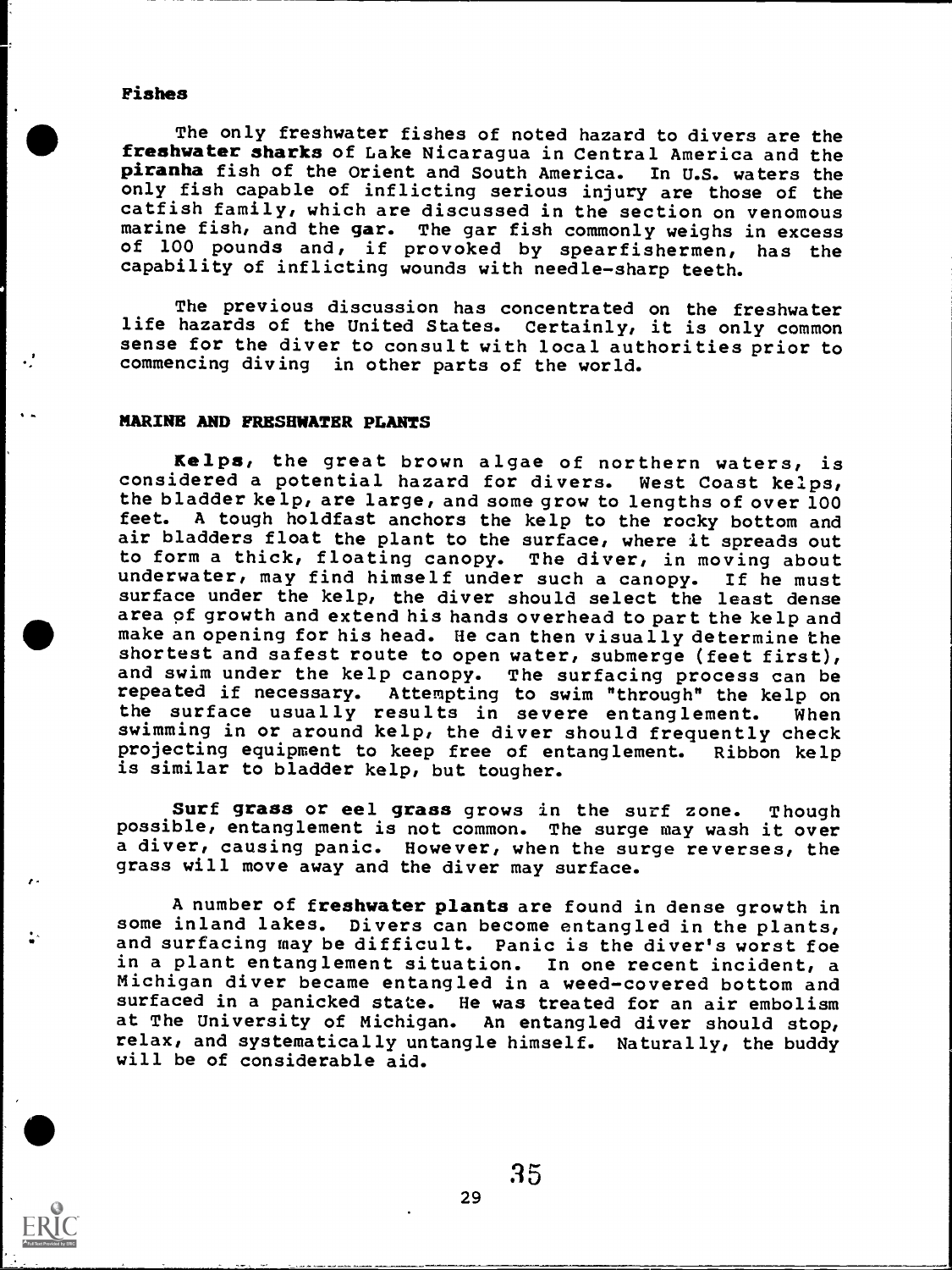# DIVING IN POLLUTED WATERS

Man has polluted his environment. As the contamination of our rivers, lakes, and oceans continues, one certainly must question the quality of the water that thousands of divers from the U.S. and Canada enter each year. Aside from the inorganic<br>pollutants such as mercury, lead, beryllium, antimony, and<br>cadmium, there is a more serious threat. Bacteriological pollution is a fact. Many microscopic bacteria, such as typhoid bacillus, can be easily detected by health authorities. However, many protozoans are not as easily detected.

Lamirande reports the death of a diver in Florida from a rarely diagnosed, incurable disease of the central nervous system caused by the amoeba Naegleria gruberi [22]. This amoeba has<br>been found in lakes of Florida, Texas, and Virginia, as well as several foreign countries. Several deaths due to this amoeba<br>have been recorded in the United States in recent years. The have been recorded in the United States in recent years. The<br>amoeba may lie dormant for many years until nutrient levels in<br>the body of water are concentrated onough to stimulate<br>uncontrolled development. Negleria gruberi through the nose, bore into a nasal nerve, and migrate to the brain, where they multiply by the thousands. The result is slow, agonizing death.

Though fatalities of this sort appear to be uncommon today, we cannot predict what will happen tomorrow. Toxic pollutants including organic mercurials, hydrocarbons, and some heavy metals can prove hazmful to the underwater swimmer. Toxic chemical spills, solvents, herbicides, sewage, and petroleum by-products can constitute unacceptable risk for divers. Divers must use considerable discretion regarding dives in obviously polluted<br>waters. Being aware of this bazard isn't really enough the Being aware of this hazard isn't really enough. The only true defense is to take appropriate actions to eliminate pollution or accept the fact that acceptable waters for diving (and drinking) may progressively disappear.

#### CONCLUSIONS

Prevention of injuries is the best policy. Through proper diving techniques, buoyancy control, environment familiarity, and common sense precaution most diving injuries can be prevented. Carelessness and improper diving techniques lead to injury. Do not handle marine organisms that you are unfamiliar with and do not take chances with those which you know can inflict injury.

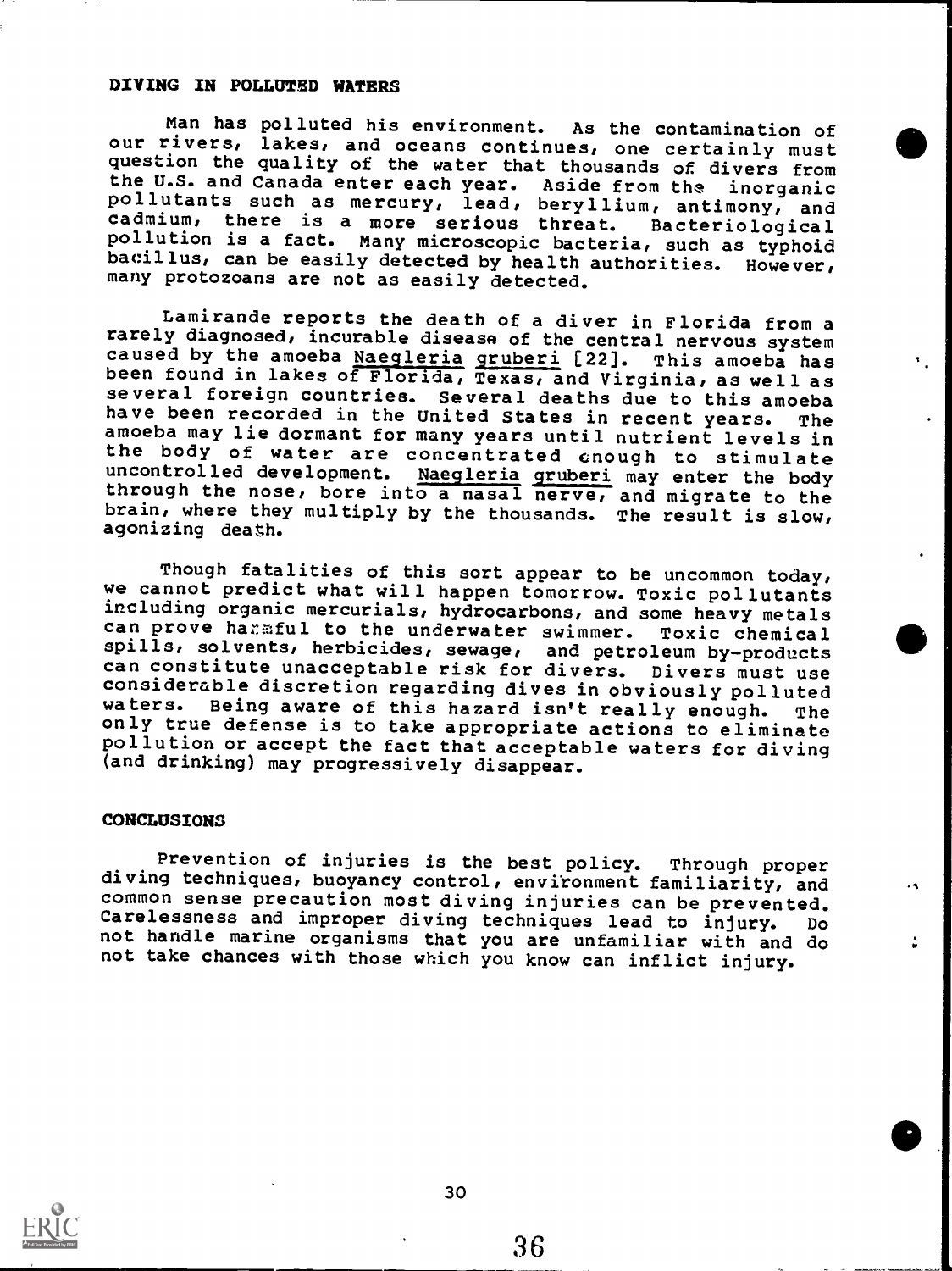Most divers are unprepared to administer proper first aid. Generally, they simply lack the proper "tools." A review of the procedures given in this paper indicates that a properly equipped tropical diver should include the following items in a personal or group kit:

- 1. Large bottle of vinegar and/or alcohol (at least one pint);
- 2. Antibacterial soap;
- 3. Tweezers/needles/surgical blade;
- 4. Constricting band;
- 5. Sterile dressings and band aids (ample supply of assorted sizes);
- 6. Metal first aid kit container (with a water-tight cover) that can be used for heating water and large enough to allow immersion of an injured hand or foot (materials for heated water or chemically activated hot pack applications may be included in smaller containers);
- 7. Canned heat and waterproof matches for heating water;
- 8. Aspirin;
- 9. Adhesive tape;
- 10. Tourniquet;
- 11. Anesthetic and/or antihistamine cream; and
- 12. Snake bite kit suction device.

All divers are encouraged to complete a basic/advanced first aid course. Whenever diving in an unfamiliar area, the diver must consult with local divers, professional lifeguards, diving instructors or other knowledgeable authorities regarding potentially hazardous marine life and first aid for specific marine life injuries.

There is still much to be learned regarding first aid for marine life injuries. Changing trends in modern basic first aid practices raise questions regarding "acceptable" procedures for managing a marine life injury.

Some diving instructors in the United States are quick to condemn the first aid procedures specified by Australian authorities. However, North American divers do not live daily with the potential serious consequences of injuries inflicted by such animals as the sea wasp, the blue-ringed octopus, and sea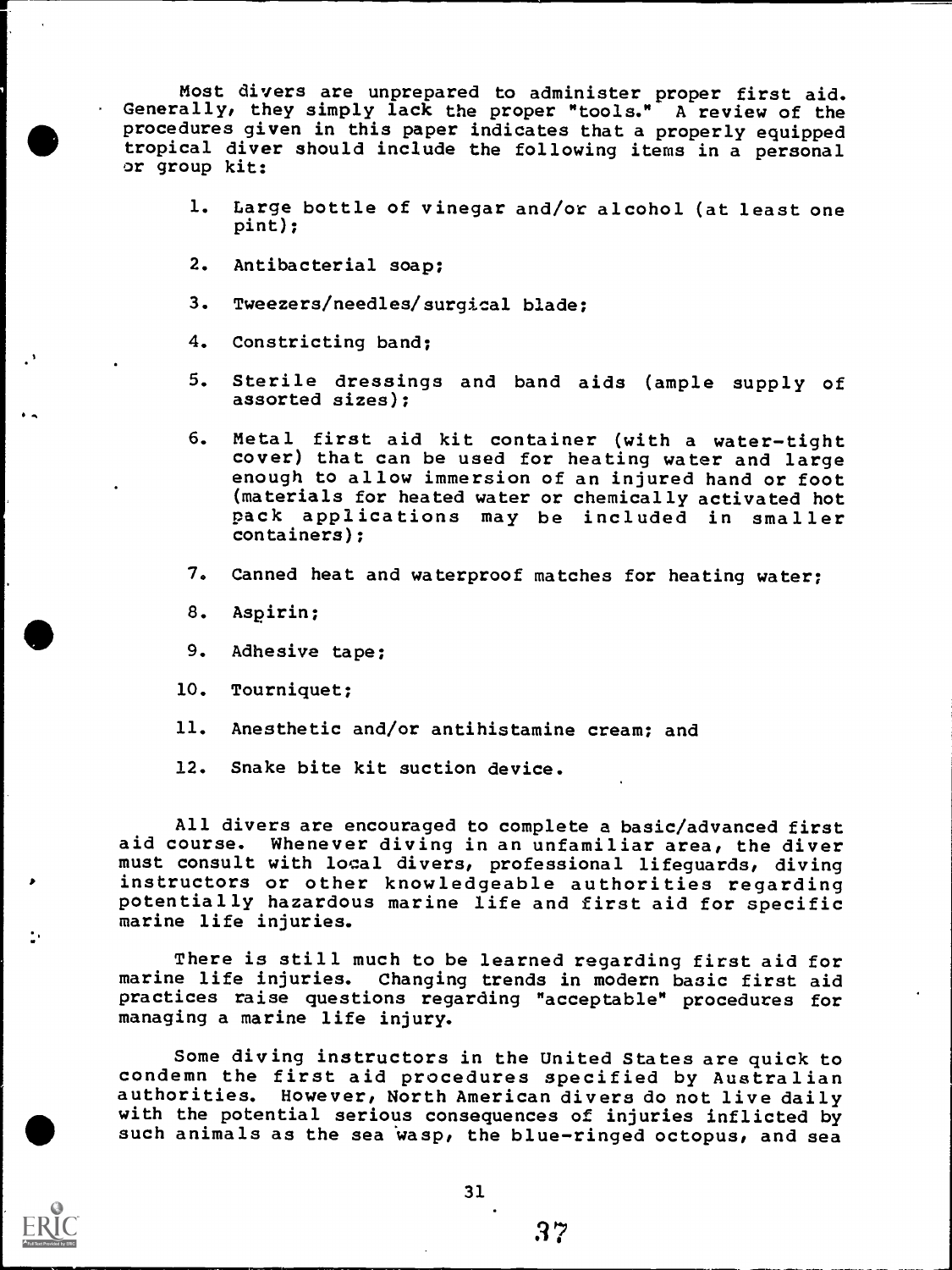snakes. We must acknowledge the opinions of those persons who deal with these animals on a routine basis. Diving instructors and divers must remain abreast of new developments in first aid. Efforts must be made to establish universally accepted procedures. In the meantime, United States divers must know what first aid practices to expect when working with divers from foreign countries.

#### **REFERENCES**

- 1. American Red Cross, Standard First Aid & Personal Safety, Second Edition Garden City, New York: Doubleday & Company, 1979).
- 2. Anonymous, "The Sting of the Sea," Emergency Medicine 3(7):65-79 (1971).

 $\epsilon_{\rm{eff}}$ 

- 3. Anonymous, Danger: Stingers, (Queensland State Center: Queensland Surf Life Saving Association, 1975).
- 4. Anonymous, A Guide to Exhibit Animals in the John G. Shedd Aquarium (Chicago: Shedd Aquarium Society, 1983).
- 5. Anonymous, Reader's Digest Book of the Great Barrier Reef (Sidney: Reader,s Digest, 1984).
- 6. Auerbach, P. and Halstead, B., "Hazardous Marine Life" pp. 213-259 in Auerback, P. and Geegr, E. (ed.) Management of Wilderness and Environmental Emergencies (New York: Macmillian Publishing Company, 1983).
- 7. Baldridge, H., Shark Attack (New York: Berkley Publishing Corporation,  $1975$ .
- 8. Colin, P., Caribbean Reef Invertebrates and Plants (Neptune City, NJ: T.F.H. Publications, 1978).
- 9. Cross, E., "Technifacts: Sharks," Skin Diver 16(11):10-15 (1967).
- 10. Deas, W., "Venomous Octopus," Sea Frontiers 16(6):357-59 (1970).
- 11. Edmonds, C., Dangerous Marine Animals of the Indo-Pacific Region (Newport, Australia: Wedneil Publications,  $1976$ .
- 12. Edmonds, C., Lowry, C., and Pennefather, J., Diving and Subaquatic Medicine, Second Edition, (Mosman, N.S.W., Australia: Diving Medicial Centre, 1981).
- 13. Edmonds, C., "Combating the Coelenterates," Pressure 12(1):15 (February) 1983.

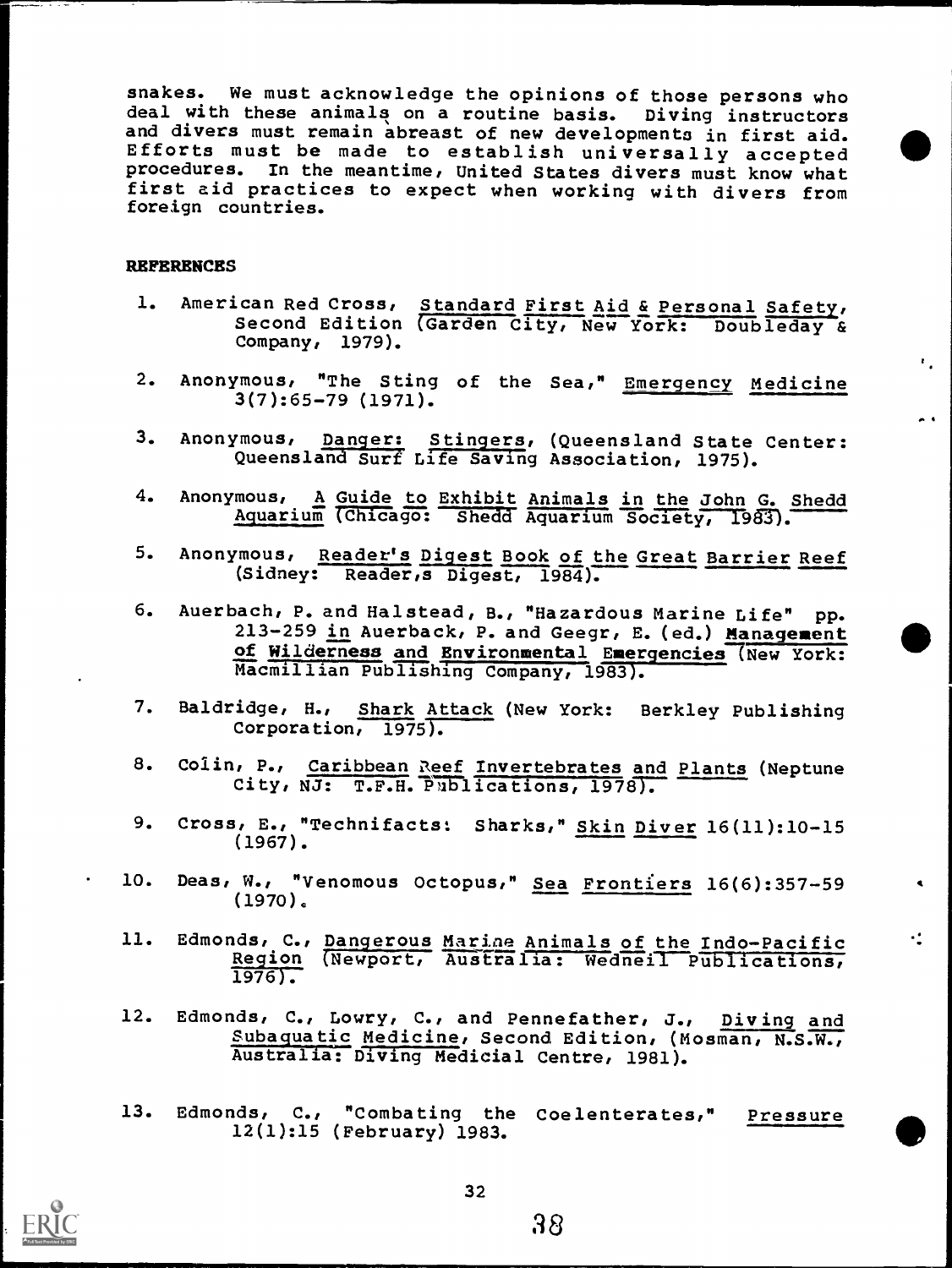- 14. Endean, R., Australia's Great Barrier Reef (New York: University of Queensland Press, 1982).
- 15. Gilbert, P., Sharks and Survival (Bostcn: D. C. Heath and Co.,  $1963$ .
- 16. Green, K., "The Stonefish," Sea Frontiers 12(6):369-77 (1966).
- l7. Halstead, B., "Hazardous Marine Life" pp. 227-256 <u>in</u> Strauss, R., <u>Diving Medicine</u> (New York: Grune a<del>nd</del><br>Stratton, 1976). Stratton, 1976).
- 18. Halstead, B., Dangerous Marine Animals (Cambridge, Md.: . Cornell Maritime Press, 1959).
- 19. Halstead, B. and Dancelson, D., "Death from the Depths," Oceans 3(6):14-25 (1970).
- 20. Halstead, B., Poisonous and Venomous Marine Animals of the World, Abridged Edition Princeton, NJ: Darwin Press,  $1976$ .
- 21. Kaplan, E., A Field Guide to Coral Reefs of the Caribbean and Florida, The Peterson Field Guide Series (Boston: Houghton Mifflin Company, 1982).
- 22. Lamirande, A., "Fatal Dive in Polluted Waters," Skin Diver 21(1): 72 (1972).
- 23. Lermond, J., "Dangerous Sea Life," pp. 25-34 in Science and the Sea, by U.S. Navy (ed) (Washington, D.C.: U.S. Naval Oceanographic Office, 1967).
- 24. Mc Kenny, J., "The Farallon Shark Darts," Skin Diver  $21\overline{(.)}$ : 28-30 (1972).
- 25. Meinkoth, N., The Audubon Society Field Guide to North American Seashore Creatures (New York: Alfred A. Knopf,  $1981$ .
- 26. Roessler, C. The Underwater Wilderness: Life Around the Great Reefs (New York: Chanticleer Press, Inc., 1978)
- 27. Shelby, R., and Devine, L., "Freshwater Scubazoology," Skin Diver 11(12):16-17, 45, 47 (1962).
- 28. Sylva, D., de, "Poison in the Pot," Sea Frontiers 14(1):3-8 (1968).
- 29. U.S. Navy, "Shark Sense," NAVAER 00-80Q-14 (Washington, D.C.: U.S. Government Printing Office, 1959).



z.

2.

 $\mathcal{L}$ 

 $33 \quad 39$